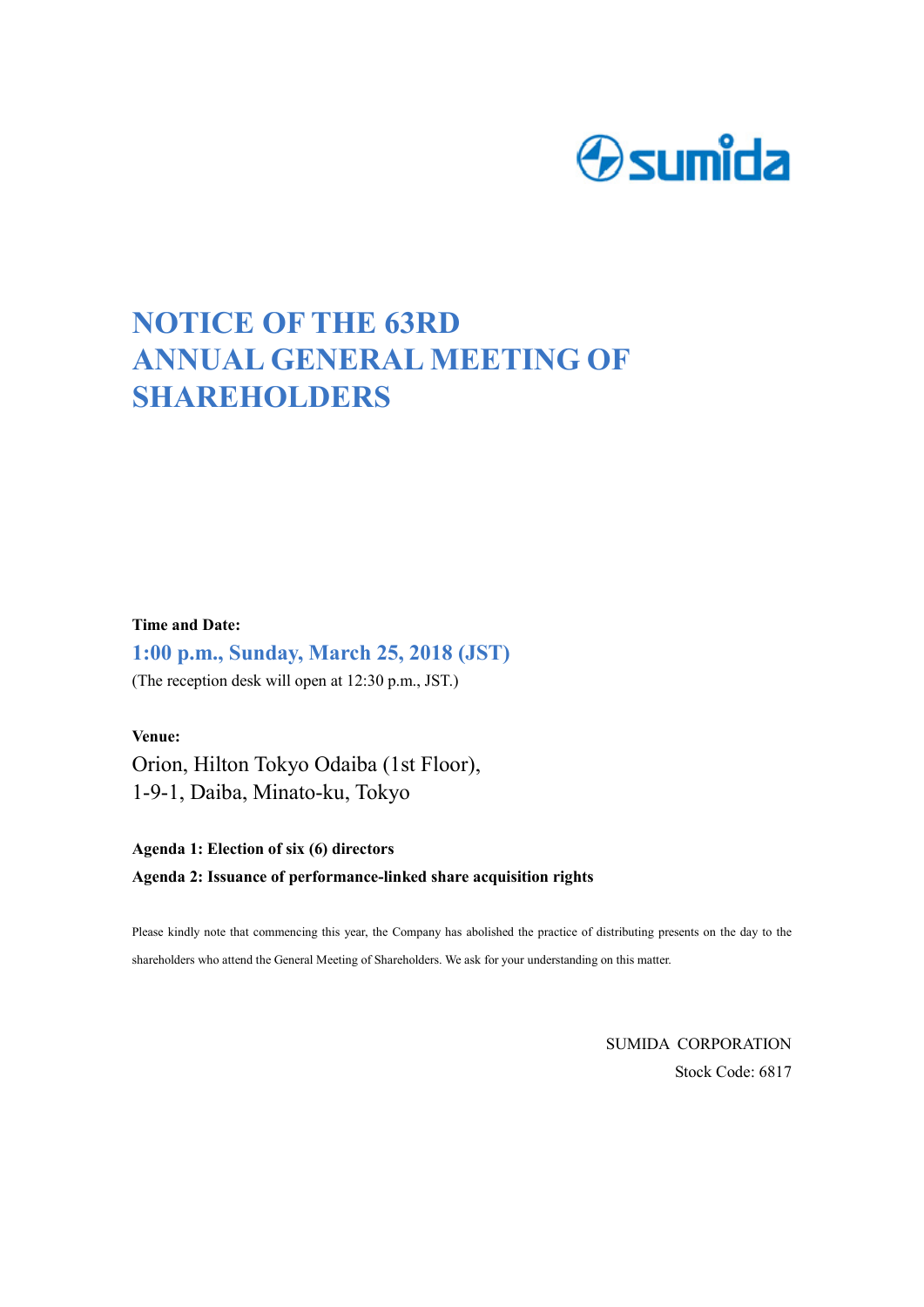## **Table of Contents**

## **Notice of the General Meeting of Shareholders**

Notice of the 63rd Annual General Meeting of Shareholders ······························· 1

## **Concerning the Exercise of Voting Rights**

## **Reference Materials for Annual General Meeting of Shareholders**

## **Attached Documents to the Notice of the General Meeting of Shareholders**

## **Business Report**

| Consolidated Financial Statements manufactured and 48     |
|-----------------------------------------------------------|
|                                                           |
| Non-consolidated Financial Statements manufactured and 53 |
|                                                           |
|                                                           |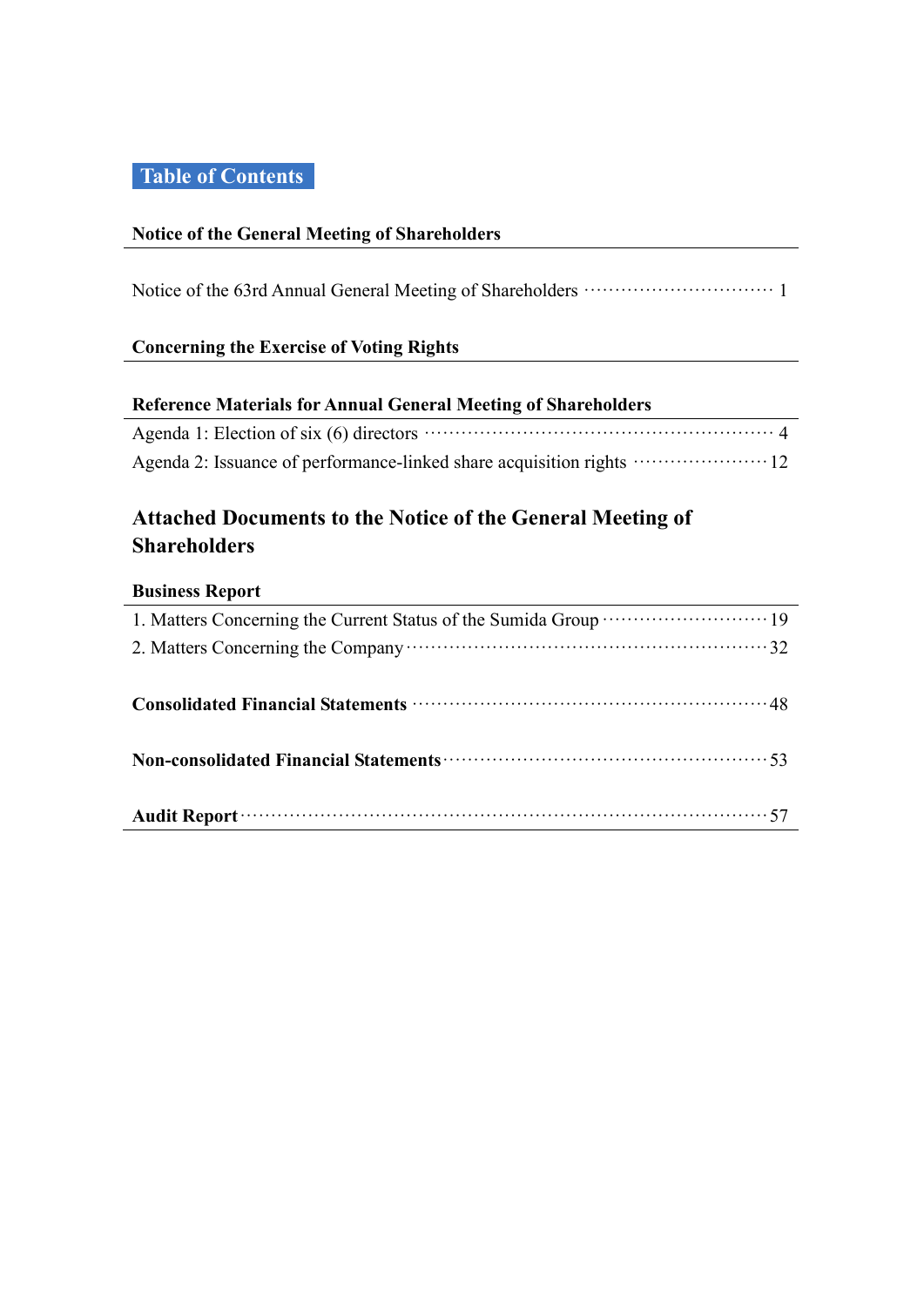*This is a translation of the original notice in Japanese. In the event of any discrepancy, the original notice in Japanese shall prevail.* 

> (Stock Code: 6817) March 2, 2018

## **NOTICE OF THE 63RD ANNUAL GENERAL MEETING OF SHAREHOLDERS**

Dear Shareholders,

SUMIDA CORPORATION (the "Company") hereby would like to inform you that the 63rd Annual General Meeting of Shareholders will be held as outlined below. Please accept our cordial invitation to this meeting.

If you are unable to attend the meeting in person, you may exercise your voting rights in writing or via the Internet. Please examine the appended "Reference Materials for Annual General Meeting of Shareholders" and exercise your voting rights in accordance with the instructions given on page 3.

> Yours faithfully, Shigeyuki Yawata Director, Representative Executive Officer and CEO SUMIDA CORPORATION Harumi Island Triton Square Office Tower X 14/F, 1-8-10 Harumi, Chuo-ku, Tokyo

| 1. Time and Date: | 1:00 p.m., Sunday, March 25, 2018 (JST)            |
|-------------------|----------------------------------------------------|
|                   | (The reception desk will open at 12:30 p.m., JST.) |
| 2. Venue:         | Orion, Hilton Tokyo Odaiba (1st Floor),            |
|                   | 1-9-1, Daiba, Minato-ku, Tokyo                     |

#### **3. Meeting Agenda:**

*- Items to be reported* 

- 1. Business Report, Consolidated Financial Statements and reports on the audited results of the Consolidated Financial Statements by the independent auditors and the Audit Committee for the 63rd term (January 1 to December 31, 2017)
- 2. Non-consolidated Financial Statements for the 63rd term (January 1 to December 31, 2017)

*- Item to be resolved* 

| Agenda 1: | Election of six $(6)$ directors                         |
|-----------|---------------------------------------------------------|
| Agenda 2: | Issuance of performance-linked share acquisition rights |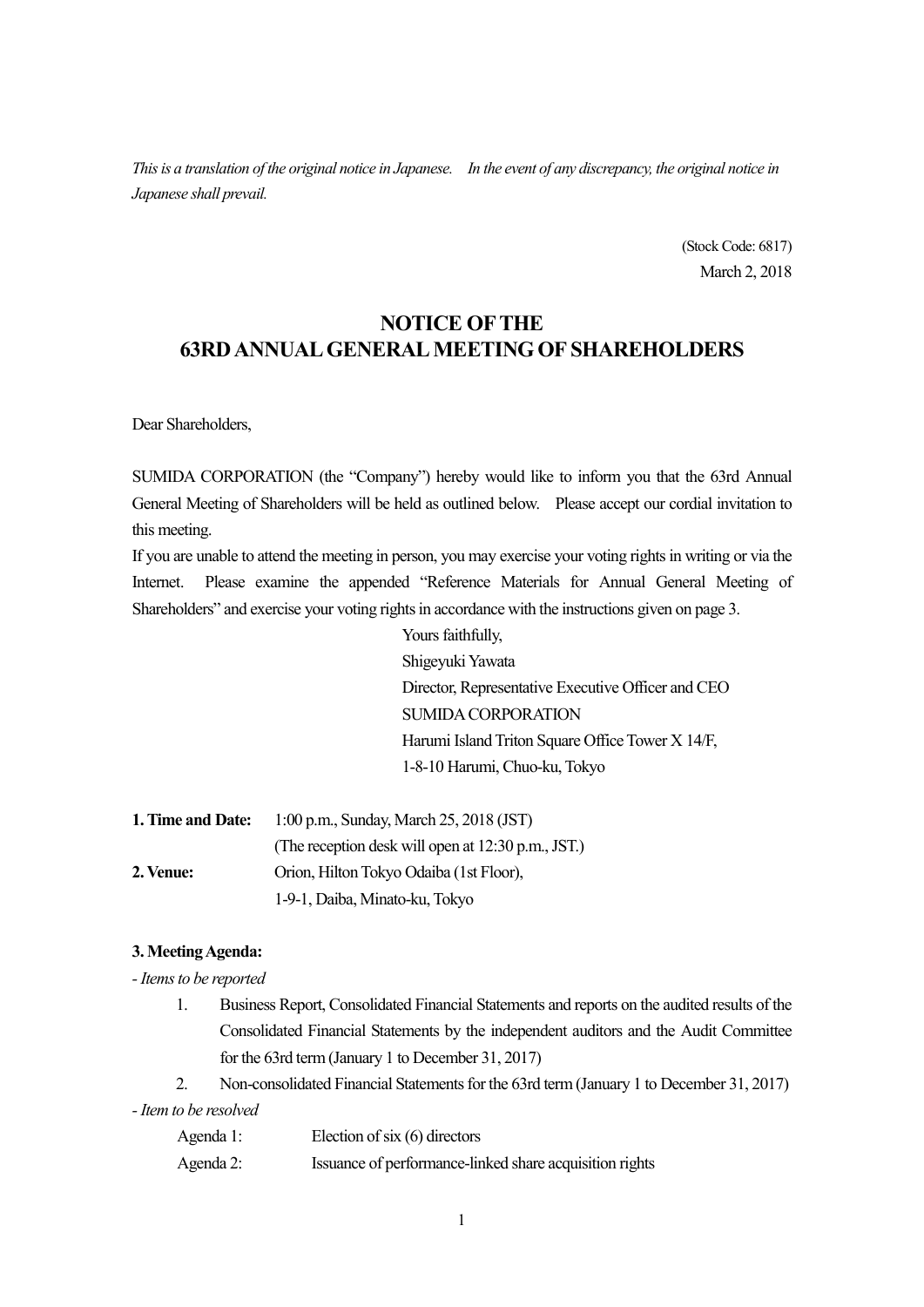#### **4. Decisions Made for the Meeting**

- (1) If a shareholder does not indicate acceptance or rejection of the agenda items when exercising a voting right in writing or via the Internet, the Company will treat such cases as indications of acceptance.
- (2) In the event that a shareholder exercises a voting right via the Internet, even if the voting form is returned to us by mail, the Company will treat the shareholder's vote via the Internet as the effective exercise of the voting right.
- (3) If a shareholder exercises a voting right in writing, the shareholder is requested to return the voting form to us by mail by 5:00 p.m. on Friday, March 23, 2018 (JST).
- (4) If a shareholder exercises a voting right via the Internet, the shareholder is requested to do so by 5:00 p.m. on Friday, March 23, 2018 (JST).
- (5) In the event that a shareholder exercises voting rights diversely, the shareholder is requested to submit his/her intention to do so and the reason for the diverse exercise of voting rights to the Company in writing by three days before the meeting.

<sup>\*</sup>If attending the meeting in person, please hand in the enclosed voting form, completed, to the receptionist at the meeting. In the interest of saving resources, please bring this notice with you to the meeting.

<sup>\*</sup>The information contained in this notice has been disclosed on the Company's website before dispatching this notice with the objective of providing the information promptly.

<sup>\*</sup>If the Reference Materials for Annual General Meeting of Shareholders, Business Report, and Non-consolidated and Consolidated Financial Statements are subsequently revised, the revisions shall be posted on the Company's website (http://www.sumida.com).

<sup>\*</sup> Please note that the Company is not planning to hold any company presentation or reception after the meeting.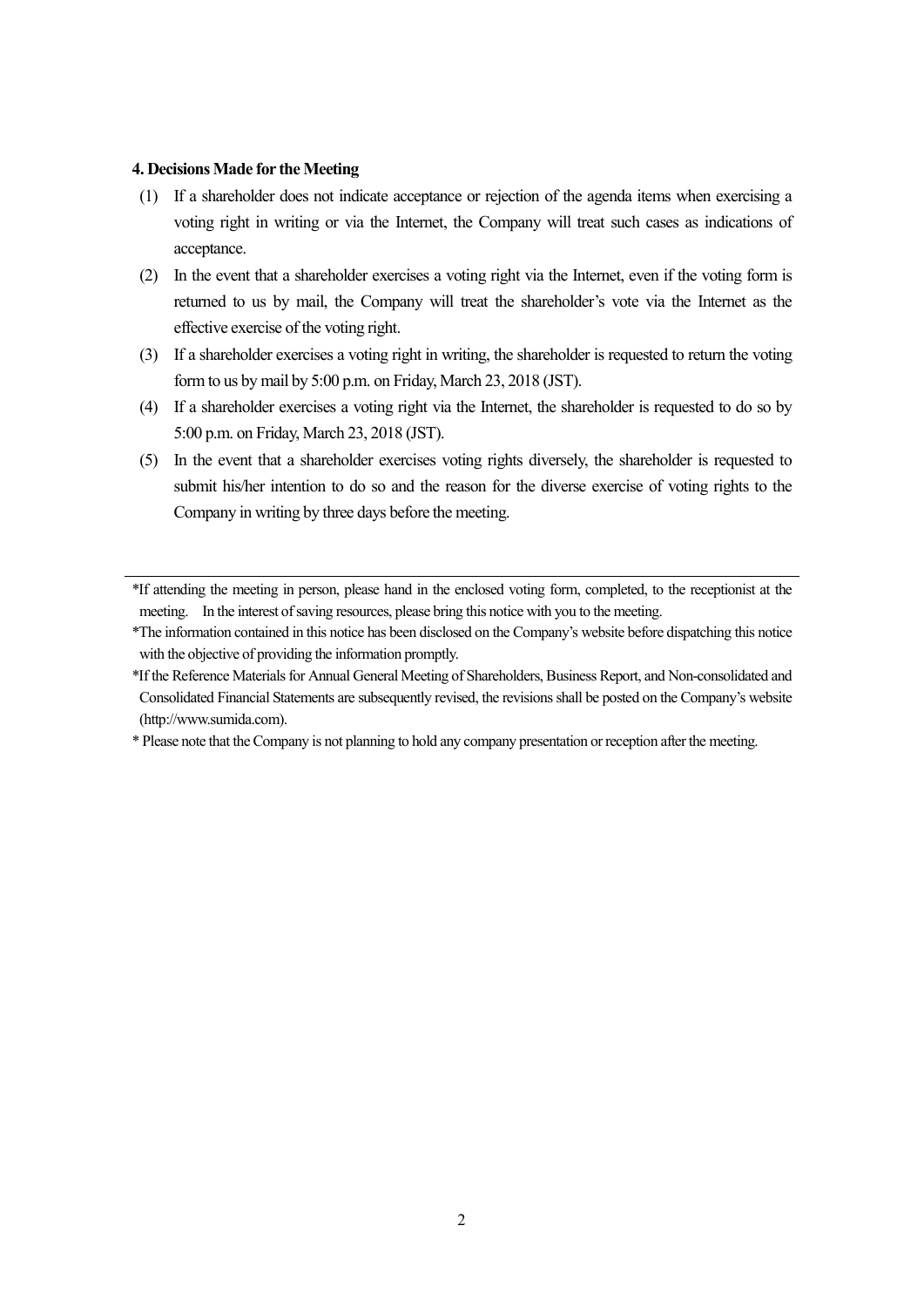#### **<Concerning the Exercise of Voting Rights>**

- Shareholders attending the meeting in person are requested to submit the voting form enclosed with this notice at the reception desk on the day of the meeting.
- \* A shareholder may exercise his/her voting rights by designating one proxy who is another shareholder of the Company with voting rights pursuant to Article 17 of the Articles of Incorporation. In such cases, please submit to the Company a document proving the proxy's power of representation (power of attorney).
- \* If you are unable to attend the meeting in person, please exercise your voting rights using either of the below methods.

#### [Exercising Voting Rights by Mail]

After indicating your acceptance or rejection of the agenda items on the voting form enclosed with this notice, return it without affixing a stamp.

#### **Votes to be received by: 5:00 p.m., Friday, March 23, 2018 (JST)**

#### [Exercising Voting Rights via the Internet]

Please access the Website for Exercising Voting Rights (https://evote.tr.mufg.jp/) with a computer, smartphone, or mobile phone, and enter the log-in ID and temporary password shown on the voting form enclosed with this notice. Follow the instructions given on the screen to indicate your acceptance or rejection.

#### **Votes to be given by: 5:00 p.m., Friday, March 23, 2018 (JST)**

- 1. Please note that shareholders are to bear any and all telecommunications charges, including call charges and connection charges to be paid to Internet service providers when accessing the Website for Exercising Voting Rights.
- 2. For shareholders who intend to exercise voting rights via mobile phones or smartphones, please note that it may not be possible to do so using certain models.
- 3. In the event that a shareholder exercises a voting right on multiple occasions via the Internet, the Company will treat the shareholder's final vote as the effective exercise of the voting right.

Please direct any inquiries you may have concerning the exercise of voting rights via the Internet to:

Shareholders' Register Manager: Transfer Agent Department (Help Desk), Mitsubishi UFJ Trust and Banking Corporation Tel: 0120-173-027 (Toll-free, available only in Japan)

Operating hours: 9:00 a.m. to 9:00 p.m. (JST)

#### [To All Institutional Investors]

In the event that you apply for the use of the platform for electronic exercise of voting rights (the so-called TSE platform) operated by ICJ, you may use it as your electronic method for exercising voting rights at the Company's General Meetings of Shareholders, in addition to the above-mentioned electronic methods via the Internet.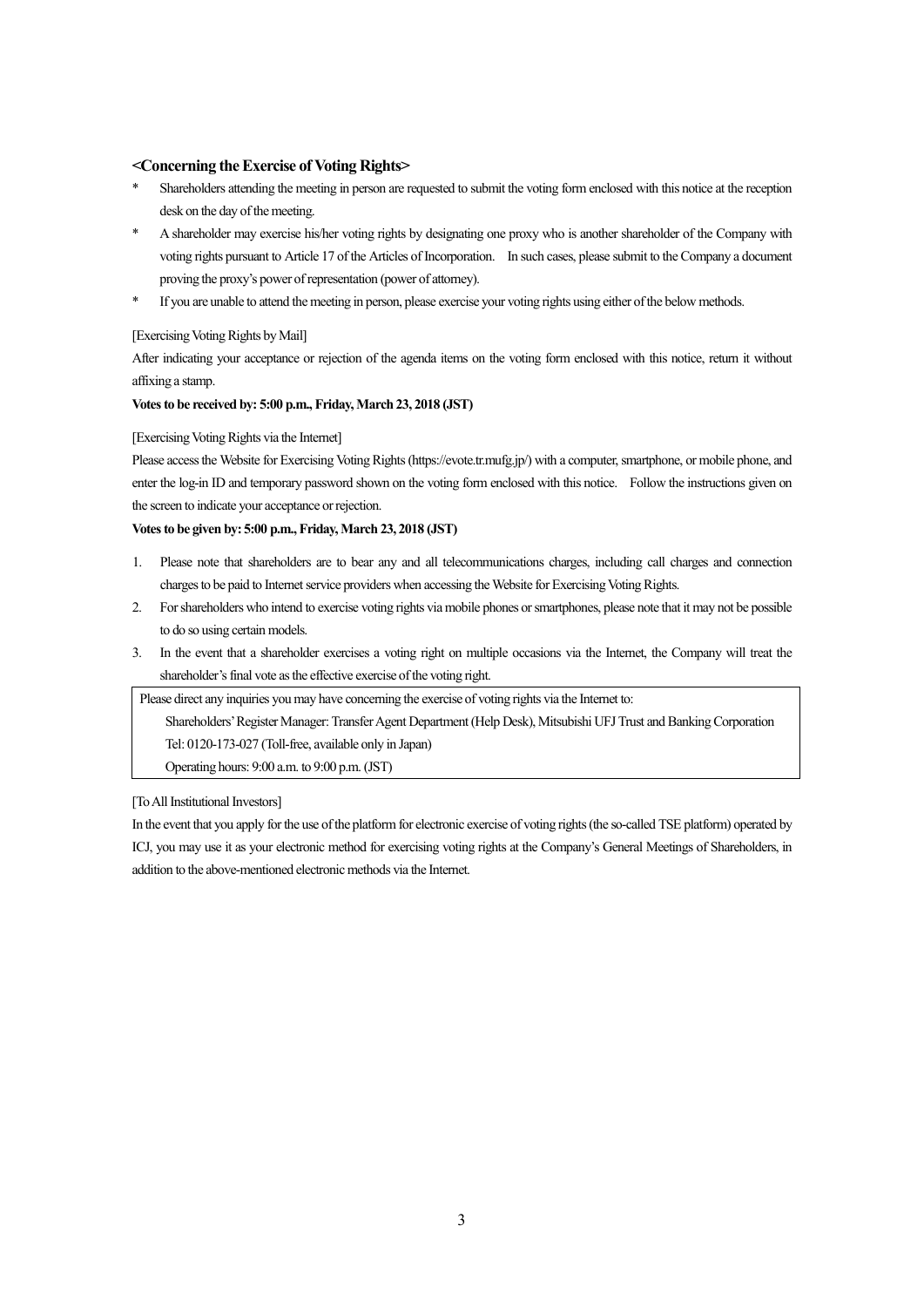## **Reference Materials for Annual General Meeting of Shareholders**

#### **Agenda 1: Election of six (6) directors**

The terms of office of six (6) directors will expire at the conclusion of this Annual General Meeting of Shareholders. The Company hereby requests the election of six (6) directors including five (5) outside directors as nominated by the Nomination Committee.

The candidates for the directors' positions are as follows. Five (5) of the candidates for director, namely Messrs. Johji Sato, Pak Hong Auyang, Yukihiro Moroe, Atsushi Kato and Michael Mühlbayer, seek the positions as outside directors as stipulated in Article 2, Paragraph 3, Item 7 of the Ordinance for Enforcement of the Companies Act.

| N <sub>0</sub> | Name                  | Positions and duties at the Company                                                                                                          |                                             |
|----------------|-----------------------|----------------------------------------------------------------------------------------------------------------------------------------------|---------------------------------------------|
|                | Shigeyuki Yawata      | Director (Chairman of the Board of Directors), Representative<br>Executive Officer and CEO, and Chairman of the Risk<br>Management Committee | [Re-election]                               |
|                | Johji Sato            | Director and member of the Audit Committee                                                                                                   | [Re-election]<br>[Outside]<br>[Independent] |
| 3              | Pak Hong Auyang       | Director, Chairman of the Nomination Committee and<br><b>Compensation Committee</b>                                                          | [Re-election]<br>[Outside]<br>[Independent] |
| 4              | <b>Yukihiro Moroe</b> | Director, member of the Audit Committee, Nomination<br>Committee and Compensation Committee                                                  | [Re-election]<br>[Outside]<br>[Independent] |
| ∍              | Atsushi Kato          | Director, Chairman of the Audit Committee and member of the<br><b>Risk Management Committee</b>                                              | [Re-election]<br>[Outside]<br>[Independent] |
| 6              | Michael Mühlbayer     | Director, member of the Nomination Committee and<br><b>Compensation Committee</b>                                                            | [Re-election]<br>[Outside]<br>[Independent] |

**[Reference] List of candidates**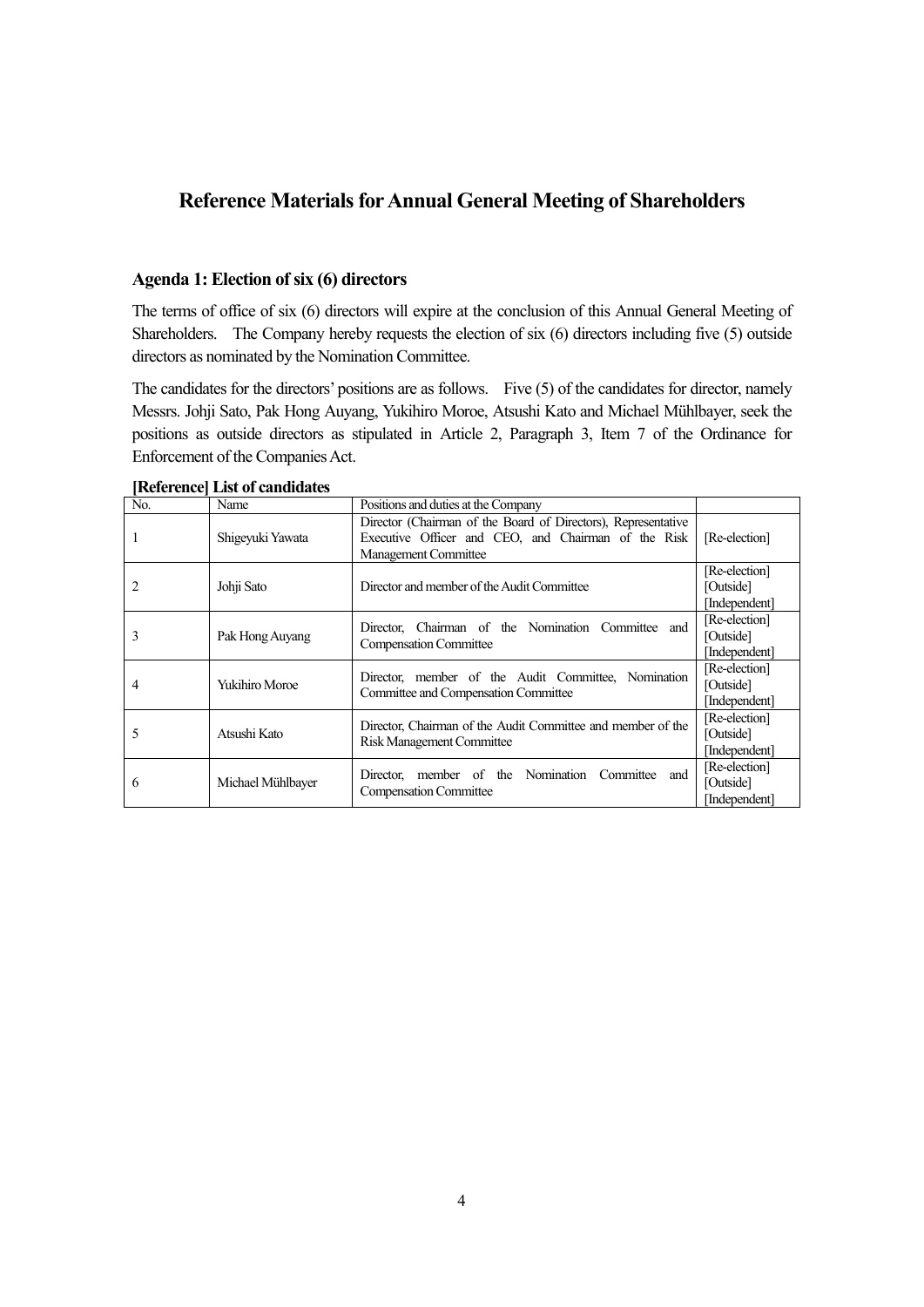|                                        | Name                  | Brief personal profile and positions and duties at the Company  | Number of shares |
|----------------------------------------|-----------------------|-----------------------------------------------------------------|------------------|
| No.                                    | (Date of birth)       | (Important concurrent occupations or positions at other         | held in the      |
|                                        |                       | organizations)                                                  | Company          |
|                                        |                       | (Brief personal profile)                                        |                  |
|                                        |                       | Nov. 1977<br>Joined the Company                                 |                  |
|                                        |                       | Mar. 1988<br>Director                                           |                  |
|                                        |                       | Mar. 1990<br>Representative Director and Senior Managing        |                  |
| Shigeyuki Yawata<br>(October 28, 1951) |                       | Director                                                        |                  |
|                                        |                       | Apr. 1991<br>Representative Director and Vice President         |                  |
|                                        |                       | Representative Director and President<br>Mar. 1992              |                  |
|                                        |                       | Director, Representative Executive Officer and CEO<br>Apr. 2003 |                  |
| Re-election                            | Rate of attendance at | (To date)                                                       | 258,000          |
| the Board of Directors                 |                       | (Positions and duties at the Company)                           |                  |
|                                        | meetings in FY2017:   | Director (Chairman of the Board of Directors), Representative   |                  |
|                                        | 6/6                   | Executive Officer and CEO, and Chairman of the Risk             |                  |
|                                        |                       | <b>Management Committee</b>                                     |                  |
|                                        |                       | (Important concurrent occupations or positions at other         |                  |
|                                        |                       | organizations)                                                  |                  |
|                                        |                       | Managing Director, SUMIDA Europe GmbH                           |                  |

Mr. Shigeyuki Yawata possesses abundant experience and a proven track record in regard to not only his service in the executive management of the Group but also his role in operating and developing global business operations. The Company proposed him as a candidate for director because it expects Mr. Yawata not only to offer his extensive insight regarding the electronic components industry but also to continue to strengthen the function of the Board of Directors as he has served the executive management role in the Company of Representative Executive Officer and CEO.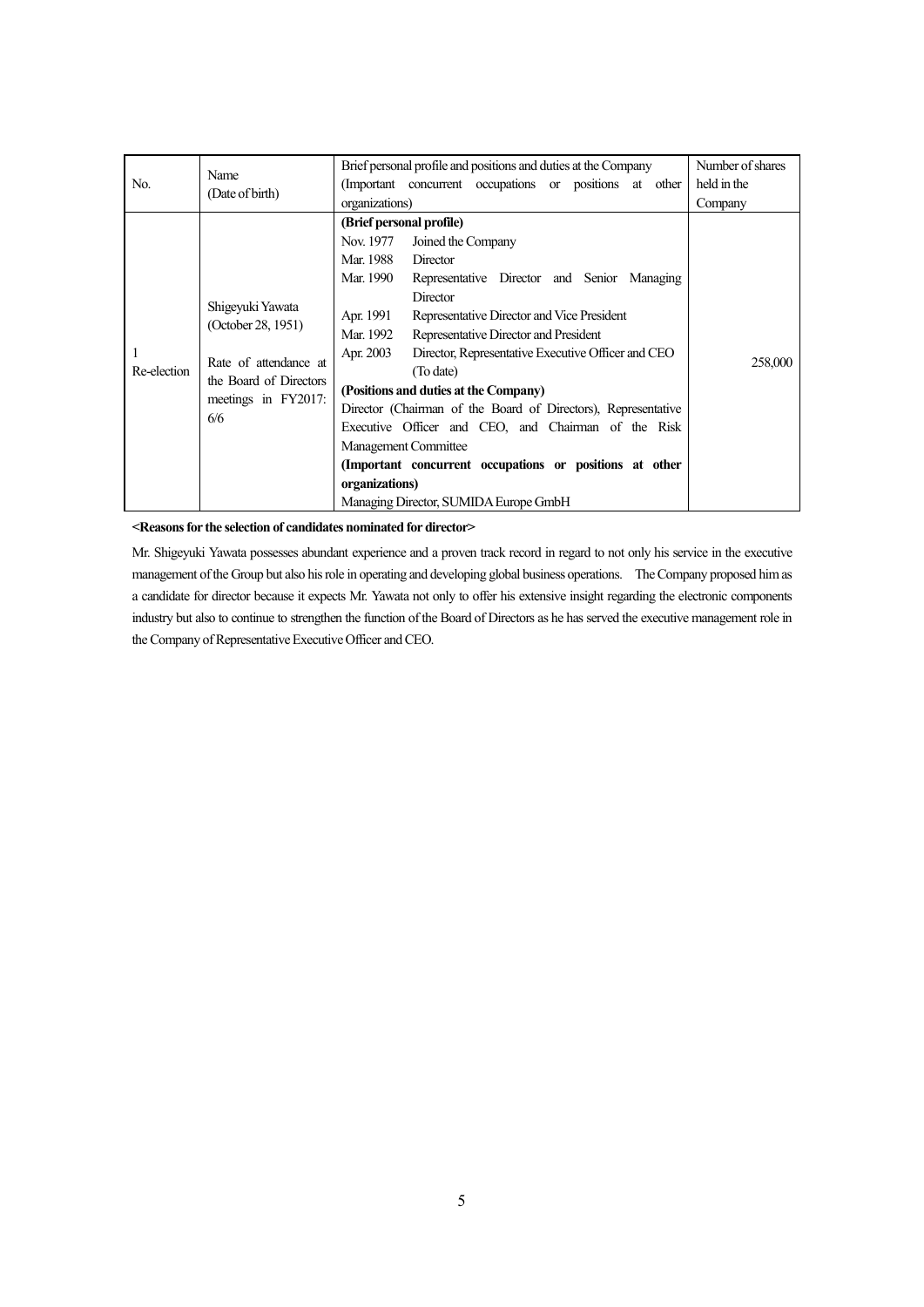| No.                                          | Name<br>(Date of birth)                                                                                            | organizations)                                                                                                     | Brief personal profile and positions and duties at the Company<br>(Important concurrent occupations or positions at other                                                                                                                                                                                                                                                                                                                                                                                                                                                                                                                                                                                                                                                                                                                                      |          |  |  |  |
|----------------------------------------------|--------------------------------------------------------------------------------------------------------------------|--------------------------------------------------------------------------------------------------------------------|----------------------------------------------------------------------------------------------------------------------------------------------------------------------------------------------------------------------------------------------------------------------------------------------------------------------------------------------------------------------------------------------------------------------------------------------------------------------------------------------------------------------------------------------------------------------------------------------------------------------------------------------------------------------------------------------------------------------------------------------------------------------------------------------------------------------------------------------------------------|----------|--|--|--|
| 2<br>Re-election/<br>Outside/<br>Independent | Johji Sato<br>(November 20, 1953)<br>Rate of attendance at<br>the Board of Directors<br>meetings in FY2017:<br>6/6 | (Brief personal profile)<br>Apr. 1982<br>Sep. 1985<br>Oct. 1989<br>Jul. 1995<br>Jul. 2002<br>May 2012<br>Mar. 2013 | Joined Chuo Coopers & Lybrand Associates, Inc.<br>Assigned to London Office, Coopers & Lybrand UK<br>(Currently PricewaterhouseCoopers LLP)<br>Partner (International Corporate Tax Division),<br>London Office, Coopers & Lybrand UK (Currently<br>PricewaterhouseCoopers LLP)<br>Lead Partner (Japanese Business Group in Europe,<br>the Middle East and Africa), London Office, Coopers<br>& Lybrand UK (Currently PricewaterhouseCoopers<br>LLP)<br>Chair<br>Japanese<br><b>Business</b><br>Partner,<br>Steering<br>Committee, Central Cluster (Europe, the Middle East,<br>Africa and India), PricewaterhouseCoopers LLP<br>Executive Senior Director (Global Japanese<br>Business), PricewaterhouseCoopers Co., Ltd.<br>Outside Director of the Company (To date)<br>(Positions and duties at the Company)<br>Director and member of the Audit Committee | $\Omega$ |  |  |  |

Mr. Johji Sato has been involved in the provision of advice regarding taxation and investment to global corporations over many years, and has held various posts including partner at PricewaterhouseCoopers LLP. The Company proposed him as a candidate for outside director because it expects him to oversee and check management based on the managerial knowledge and experience that he has accumulated throughout his career, especially in the fields of accounting and taxation. He currently serves as outside director of the Company. The length of his service as outside director will be five (5) years at the conclusion of this Annual General Meeting of Shareholders.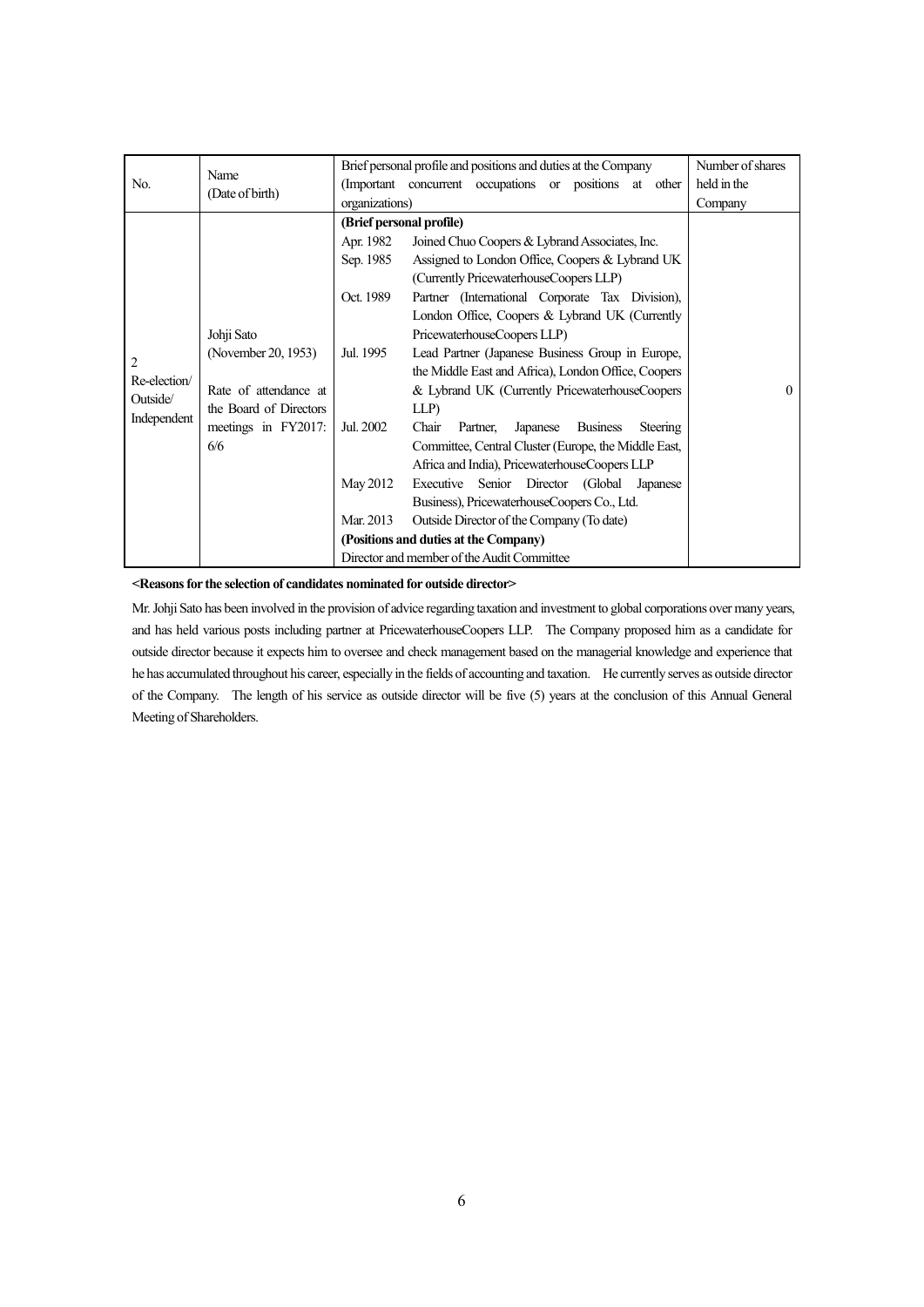| No.                                                                                             | Name<br>(Date of birth)                                  | Brief personal profile and positions and duties at the Company<br>(Important concurrent occupations or positions at other | Number of shares<br>held in the |  |  |  |
|-------------------------------------------------------------------------------------------------|----------------------------------------------------------|---------------------------------------------------------------------------------------------------------------------------|---------------------------------|--|--|--|
|                                                                                                 |                                                          | organizations)                                                                                                            | Company                         |  |  |  |
|                                                                                                 |                                                          | (Brief personal profile)                                                                                                  |                                 |  |  |  |
|                                                                                                 |                                                          | Sep. 1991<br>Joined Computime Group Limited                                                                               |                                 |  |  |  |
|                                                                                                 |                                                          | Sep. 2002<br>CEO, Computime Group Limited                                                                                 |                                 |  |  |  |
|                                                                                                 |                                                          | Nov. 2009<br>Chairman, Vida Nova Ventures                                                                                 |                                 |  |  |  |
| Pak Hong Auyang<br>(December 24, 1967)<br>3<br>Re-election<br>Rate of attendance at<br>Outside/ |                                                          | Jul. 2010<br>Co-CEO & Executive Director, Touchmedia                                                                      |                                 |  |  |  |
|                                                                                                 |                                                          | Mar. 2013<br>Outside Director of the Company (To date)                                                                    |                                 |  |  |  |
|                                                                                                 |                                                          | Dec. 2015<br>CEO, Altis Technology Limited (To date)                                                                      |                                 |  |  |  |
|                                                                                                 | (Positions and duties at the Company)<br>$\theta$        |                                                                                                                           |                                 |  |  |  |
|                                                                                                 | Director. Chairman of the Nomination<br>Committee<br>and |                                                                                                                           |                                 |  |  |  |
| Independent                                                                                     | the Board of Directors                                   | <b>Compensation Committee</b>                                                                                             |                                 |  |  |  |
|                                                                                                 | meetings in FY2017:                                      | (Important concurrent occupations or positions at other                                                                   |                                 |  |  |  |
| 6/6                                                                                             |                                                          | organizations)                                                                                                            |                                 |  |  |  |
|                                                                                                 |                                                          | CEO, Altis Technology Limited                                                                                             |                                 |  |  |  |
|                                                                                                 |                                                          | Outside Director, Grayhill Hong Kong Company Limited                                                                      |                                 |  |  |  |
|                                                                                                 |                                                          | Director, OVIVO Limited                                                                                                   |                                 |  |  |  |
|                                                                                                 |                                                          | Director, Greenlink Global Limited                                                                                        |                                 |  |  |  |

Mr. Pak Hong Auyang was engaged in the management of electronic control products manufacturer Computime Group Limited of Hong Kong, and currently serves as a manager or director at Asian companies mainly in China and Hong Kong. The Company proposed him as a candidate for outside director because it expects him to oversee and check management based on the knowledge and experience as a corporate executive that he has accumulated throughout his career, and his insight into the Asian market. He currently serves as outside director of the Company. The length of his service as outside director will be five (5) years at the conclusion of this Annual General Meeting of Shareholders.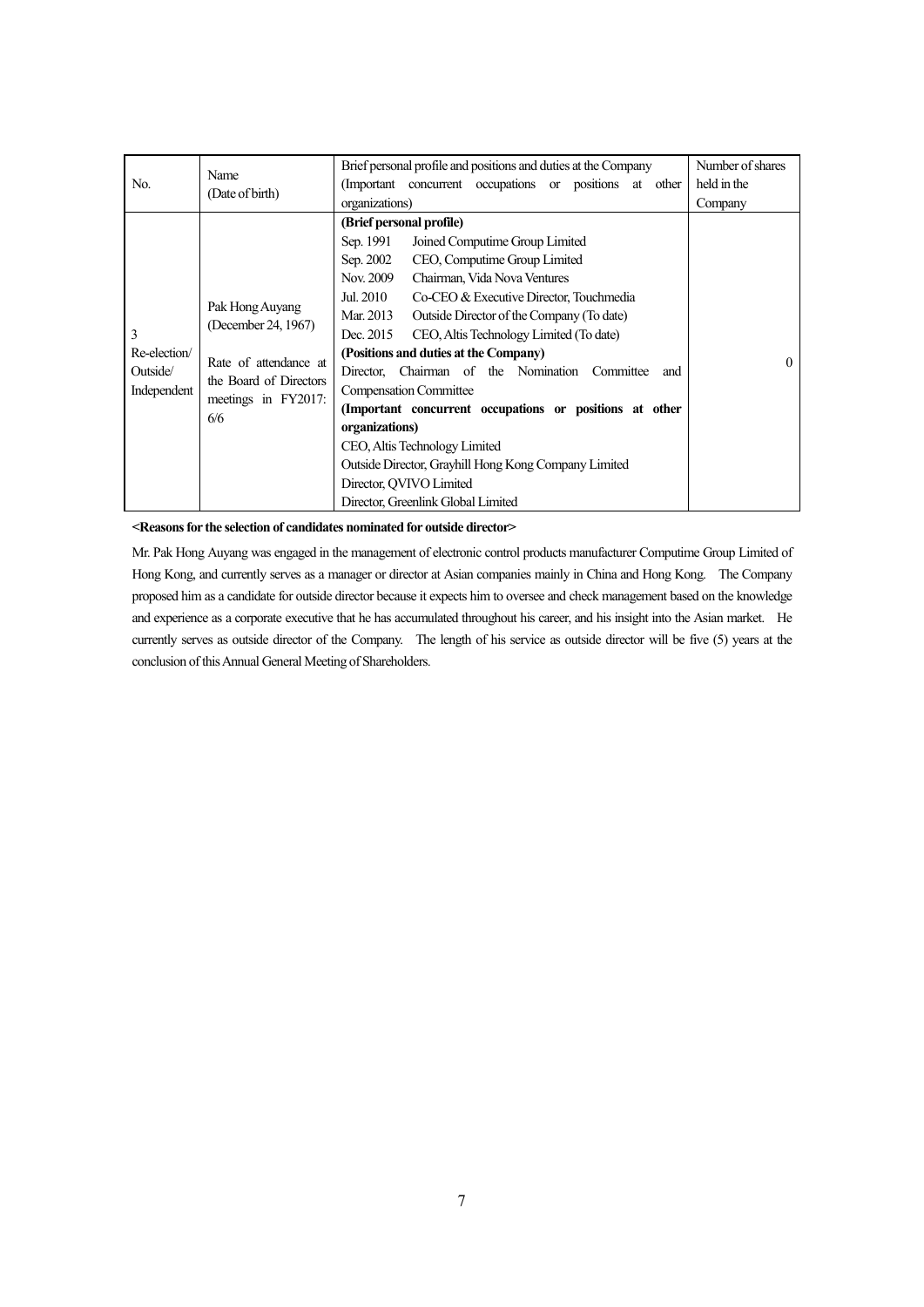| No.                                          | Name<br>(Date of birth)                                                                                                   | Brief personal profile and positions and duties at the Company<br>(Important concurrent occupations or positions at other<br>organizations)                                                                                                                                                                                                                                                                                                                                                                                                                                                                                                                                                                                                                                                                                  | Number of shares<br>held in the<br>Company |
|----------------------------------------------|---------------------------------------------------------------------------------------------------------------------------|------------------------------------------------------------------------------------------------------------------------------------------------------------------------------------------------------------------------------------------------------------------------------------------------------------------------------------------------------------------------------------------------------------------------------------------------------------------------------------------------------------------------------------------------------------------------------------------------------------------------------------------------------------------------------------------------------------------------------------------------------------------------------------------------------------------------------|--------------------------------------------|
| 4<br>Re-election/<br>Outside/<br>Independent | <b>Yukihiro Moroe</b><br>(July 18, 1955)<br>Rate of attendance at<br>the Board of Directors<br>meetings in FY2017:<br>6/6 | (Brief personal profile)<br>Nov. 1985<br>Joined The Nomura Securities Co., Ltd.<br>Jul. 1988<br>Joined Goldman Sachs Japan<br>Managing Director, Goldman Sachs Japan<br>Nov. 1998<br>Representative Director, YUME Capital Co., Ltd.<br>Aug. 2008<br>(To date)<br>Representative Director, Itohan Japan Co., Ltd.<br>(To date)<br>Jun. 2009<br>Outside Corporate Auditor, Oisix Inc. (To date)<br>Outside Director of the Company (To date)<br>Mar. 2014<br>(Positions and duties at the Company)<br>Director, member of the Audit Committee, Nomination Committee<br>and Compensation Committee<br>(Important concurrent occupations or positions at other<br>organizations)<br>Representative Director, YUME Capital Co., Ltd.<br>Representative Director, Itohan Japan Co., Ltd.<br>Outside Corporate Auditor, Oisix Inc. | $\theta$                                   |

Mr. Yukihiro Moroe has accumulated a wealth of experience in the financial industry over many years, and currently engages in management and serves as director and outside corporate auditor at several companies. The Company proposed him as a candidate for outside director because it expects him to oversee and check management based on the experience and insight that he has accumulated throughout his career. He currently serves as outside director of the Company. The length of his service as outside director will be four (4) years at the conclusion of this Annual General Meeting of Shareholders.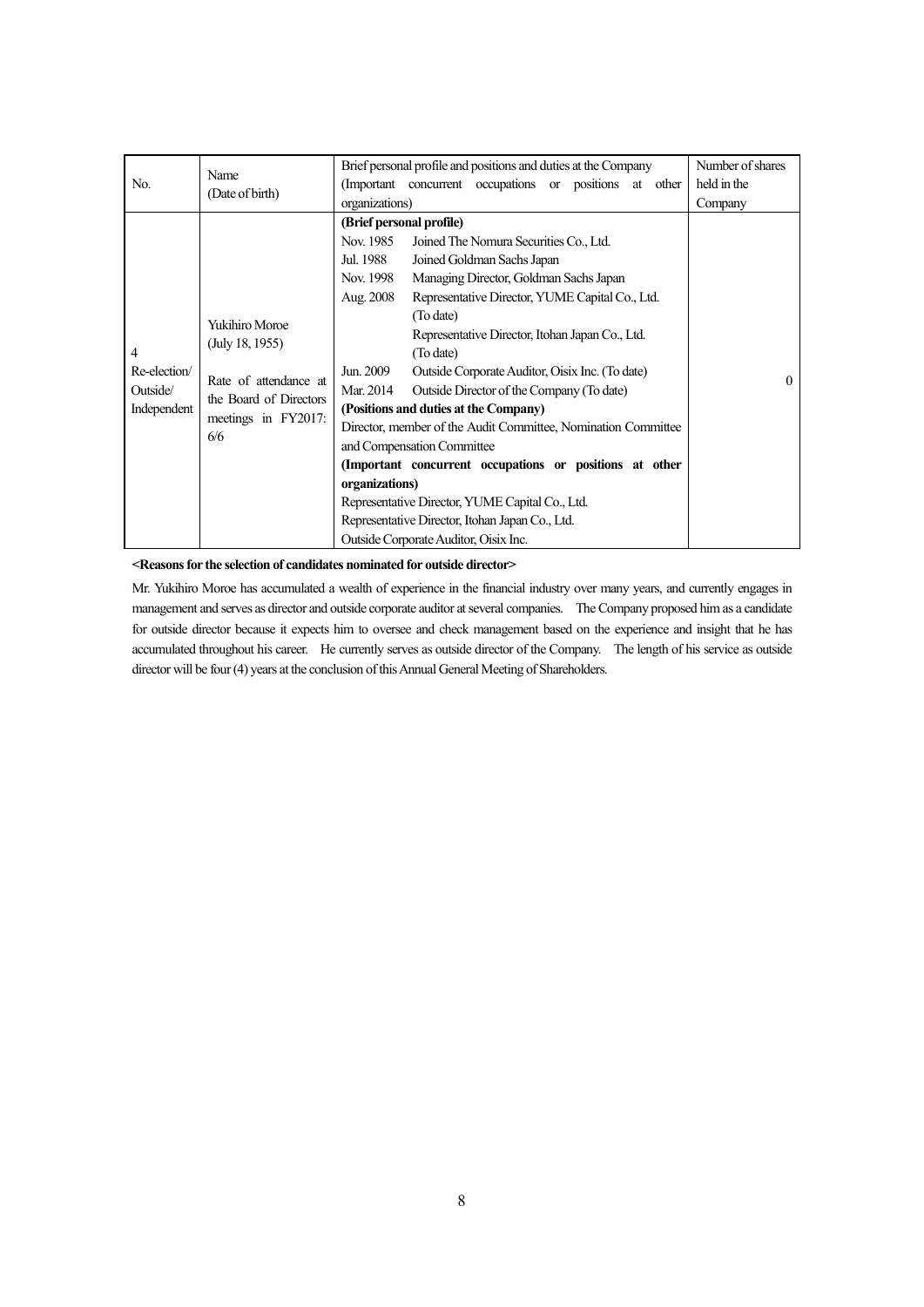|                                              | Name                                                                                                                                 |                                                                                                                                                                                                                                    | Brief personal profile and positions and duties at the Company                                                                                                                                                                                                                                                                                                                                                                                                                                                                                                                                                                                                                                                                                                                                                                                                                                                                                                                                                                                                                                                                                                                                                                                                                                                          | Number of shares |
|----------------------------------------------|--------------------------------------------------------------------------------------------------------------------------------------|------------------------------------------------------------------------------------------------------------------------------------------------------------------------------------------------------------------------------------|-------------------------------------------------------------------------------------------------------------------------------------------------------------------------------------------------------------------------------------------------------------------------------------------------------------------------------------------------------------------------------------------------------------------------------------------------------------------------------------------------------------------------------------------------------------------------------------------------------------------------------------------------------------------------------------------------------------------------------------------------------------------------------------------------------------------------------------------------------------------------------------------------------------------------------------------------------------------------------------------------------------------------------------------------------------------------------------------------------------------------------------------------------------------------------------------------------------------------------------------------------------------------------------------------------------------------|------------------|
| No.                                          |                                                                                                                                      |                                                                                                                                                                                                                                    | (Important concurrent occupations or positions at other                                                                                                                                                                                                                                                                                                                                                                                                                                                                                                                                                                                                                                                                                                                                                                                                                                                                                                                                                                                                                                                                                                                                                                                                                                                                 | held in the      |
|                                              |                                                                                                                                      | organizations)                                                                                                                                                                                                                     |                                                                                                                                                                                                                                                                                                                                                                                                                                                                                                                                                                                                                                                                                                                                                                                                                                                                                                                                                                                                                                                                                                                                                                                                                                                                                                                         | Company          |
| 5<br>Re-election/<br>Outside/<br>Independent | (Date of birth)<br>Atsushi Kato<br>(April 14, 1943)<br>Rate of attendance at<br>the Board of Directors<br>meetings in FY2017:<br>6/6 | (Brief personal profile)<br>Apr. 1968<br>Oct. 1971<br>Jul. 1983<br>Jul. 1984<br>Jul. 2001<br>Sep. 2006<br>Feb. 2007<br>Apr. 2009<br>Apr. 2010<br>Apr. 2013<br>Mar. 2015<br>Jun. 2016<br>organizations)<br><b>Accountant Office</b> | Established a tax accountant office, Director<br>Joined Tokyo Office, Coopers & Lybrand<br>Partner, Tokyo Office, Coopers & Lybrand<br>Representative Partner, Chuo Audit Corporation (later<br>ChuoAoyama<br>Audit<br>Corporation,<br>a<br>PricewaterhouseCoopers member firm) due to a<br>merger<br>Part-time member, Accounting Standards Board of<br>Japan (ASBJ)<br>Representative Partner, PricewaterhouseCoopers<br>Aarata (currently, PricewaterhouseCoopers Aarata<br>LLC, a PricewaterhouseCoopers member firm)<br>Representative Director and President, Control<br>Solutions International, Inc.<br>Full-time Member, Accounting Standards Board of<br>Japan (ASBJ)<br>Full-time Vice Chairman, Accounting Standards<br>Board of Japan (ASBJ)<br>Certified Public Accountant, Atsushi Kato Certified<br>Public Accountant Office (To date)<br>Outside Director of the Company (To date)<br>Outside Audit & Supervisory Board Member,<br>UNIZO Holdings Company, Limited (To date)<br>(Positions and duties at the Company)<br>Director, Chairman of the Audit Committee and member of the<br>Risk Management Committee<br>(Important concurrent occupations or positions at other<br>Certified Public Accountant, Atsushi Kato Certified Public<br>Outside Audit & Supervisory Board Member, UNIZO Holdings | $\theta$         |
|                                              |                                                                                                                                      | Company, Limited                                                                                                                                                                                                                   |                                                                                                                                                                                                                                                                                                                                                                                                                                                                                                                                                                                                                                                                                                                                                                                                                                                                                                                                                                                                                                                                                                                                                                                                                                                                                                                         |                  |

Mr. Atsushi Kato has been involved in the provision of advice and activities regarding finance, audit, internal control and International Financial Reporting Standards (IFRS) for global corporations over many years, and has held various posts including partner at Coopers & Lybrand (C&L). The Company proposed him as a candidate for outside director because it expects him to oversee and check management based on the managerial knowledge and experience that he has accumulated throughout his career, especially in the fields of accounting and taxation. He currently serves as outside director of the Company. The length of his service as outside director will be three (3) years at the conclusion of this Annual General Meeting of Shareholders.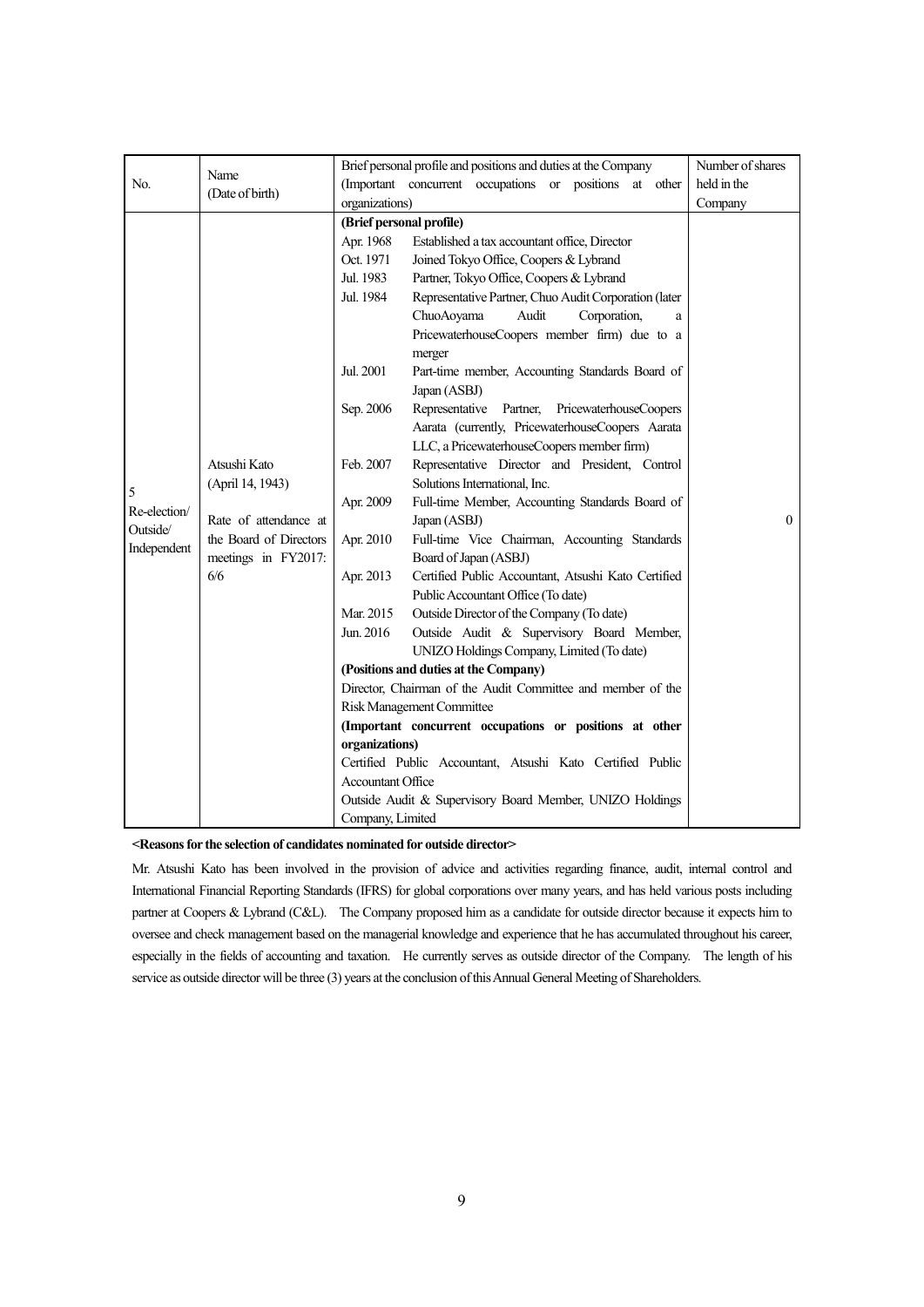| No.                                          | Name<br>(Date of birth)                                                                                                   | organizations)                                                                                                                                | Brief personal profile and positions and duties at the Company<br>(Important concurrent occupations or positions at other                                                                                                                                                                                                                                                                                                                                                                                                                                                                                                                                           |          |  |  |
|----------------------------------------------|---------------------------------------------------------------------------------------------------------------------------|-----------------------------------------------------------------------------------------------------------------------------------------------|---------------------------------------------------------------------------------------------------------------------------------------------------------------------------------------------------------------------------------------------------------------------------------------------------------------------------------------------------------------------------------------------------------------------------------------------------------------------------------------------------------------------------------------------------------------------------------------------------------------------------------------------------------------------|----------|--|--|
| 6<br>Re-election/<br>Outside/<br>Independent | Michael Mühlbayer<br>(February 22, 1955)<br>Rate of attendance at<br>the Board of Directors<br>meetings in FY2017:<br>6/6 | (Brief personal profile)<br>Oct. 1985<br>Apr. 1994<br>Apr. 1997<br>Nov. 1998<br>Nov. 1998<br>Aug. 2000<br>Jul. 2005<br>Mar. 2015<br>Committee | Joined Daimler AG<br>Manager, Treasury Control, MTU Friedrichshafen<br>GmbH, Daimler AG Group<br>Executive Vice President, TEMIC TELEFUNKEN<br>Mikroelektronik GmbH, Daimler AG Group<br>Executive Vice President, New York Office,<br>Mercedes-Benz Credit Corp. U.S., Daimler AG<br>Group<br>Executive Vice President, Detroit Office, Chrysler<br>Financial Corp, U.S.<br>Senior Vice President (Treasury), DaimlerChrysler<br>AG<br>Senior Vice President (Investor Relations &<br>Treasury), Daimler AG<br>Outside Director of the Company (To date)<br>(Positions and duties at the Company)<br>Director, member of the Nomination Committee and Compensation | $\theta$ |  |  |

Mr. Michael Mühlbayer has been involved in finance of Daimler AG, a German automobile manufacturer, over many years. The Company proposed him as a candidate for outside director because it expects him to oversee and check management based on the knowledge and experience as a corporate executive that he has accumulated throughout his career, especially in the field of finance, and his insight into the automobile and electric and electronics industries and the European and U.S. markets. He currently serves as outside director of the Company. The length of his service as outside director will be three (3) years at the conclusion of this Annual General Meeting of Shareholders.

Notes:

- 1. SUMIDA Europe GmbH is a subsidiary of the Company. Among other things, the Company loans funds to the subsidiary.
- 2. There are no special interest relationships between the candidates and the Company.
- 3. If the five (5) candidates for outside director, Messrs. Johji Sato, Pak Hong Auyang, Yukihiro Moroe, Atsushi Kato and Michael Mühlbayer, are elected as originally proposed, the Company plans that these persons will be independent directors in accordance with the provisions of the Tokyo Stock Exchange.

#### Reasons for the selection:

Six (6) of the candidates nominated for director, Messrs. Shigeyuki Yawata, Johji Sato, Pak Hong Auyang, Yukihiro Moroe, Atsushi Kato and Michael Mühlbayer, have sufficiently served as directors who determine basic management policies and supervise operations. The Company therefore requests to reelect them as directors.

Reasons for the selection of candidates nominated for outside director, independence as outside directors and the explanation of liability limitation contracts with outside directors are as follows.

(1) Reasons for the selection of candidates nominated for outside director

The Company is a company employing a committee-based corporate governance structure, called a company with nomination committee, etc. At a company with nomination committee, etc., the board of directors specializes in supervising management, while a committee, a majority of which consists of outside directors, is established to improve the transparency of management and executive officers are installed as an organ to work full-time for the execution of operations. Thus, a company with nomination committee, etc. clearly separates "supervision of management" from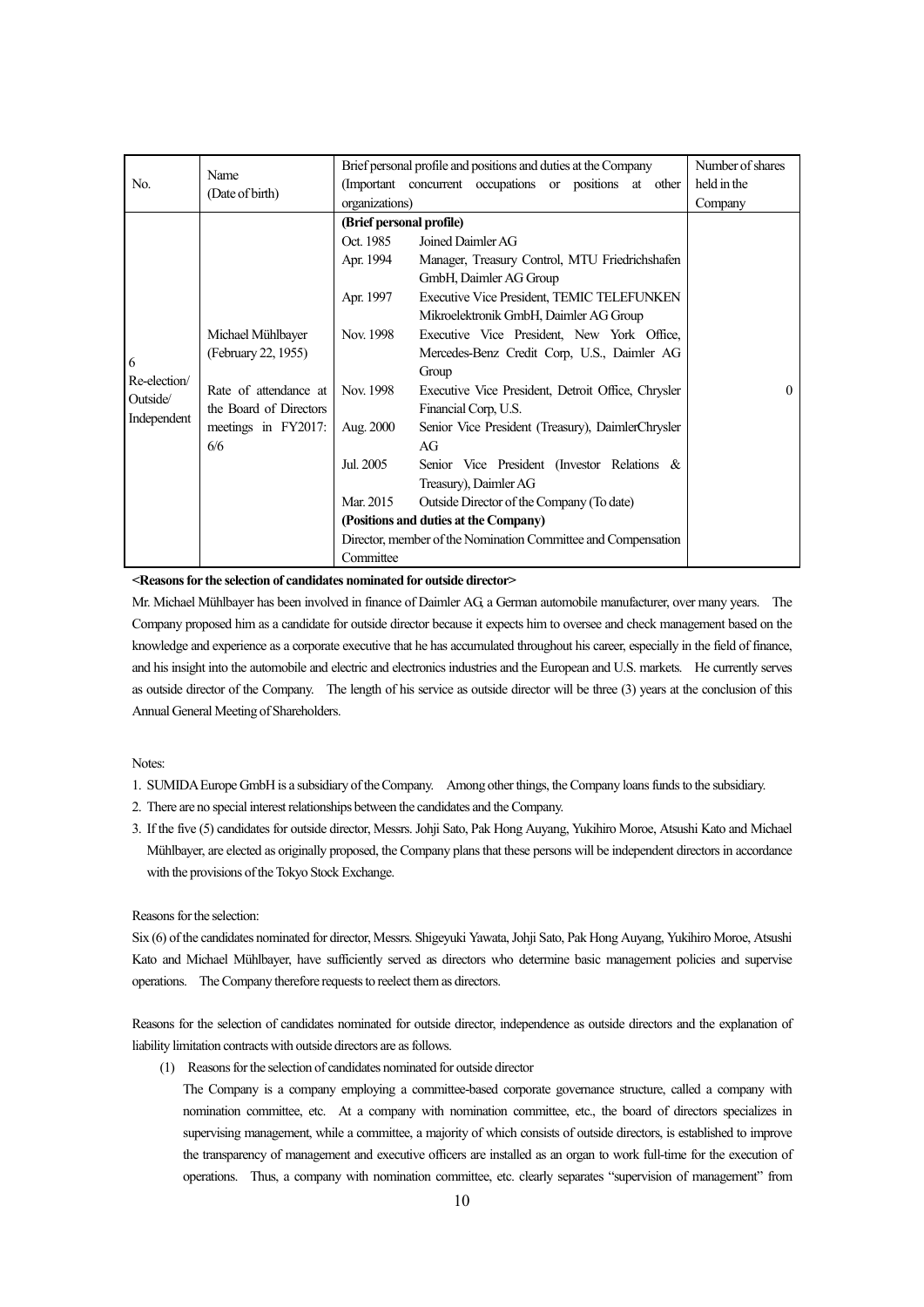"execution of operations" to make them function effectively. Such a company generally needs to elect multiple outside directors. To further enhance the functions of the board of directors, the Company is to make outside directors account for a majority of directors, and hereby requests the election of five (5) outside directors.

- (2) Independence of candidates for outside director
	- (i) None of the candidates for outside director have been managing members of the Company or business operators that have specific relations with the Company in the past.
	- (ii) None of the candidates for outside director have received or plan to receive a large amount of money or other property from the Company or business operators that have specific relations with the Company.
	- (iii) None of the candidates for outside director have relatives in the third degree or closer with managing members of the Company or business operators that have specific relations with the Company.
- (3) Liability limitation contracts with outside directors

The Company has entered into liability limitation contracts with the candidates for outside director of the Company, Messrs. Johji Sato, Pak Hong Auyang, Yukihiro Moroe, Atsushi Kato and Michael Mühlbayer. (Outline of the contracts is stated on page 38 of the Business Report.) In case of their re-election, the Company will continue the above liability limitation contracts with them.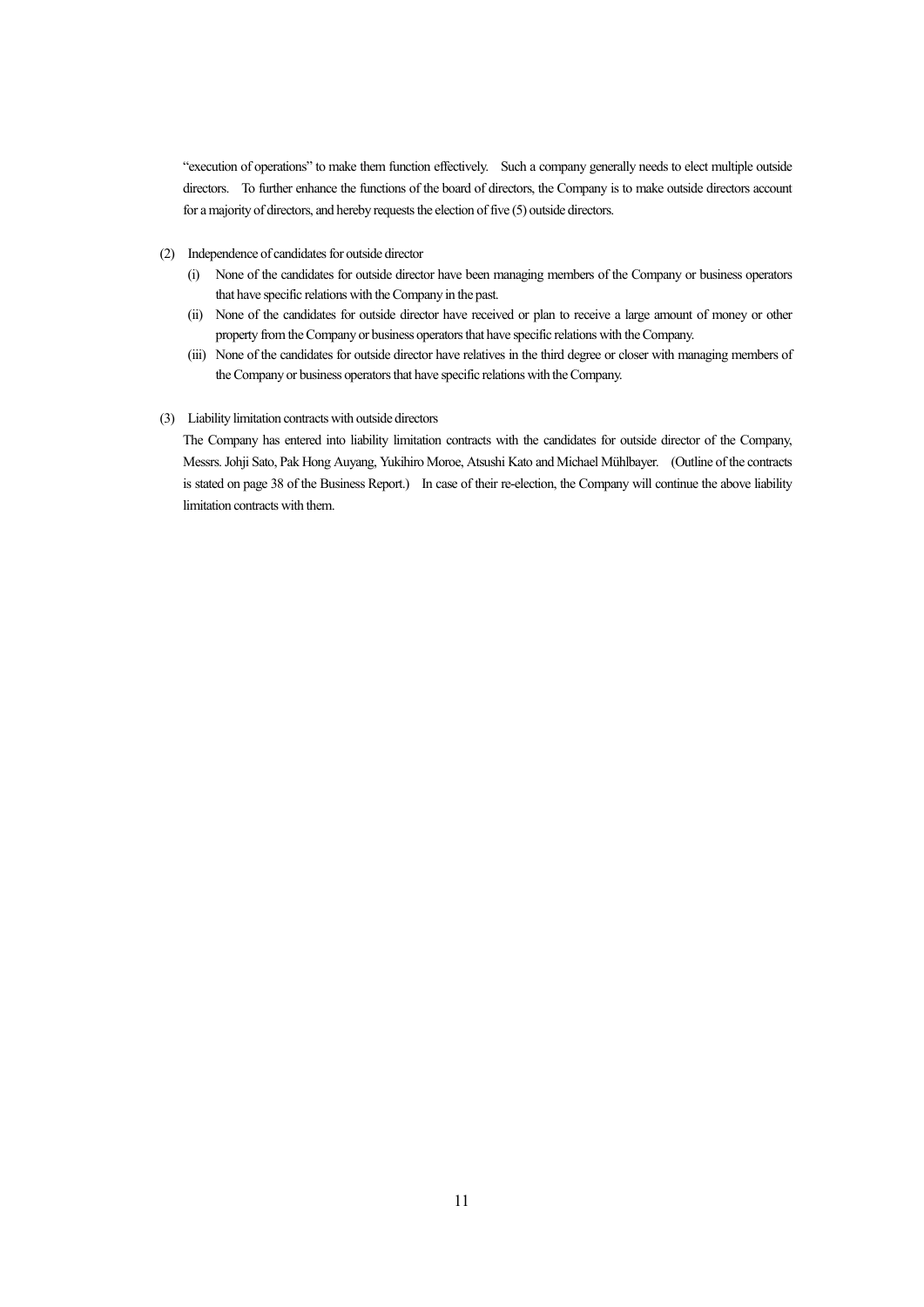#### **Agenda 2: Issuance of performance-linked share acquisition rights**

Pursuant to the provisions of Articles 236, 238 and 239 of the Companies Act, the Company requests approval for the determination of offering terms for share acquisition rights to be issued as stock options to directors and employees of the Company's subsidiaries, to be entrusted to the board of directors of the Company (the "Board of Directors") or to the executive officer of the Company delegated by resolution of the Board of Directors.

## **1. Reasons for the need to solicit subscribers for share acquisition rights on particularly favorable terms**

The Sumida Group formulated the Mid-Term Business Plan covering the four-year period from the fiscal year ending December 31, 2018 to the fiscal year ending December 31, 2021. In aiming to achieve the targets in the Mid-Term Business Plan, realize sustainable growth and enhance mid- and long-term corporate value, share acquisition rights will be issued, without contribution, to directors and employees of the Company's subsidiaries, upon exercise of which shares are delivered on stipulation that the value of property to be contributed upon exercise of the share acquisition rights is one (1) yen per share, as a mid-term incentive plan to further boost motivation and morale of directors and employees of the Company's subsidiaries.

As stipulated in 2. (3) "(viii) Terms and conditions for exercising share acquisition rights" below, these share acquisition rights may be exercised to the extent made possible by the level of achievement of the business results targets in the Sumida Group's Mid-Term Business Plan only when a certain level of such achievement has been achieved. Therefore, their contents consist of commitments toward the Group's business results targets by the directors and employees of the Company's subsidiaries eligible to receive the share acquisition rights.

In addition, it is the Company's policy that if the Company holds treasury shares upon exercise of the share acquisition rights, the Company will deliver treasury shares rather than issuing new shares to the extent possible.

## **2. Details of, maximum number of, and matters regarding payment for share acquisition rights for which offering terms may be determined based on the decision of this Annual General Meeting of Shareholders**

(1) Maximum number of share acquisition rights for which offering terms may be determined based on this entrustment

The maximum number of the share acquisition rights shall be 2,800, with the terms specified in (3) below.

The maximum number of shares to be granted upon exercise of the share acquisition rights shall be 280,000 shares of ordinary shares of the Company. In the event that the number of shares to be granted is adjusted pursuant to (3) (i) below, the maximum number of shares to be granted upon exercise of share acquisition rights shall be the number obtained by multiplying the number of shares granted after adjustment by the maximum number of share acquisition rights as provided for above.

(2) Amount to be paid in for share acquisition rights for which offering terms may be determined based on this entrustment

Monetary payment is not required for the share acquisition rights as they are issued without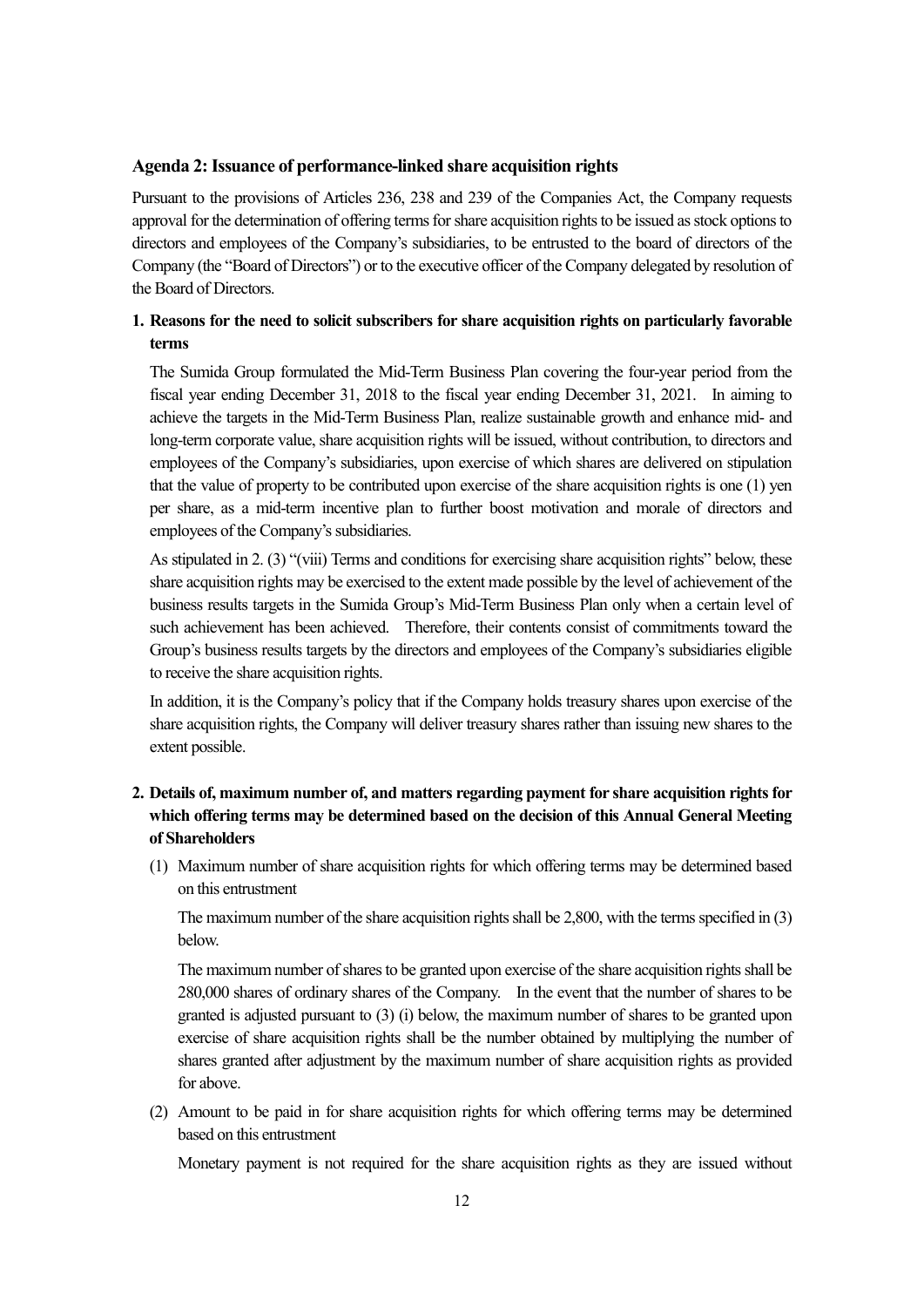contribution.

- (3) Details of the share acquisition rights for which offering terms may be determined based on this entrustment
	- (i) Class and number of shares to be delivered upon exercise of share acquisition rights

The class of shares to be delivered upon exercise of the share acquisition rights shall be ordinary shares and the number of shares to be delivered upon exercise of one (1) share acquisition right (hereinafter the "Number of Shares Granted") shall be 100.

Notwithstanding the foregoing, in the event that the Company carries out a share split (including any allotment of shares without contribution; the same shall apply hereinafter) or a share consolidation of ordinary shares of the Company after the date of the resolution at the General Meeting of Shareholders (hereinafter the "Resolution Date"), the Number of Shares Granted for share acquisition rights that are unexercised as of the time of the share split or share consolidation shall be adjusted according to the following formula. Any fraction of less than one (1) share resulting from this adjustment shall be discarded.

| Number of Shares |     | Number of Shares |                                          |
|------------------|-----|------------------|------------------------------------------|
| Granted after    | $=$ | Granted before   | Ratio of share split or<br>consolidation |
| adjustment       |     | adjustment       |                                          |

In addition, in the event that it is necessary for the Company to make an adjustment to the Number of Shares Granted in cases where the Company carries out a merger, company split, share exchange, share transfer, etc., the Company may make an appropriate adjustment taking into account the merger ratio and other conditions, to the extent reasonable.

(ii) Value of property to be contributed upon exercise of share acquisition rights

The value of property to be contributed upon exercise of one (1) share acquisition right shall be the amount obtained by multiplying one (1) yen, which is the amount to be paid in per one (1) share to be delivered upon exercise of the share acquisition rights (hereinafter the "Exercise Price"), by the Number of Shares Granted. Notwithstanding the foregoing, if the Company carries out a share split or share consolidation of ordinary shares of the Company after the Resolution Date, the Exercise Price for share acquisition rights that are unexercised as of the time of the share split or share consolidation shall be adjusted according to the following formula. Any fraction of less than one (1) yen resulting from this adjustment shall be rounded up to the nearest yen.

Exercise Price after  
adjustment = Exercise Price before  
adjustment = 
$$
x
$$
  $\frac{1}{\frac{1}{\frac{1}{x}}$ 

In addition, in the event that it is necessary for the Company to make an adjustment to the Exercise Price in cases where the Company carries out a merger, company split, share exchange, share transfer, etc., the Company may make an appropriate adjustment taking into account the merger ratio and other conditions, to the extent reasonable.

(iii) Exercise period of the share acquisition rights

April 1, 2022 to March 31, 2032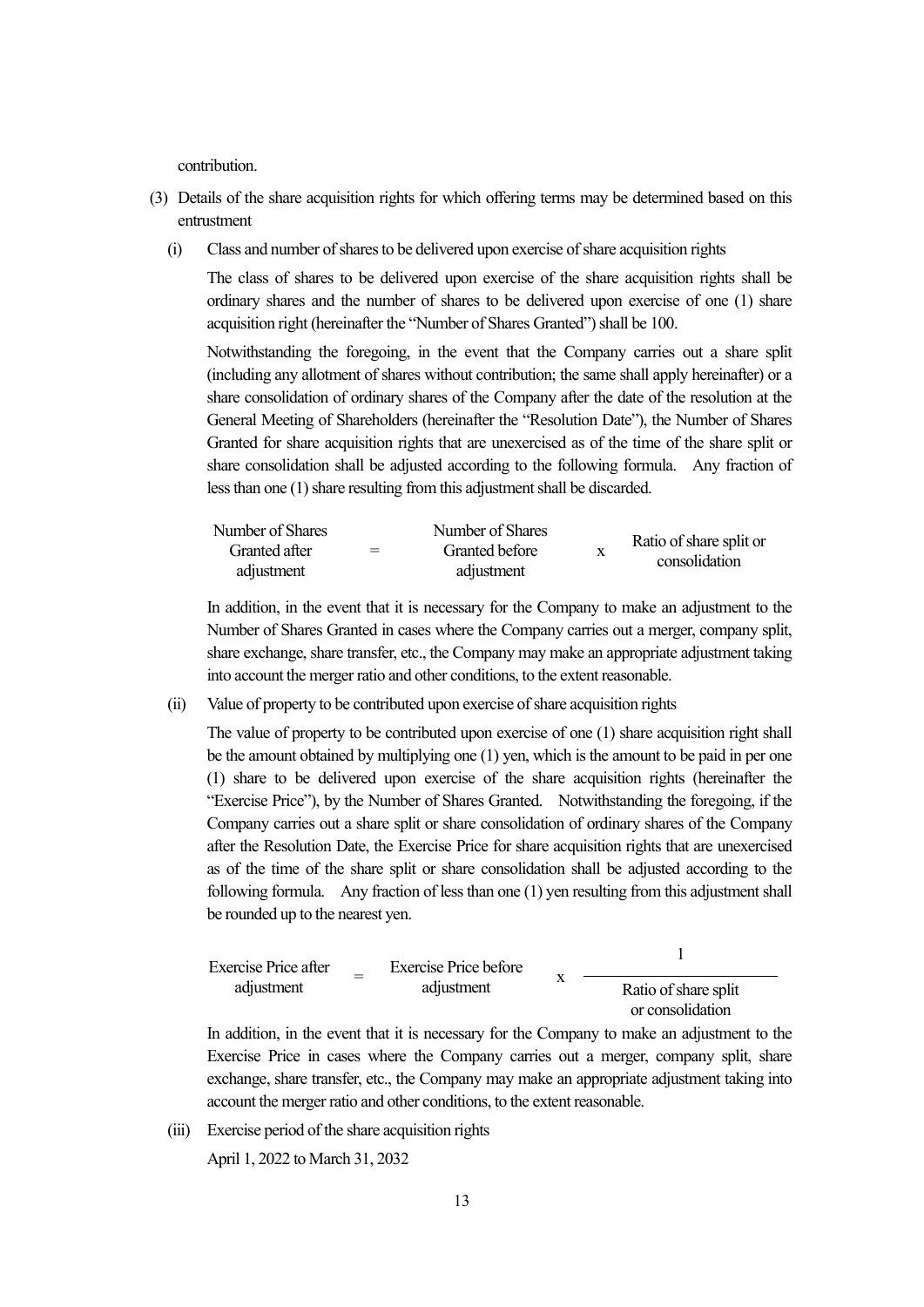- (iv) Matters concerning capital stock and legal capital surplus increases in event of issuance of shares upon exercise of share acquisition rights
	- (a) The amount of capital stock increase in the event of an issuance of shares upon exercise of the share acquisition rights shall be half the maximum amount of increase in capital stock, etc., calculated in accordance with the provision in Article 17, Paragraph 1 of the Ordinance on Accounting of Companies. Any fraction of less than one (1) yen resulting from the calculation shall be rounded up to the nearest yen.
	- (b) The amount of legal capital surplus increase in the event of an issuance of shares upon exercise of the share acquisition rights shall be the amount obtained by subtracting the capital stock increase stipulated in (a) above from the maximum amount of increase in capital stock, etc., described in (a) above.
- (v) Restriction on the transfer of share acquisition rights

Any transfer of the share acquisition rights shall be subject to the approval of the Board of Directors.

- (vi) Matters regarding repurchase of share acquisition rights
	- (a) In the event that any of the agenda items set forth in 1), 2), 3), 4) and 5) below is approved at a General Meeting of Shareholders of the Company (or, if a resolution at a General Meeting of Shareholders is not required, is resolved by the Board of Directors or determined by the executive officer of the Company delegated by resolution of the Board of Directors), the Company may acquire the share acquisition rights without contribution on the date to be separately determined by the Board of Directors or determined by the executive officer of the Company delegated by resolution of the Board of Directors:
		- 1) Agenda item for approval of a merger agreement under which the Company shall become a disappearing company;
		- 2) Agenda item for approval of absorption-type company split agreement or incorporation-type company split plan under which the Company shall become a split company;
		- 3) Agenda item for approval of a share exchange agreement or share transfer plan under which the Company shall become a wholly-owned subsidiary;
		- 4) Agenda item for approval of an amendment to the Articles of Incorporation in order to establish the provision that an acquisition by way of transfer of all shares to be issued by the Company shall require the approval of the Company; and
		- 5) Agenda item for approval of an amendment to the Articles of Incorporation in order to establish the provision that an acquisition by way of transfer of a class of shares to be delivered upon exercise of the share acquisition rights shall require the approval of the Company or that the Company may acquire all of such class of shares by resolution at a General Meeting of Shareholders.
	- (b) In the event that an individual who has been allotted share acquisition rights (hereinafter the "Share Acquisition Rights Holder") is no more possible to exercise his/her share acquisition rights due to the provisions set forth in (viii) below or by other reasons before exercising his/her rights, the Company may acquire the share acquisition rights without contribution.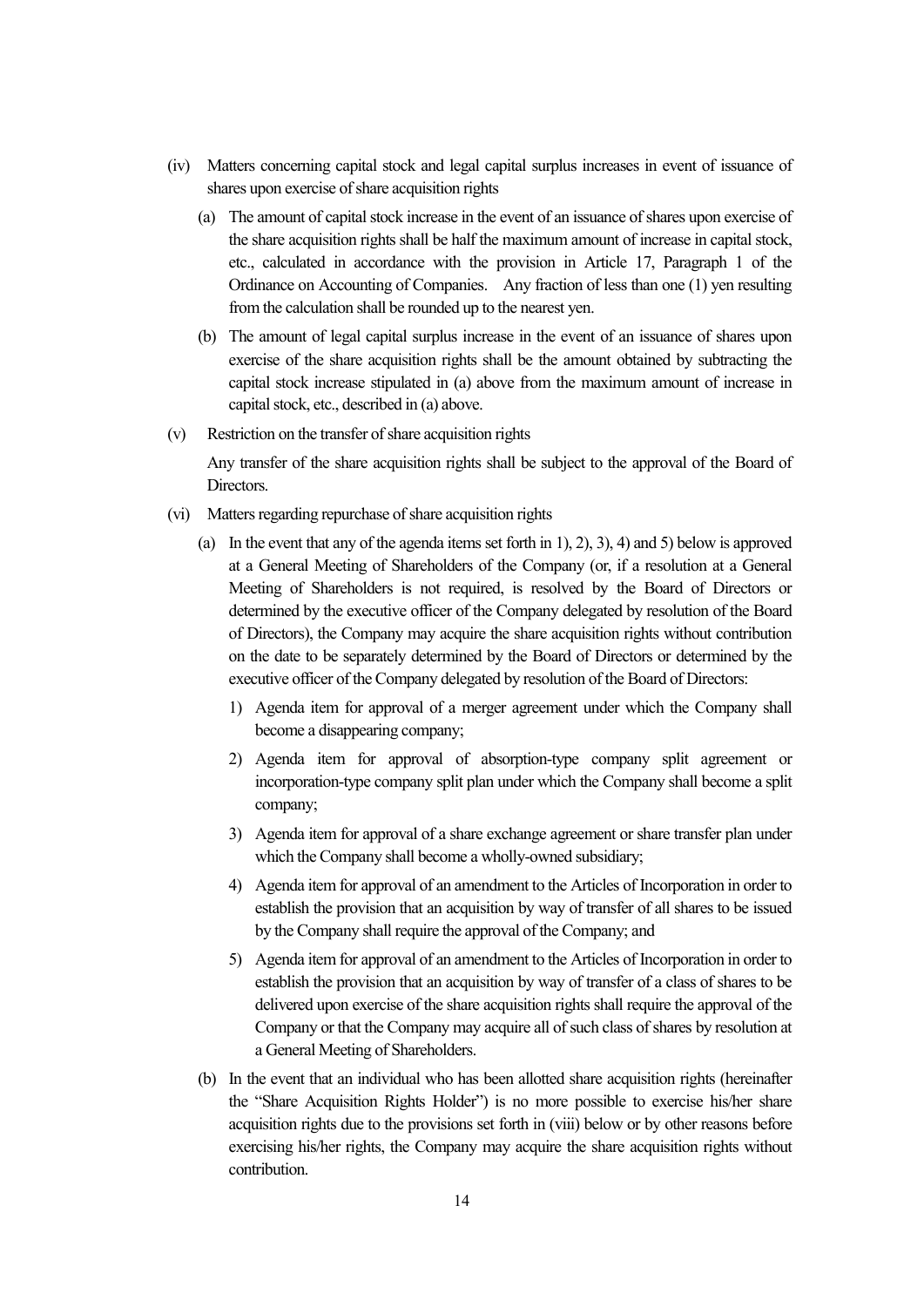(vii) Handling of share acquisition rights in relation to an act of structural reorganization

In the event that the Company carries out a merger (limited to cases where the Company disappears due to the merger), an absorption-type or incorporation-type company split (limited to cases where the Company becomes a split company), or a share exchange or transfer (limited to cases where the Company becomes a wholly-owned subsidiary) (collectively, the "Act of Structural Reorganization"), the Company shall, in each of the above cases, deliver the share acquisition rights of any of the relevant companies set forth in Article 236, Paragraph 1, Items 8(a) to 8(e) of the Companies Act (hereinafter referred to as the "Reorganized Company") to the Share Acquisition Rights Holder remaining as of the effective date of the relevant Act of Structural Reorganization (hereinafter the "Remaining Share Acquisition Rights") in accordance with the following terms and conditions. In this case, the Remaining Share Acquisition Rights shall be extinguished and the Reorganized Company shall issue new share acquisition rights; provided, however, that the foregoing shall be on the condition that delivery of such share acquisition rights of the Reorganized Company in accordance with the following terms and conditions is stipulated in a merger agreement, an absorption-type company split agreement, an incorporation-type company split plan, a share exchange agreement or a share transfer plan.

(a) Number of share acquisition rights of the Reorganized Company to be delivered

A number equal to the number of the Remaining Share Acquisition Rights held by the Share Acquisition Rights Holder shall be delivered to each such holder.

(b) Class of shares of the Reorganized Company to be delivered upon exercise of share acquisition rights

Ordinary shares of the Reorganized Company

(c) Number of shares of the Reorganized Company to be delivered upon exercise of share acquisition rights

To be determined in accordance with (i) above, taking into consideration the conditions, etc. of the Act of Structural Reorganization.

(d) Value of property to be contributed upon exercise of share acquisition rights

The value of property to be contributed upon exercise of each share acquisition right to be delivered shall be the amount obtained by multiplying the amount per share to be paid in after reorganization obtained by adjusting the Exercise Price set forth in (ii) above by the number of shares of the Reorganized Company to be delivered upon exercise of relevant share acquisition rights as determined in accordance with (c) above, taking into consideration the conditions, etc. of the Act of Structural Reorganization.

(e) Exercise period of the share acquisition rights

From and including whichever is the later of the commencement date of the period during which the share acquisition rights may be exercised as provided for in (iii) above (hereinafter the "Exercise Period") or the effective date of the Act of Structural Reorganization, to and including the expiry date of the Exercise Period.

(f) Terms and conditions for exercising share acquisition rights

To be determined in accordance with (viii) below.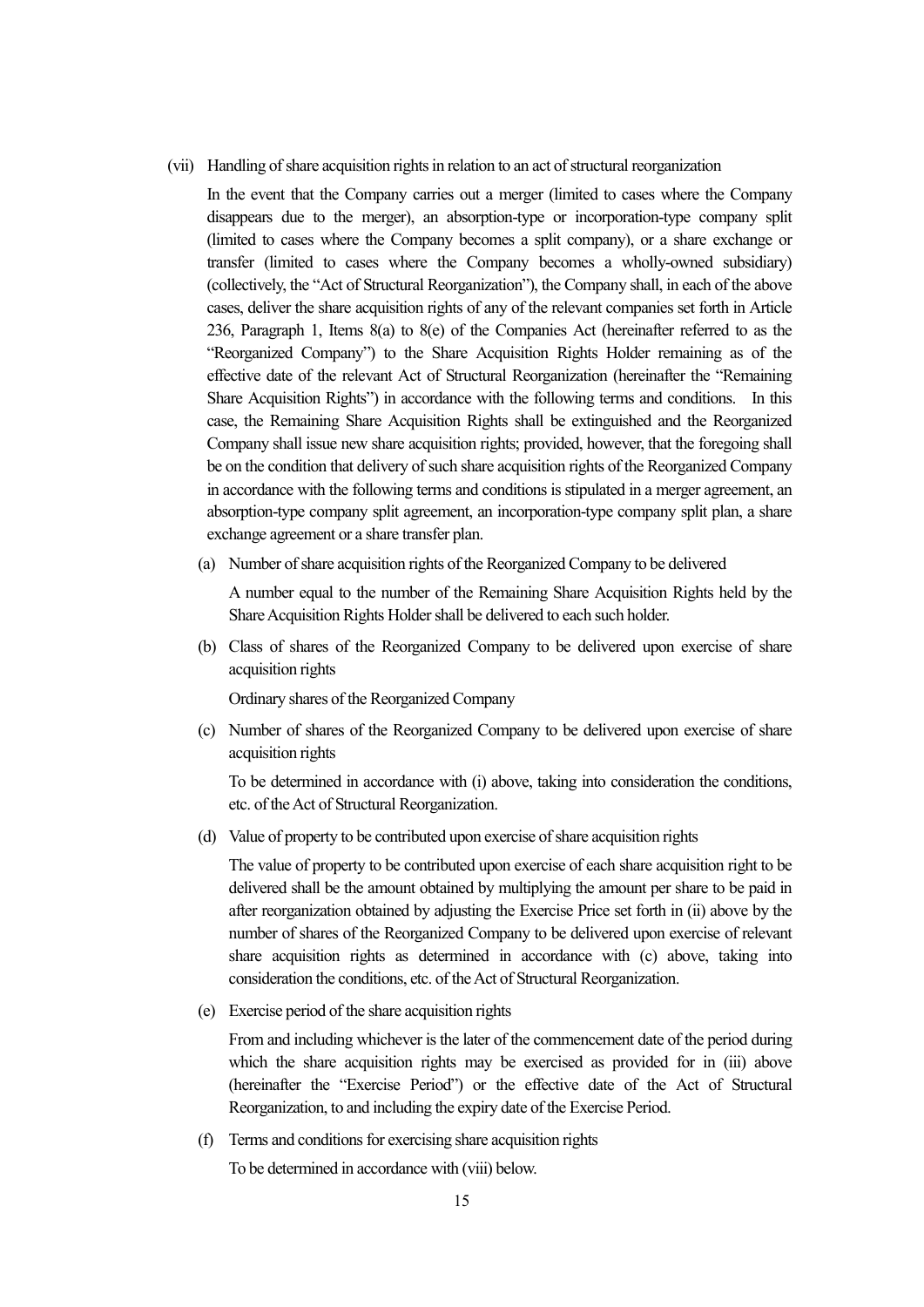(g) Matters concerning capital stock and legal capital surplus increases in event of issuance of shares upon exercise of share acquisition rights

To be determined in accordance with (iv) above.

(h) Matters concerning acquisition of share acquisition rights

To be determined in accordance with (vi) above.

(i) Restriction on acquisition of share acquisition rights by way of transfer

Acquisition of the share acquisition rights by way of transfer shall be subject to the approval by resolution of the board of directors of the Reorganized Company (or a director of the Reorganized Company if the Reorganized Company is not a company with a board of directors).

- (viii) Terms and conditions for exercising share acquisition rights
	- (a) Provided that the two conditions of (i) operating profit recorded in consolidated statement of profit or loss in the annual securities report (hereinafter referred to as "Performance Assessment Level") reaches 8,000 million yen or more, in any fiscal year of the Company, from the fiscal year ending December 31, 2018 to the fiscal year ending December 31, 2021 (hereinafter referred to as "Target Fiscal Years"), and (ii) the average return on equity attributable to owners of parent reaches 11% or higher during the Company's three fiscal years from the fiscal year ending December 31, 2019 to the fiscal year ending December 31, 2021, are met, the maximum number of share acquisition rights that each Share Acquisition Rights Holder may exercise shall be the number of share acquisition rights held by each holder multiplied by exercisable ratio (calculated by dividing the largest amount achieved during Target Fiscal Years (the Performance Assessment Level can only be a maximum of 10,000 million yen even if operating profit recorded in consolidated statement of profit or loss in the annual securities report exceeds 10,000 million yen) by 10,000 million yen (any fraction of less than one (1) unit shall be discarded). However, if a significant change occurs in the concept of index to be referred to, the Board of Directors shall determine another index to be referred to.
	- (b) Share Acquisition Rights Holder must be in a position of director or employee of the Company or its subsidiary (collectively, the "Required Position") until the time of exercise of the share acquisition rights on a continuing basis.
	- (c) With regard to Share Acquisition Rights Holders, there must not be a situation where dismissal of director has been adopted at a general meeting of shareholders of the relevant subsidiary of the Company, or where punitive dismissal has been decided pursuant to the rules of employment of the Company or its subsidiary, or a similar situation, as of the time of exercise of the share acquisition rights.
	- (d) Notwithstanding (b) above, share acquisition rights may be exercised even when a Share Acquisition Rights Holder has lost the Required Position, if the reason for the loss of the Required Position is mandatory retirement at the age limit, retirement because of reaching contractual age-limit, retirement assigned by company, retirement mainly because of physical disability resulting from occupational injury or illness, dismissal because of unavoidable operational reason (layoff) or resignation or retirement similar to these. In this case, the holder may exercise share acquisition rights only from and including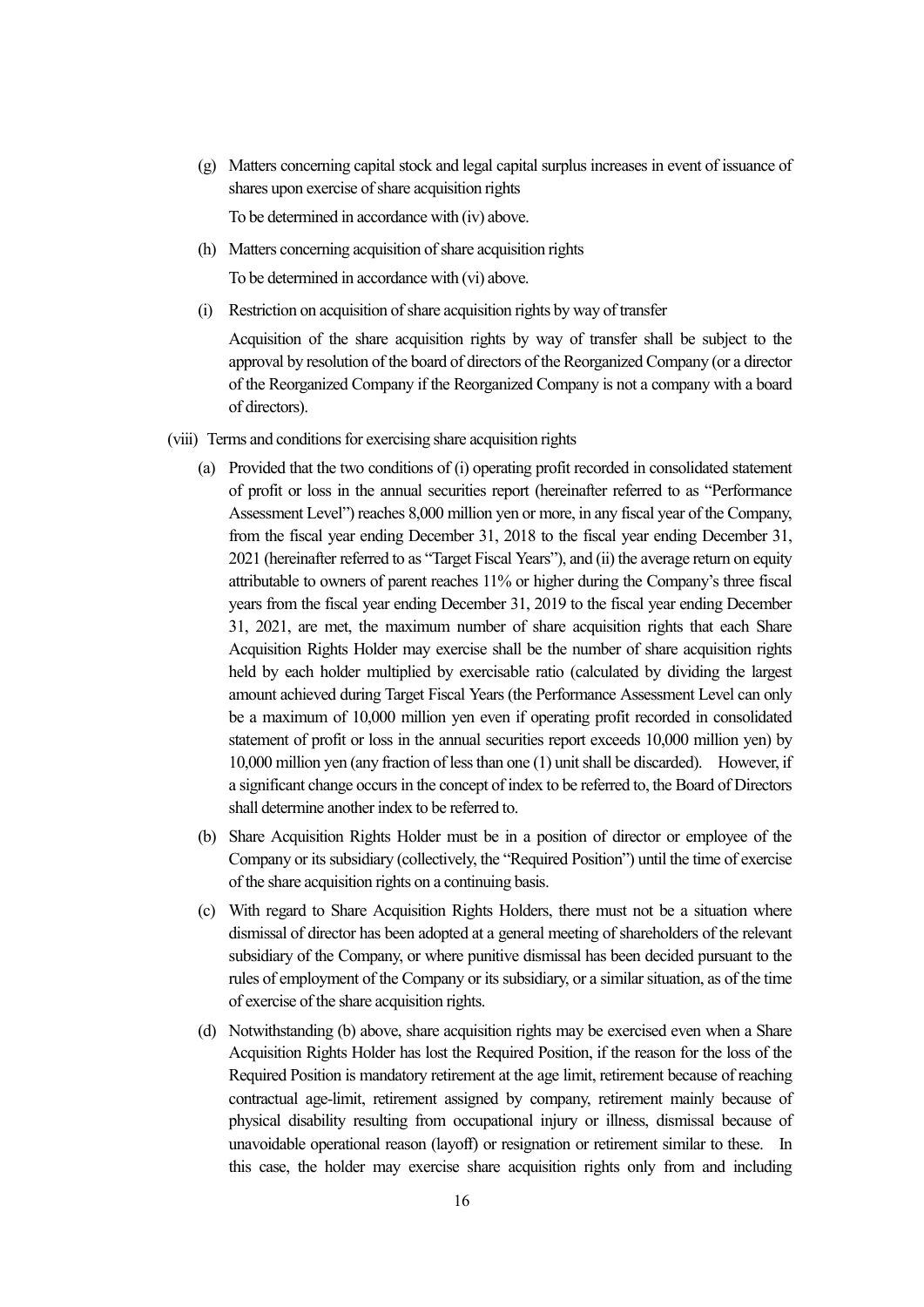whichever is later of the date of loss of the Required Position or the commencement date of the Exercise Period, to and including the date on which two (2) years have elapsed from the aforesaid date on the condition that the last day is on or before the expiration date of the Exercise Period.

- (e) Share acquisition rights may not be exercised by inheritors of share acquisition rights.
- (f) Any fraction of a share acquisition right less than one (1) may not be exercised.
- (ix) Handling of fractions of less than one (1) share resulting from exercise of share acquisition rights

Any fraction of less than one (1) share included in the number of shares to be delivered to a Share Acquisition Rights Holder who exercised share acquisition rights shall be discarded.

(4) Other matters regarding share acquisition rights

If there are finer details of the aforementioned or any other matters relating to the subscription of share acquisition rights, these shall be determined by the Board of Directors of the Company or by executive officers of the Company who have been delegated by resolution of the Board of Directors.

#### (Reference)

The Company plans to issue share acquisition rights to executive officers of the Company with terms and conditions for exercise that are similar to a medium-term incentive plan to achieve the targets of the Company's Mid-Term Business Plan, realize sustainable growth and enhance medium- to long-term corporate value. With regard to share acquisition rights to be allotted to executive officers of the Company, the paid-in amount will be the amount obtained by multiplying the fair value of a share acquisition right calculated by the formula of the Black-Sholes Model by the number of share acquisition rights to be allotted to each executive officer (The Compensation Committee will, on the condition that this agenda item is approved and adopted, grant to each executive officer remuneration at the same amount as the amount to be paid in, where each executive officer's right to claim the remuneration from the Company and each executive officer's obligation to pay the amount to be paid in will offset each other. In addition, the details of share acquisition rights regarding specifics of individual remuneration, etc. of executive officers will be similar to those set forth in 2. (3) above.) and, for the purpose of getting executive officers to undertake further commitment regarding the achievement of the target, the evaluated amount of the share acquisition rights calculated by the Monte Carlo Simulation, which finds the fair value of the share acquisition rights, will be the paid-in amount for the share acquisition rights (Rather than performing a grant of remuneration rights to executive officers, it will take the form of an actual pay-in by executive officers. In addition, the Exercise Price will be determined by referencing the Company's share price directly before the grant decision. Excluding the Exercise Price, the exercise conditions and other details of the share acquisition rights will be the same as 2. (3) above).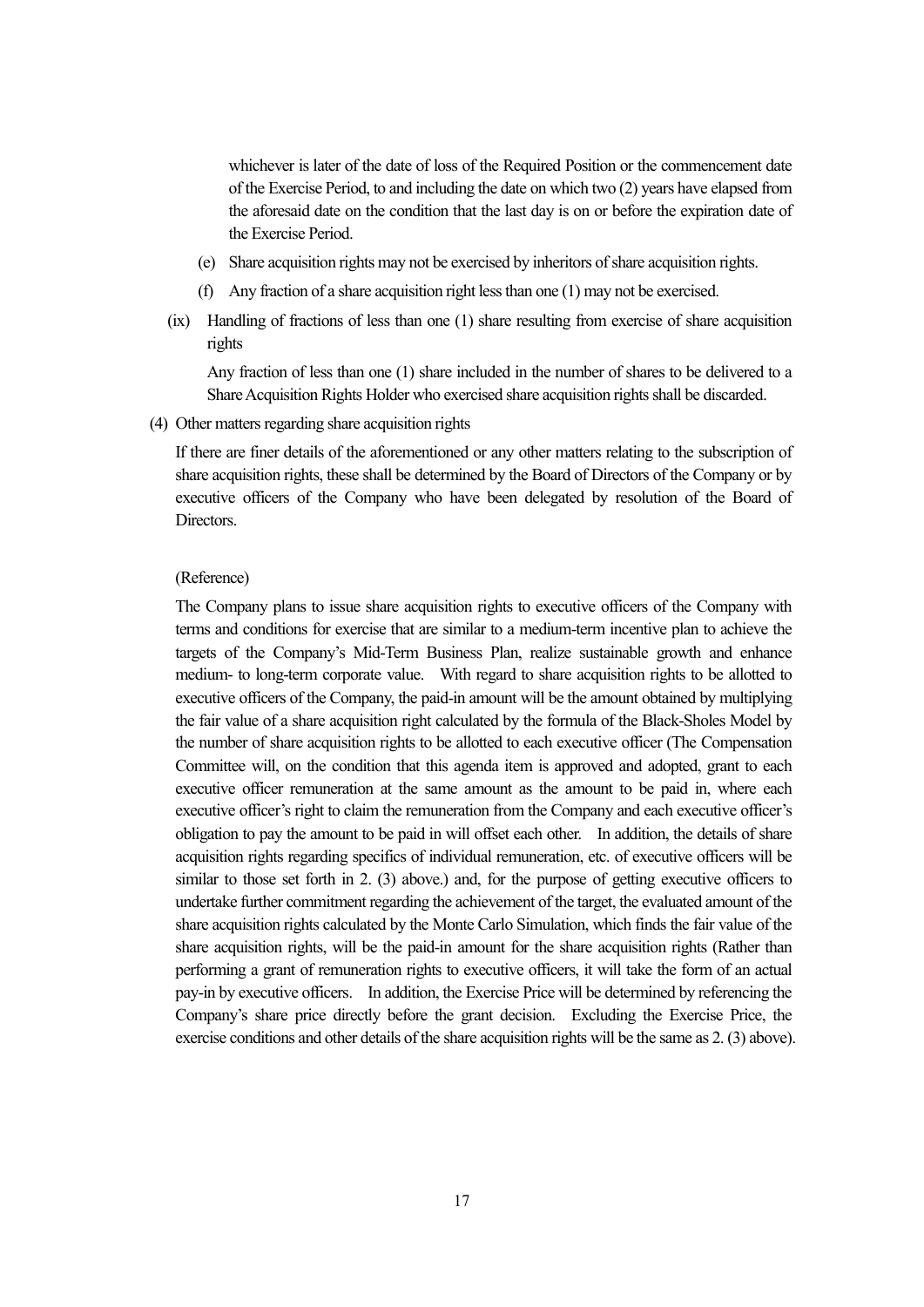# Business Report

for the 63rd term

(January 1 to December 31, 2017)

Shigeyuki Yawata Director, Representative Executive Officer and CEO SUMIDA CORPORATION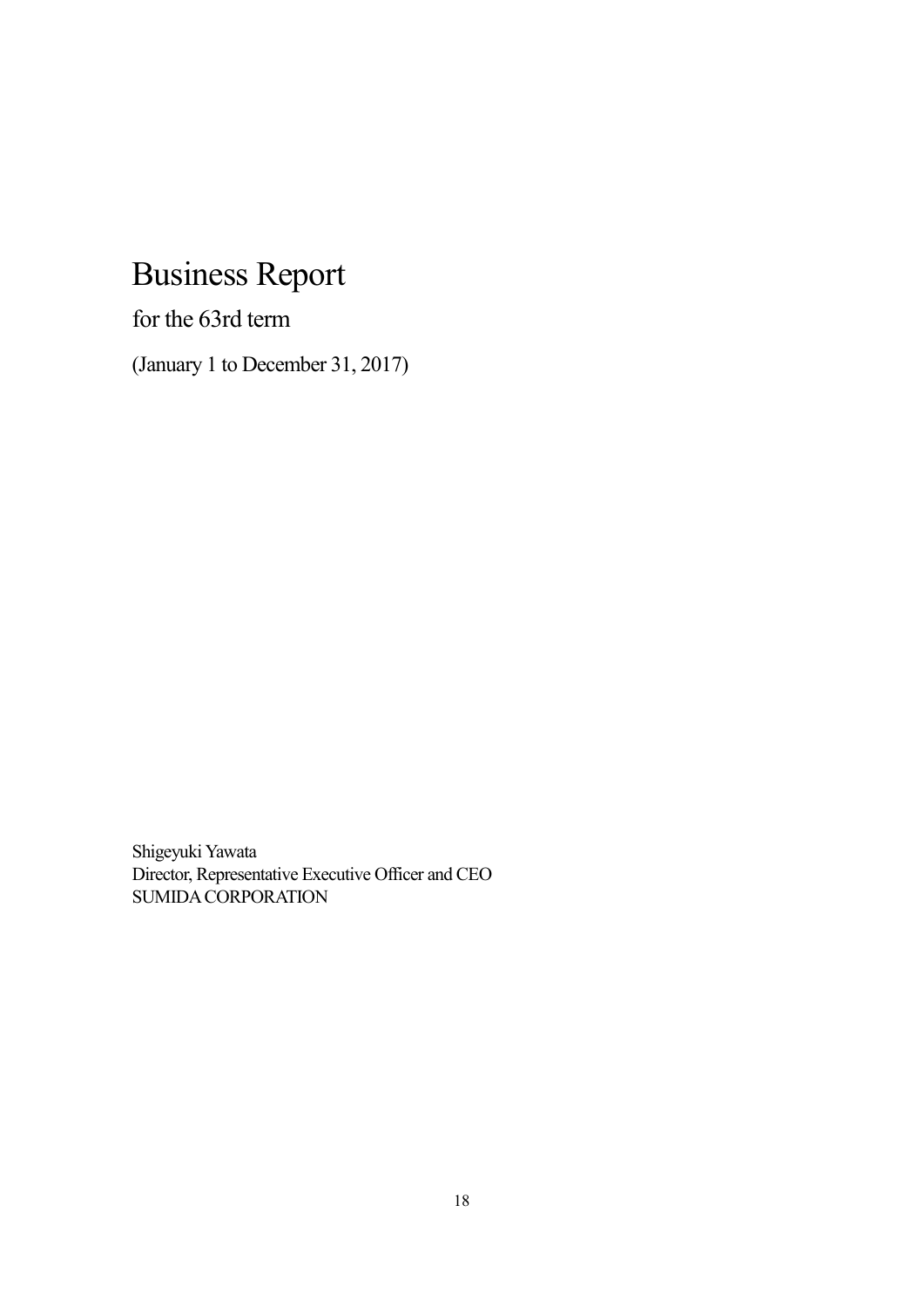## **Business Report**

(January 1 to December 31, 2017)

## **1. Matters Concerning the Current Status of the Sumida Group**

- **(1) Business conditions for the fiscal year under review** 
	- (i) Progress and results of the business

The figures stated in this business report are presented based on the International Financial Reporting Standards (IFRS). The figures stated for the previous fiscal year have been reclassified in accordance with IFRS from the Japanese GAAP based figures disclosed in the previous fiscal year.

Looking back at the global economy in the current fiscal year, despite uncertain factors such as geopolitical risks over North Korea and policy trends of the U.S. government, it continued to show steady growth, centering on advanced countries. In the U.S., the economy maintained robust growth, supported by favorable consumer spending despite sluggish new car sales. The European economy continued to gradually expand amid firm growth in consumer spending, while the concern about the rise of anti-EU political force declined. In Asia, the Chinese economy experienced continued stable growth, backed by strong infrastructure investment, and the economy in other countries also grew in a steady manner supported by steady domestic demand.

In the electronic components industry, signs of bottoming out have been seen in smartphone related products in the consumer electronics related products area. In the industry-related products sector, sales for capital investment related segment were robust, supported by increased introduction of automatic production line in the automotive sector and smartphone related products resulting from concerns over rising wages in China and other Asian countries and a decline in work population. Meanwhile, in automotive-related products, automotive electrification rate has been rising for the improvement in safety and comfort and in response to strengthened regulations such as safety and fuel efficiency standards amid new car sales in Europe continued to grow while sales in the U.S. and China weakened compared to the previous year.

Revenue of the Group for the current fiscal year, with depreciation of yen and appreciation of the U.S. dollar and the euro year on year (the average yen exchange rates during the year against the U.S. dollar: 112.28 yen for the current fiscal year, and 109.31 yen for the previous fiscal year; the average yen exchange rates during the year against the euro: 126.21 yen for the current fiscal year, and 120.75 yen for the previous fiscal year), increased by 11.2% year on year to 90,153 million yen, due to an upturn in smartphone related products, which was weak for the previous fiscal year, solid growth in the capital investment related products in the industry-related products sector, in addition to robust sales in automotive-related products. Meanwhile, operating profit decreased by 0.8% year on year to 6,217 million yen in part due to the rise in raw materials prices, despite the effect of increased revenue. Net profit before taxes increased by 4.2% year on year to 5,697 million yen and net profits for the year attributable to owners of parent increased by 22.9% year on year to 4,504 million yen.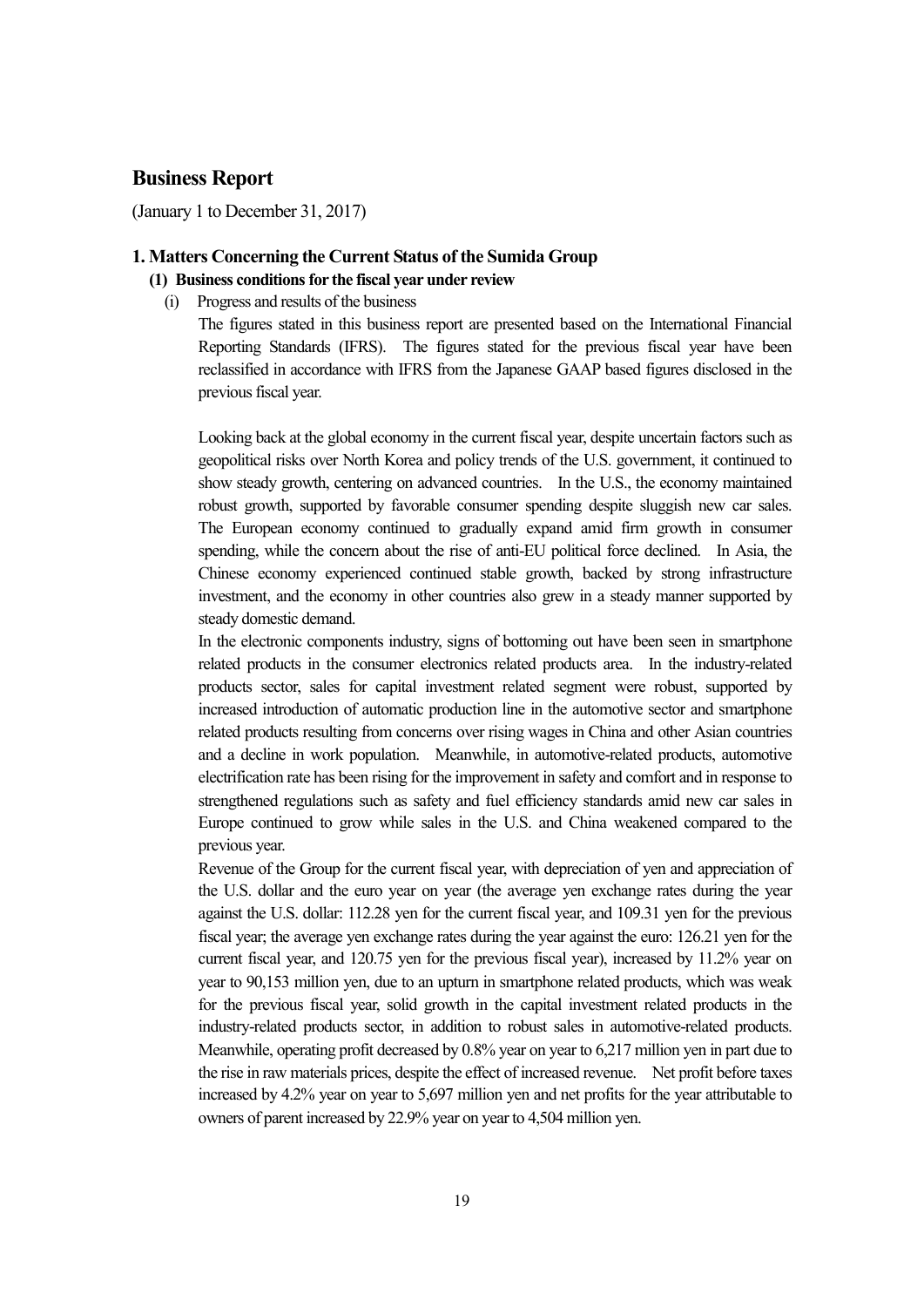(Reporting segment information)

The following is the business performance in the current fiscal year by reporting segment.

#### **1) Asia Pacific Business**

In the Asia Pacific Business, in addition to healthy demand for automotive-related products and solid sales of products for smartphones, yen depreciated against the U.S. dollar. Consequently, revenue for the current fiscal year increased by 12.3% year on year to 53,716 million yen. Segment profit increased by 14.0% year on year to 4,886 million yen.

#### **2) EU Business**

In the EU Business, demand for automotive-related products was robust, owing to a further advance in automotive electrification, favorable new car sales in the United States and Europe, and other factors. Amid the continued yen depreciation against the euro, revenue increased by 9.7% year on year to 36,437 million yen. Segment profit decreased by 21.5% year on year to 2,329 million yen in part due to the effect of higher price for copper.

| Business segment      | Revenue (million yen) |
|-----------------------|-----------------------|
| Asia Pacific Business | 53,716                |
| EU Business           | 36,437                |
| Total                 | 90,153                |

(Reference)

Looking at the composition of sales by market, the share of sales derived from industry-related products and consumer electronics related products increased, while the share of sales derived from automotive-related products declined from the previous fiscal year.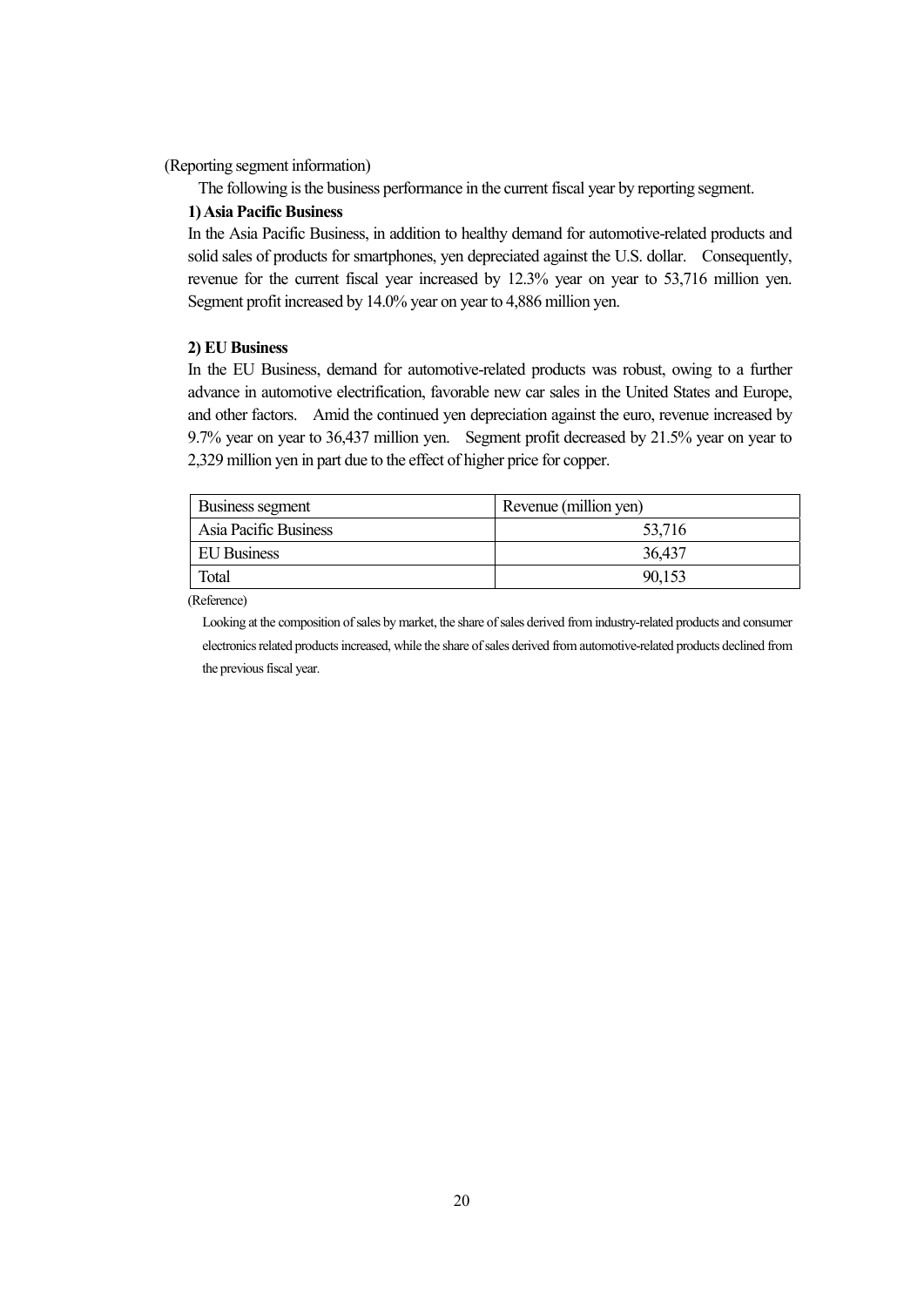#### (ii) Fund procurement

1) Public offering

The Group conducted the following capital increase by public offering and third-party allocation of new shares by way of over-allotment during the current fiscal year and raised a total of 4,013 million yen of funds.

| Category                  | Number of shares issued<br>(thousand shares) | Price paid per share<br>(yen) | Fund procured<br>(million yen) | Payment date   |
|---------------------------|----------------------------------------------|-------------------------------|--------------------------------|----------------|
| Public offerings          | 2,562                                        | 1,146.68                      | 2,937                          | April 25, 2017 |
| Third-party<br>allocation | 938                                          | 1,146.68                      | 1,075                          | May 23, 2017   |
| Total                     | 3,500                                        |                               | 4,013                          |                |

Note: The amount of the fund procured includes charges for the stock delivery.

#### 2) Loan commitment agreements

In order to raise working capital effectively, the Group has concluded a bilateral commitment line agreement with one of its financing banks and has concluded loan commitment agreements with seven of its financing banks during the current fiscal year. Unused loan commitments at the end of the current fiscal year are as follows:

(Million yen)

| Total amount specified in loan commitment | 5,424 |
|-------------------------------------------|-------|
| agreements                                |       |
| Outstanding borrowings                    | 2.424 |
| Balance                                   | 3,000 |

#### 3) Multi-currency commitment line agreements

In order to make it possible to raise working capital effectively, the Group has concluded multi-currency commitment line agreements with five of its financing banks. Unused multi-currency commitment lines based on the said agreements at the end of the current fiscal year are as follows:

(Million yen)

| Total amount specified in multi-currency | 5,000 |
|------------------------------------------|-------|
| commitment line agreements               |       |
| Outstanding borrowings                   |       |
| Balance                                  | 5,000 |

#### (iii) Plant and equipment investment

The Group continuously makes investments to expand facilities and enhance research and development for rationalization of production, quality improvement and increasing demand. For the current fiscal year, total investment amounted to 9,511 million yen, including constant investments related to the development and manufacturing of new products, enhancement of automotive-related facilities to meet active demand, and production automation and expansion of facilities in China.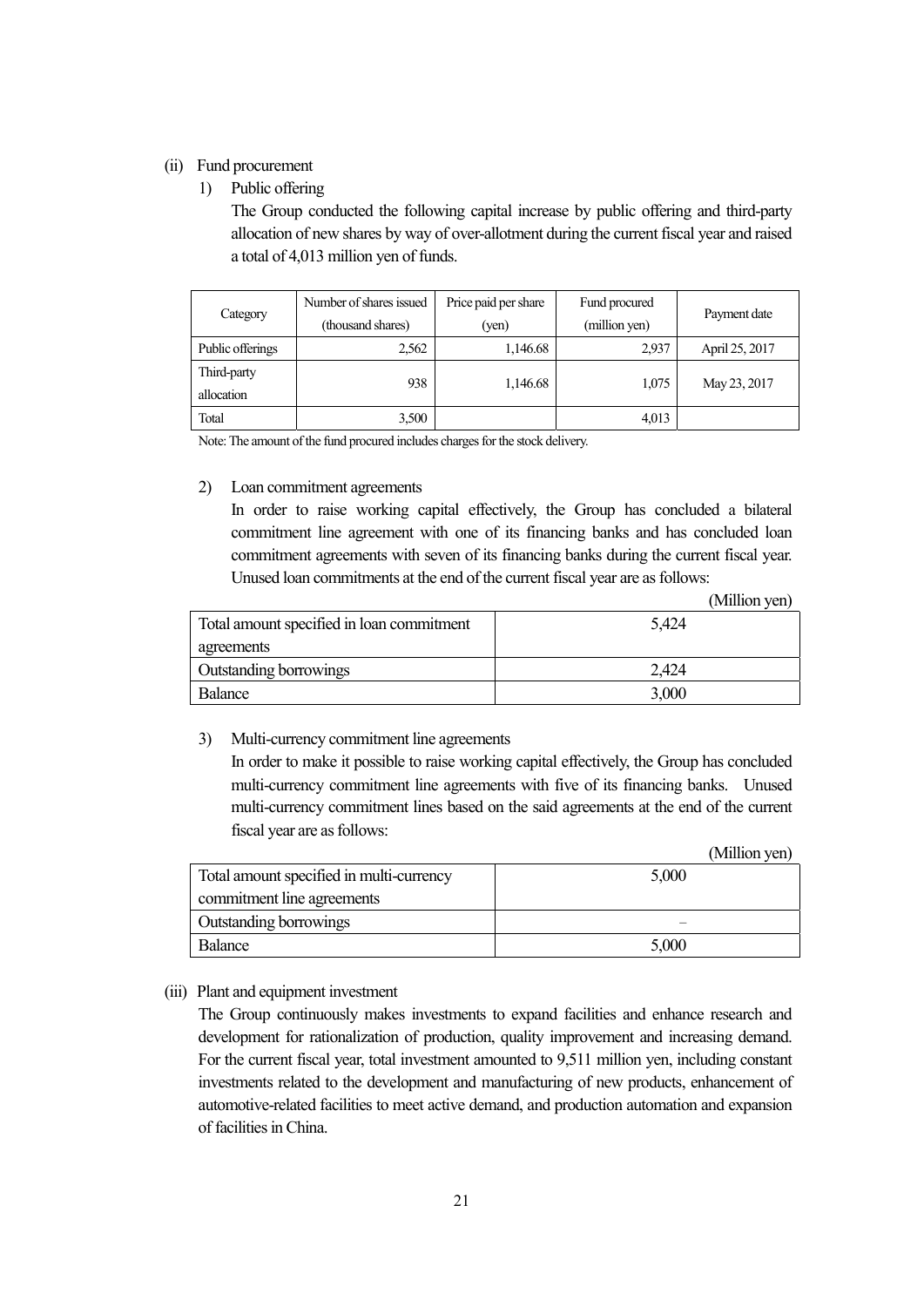(iv) Acquisition or disposal of shares, other stakes or share acquisition rights of other companies SUMIDA AG

After the Group fulfilled demand of purchasing shares by shareholders, the percentage of SUMIDA AG shares held by the Sumida Group increased to 97.781% from 97.779%. Accordingly, the ratio of shareholding in subsidiaries of the company by the Sumida Group also increased.

#### **Adoption of the International Financial Reporting Standards (IFRS)**

Effective from the current fiscal year, the Group has adopted the International Financial Reporting Standards (IFRS) with the aim of international comparison of financial information in the capital market and the unifying of accounting treatment within the Group, as a result of consideration of what the standard accounting and financial reporting ought to be in order to contribute to the enhancement of the corporate value by actively developing global businesses.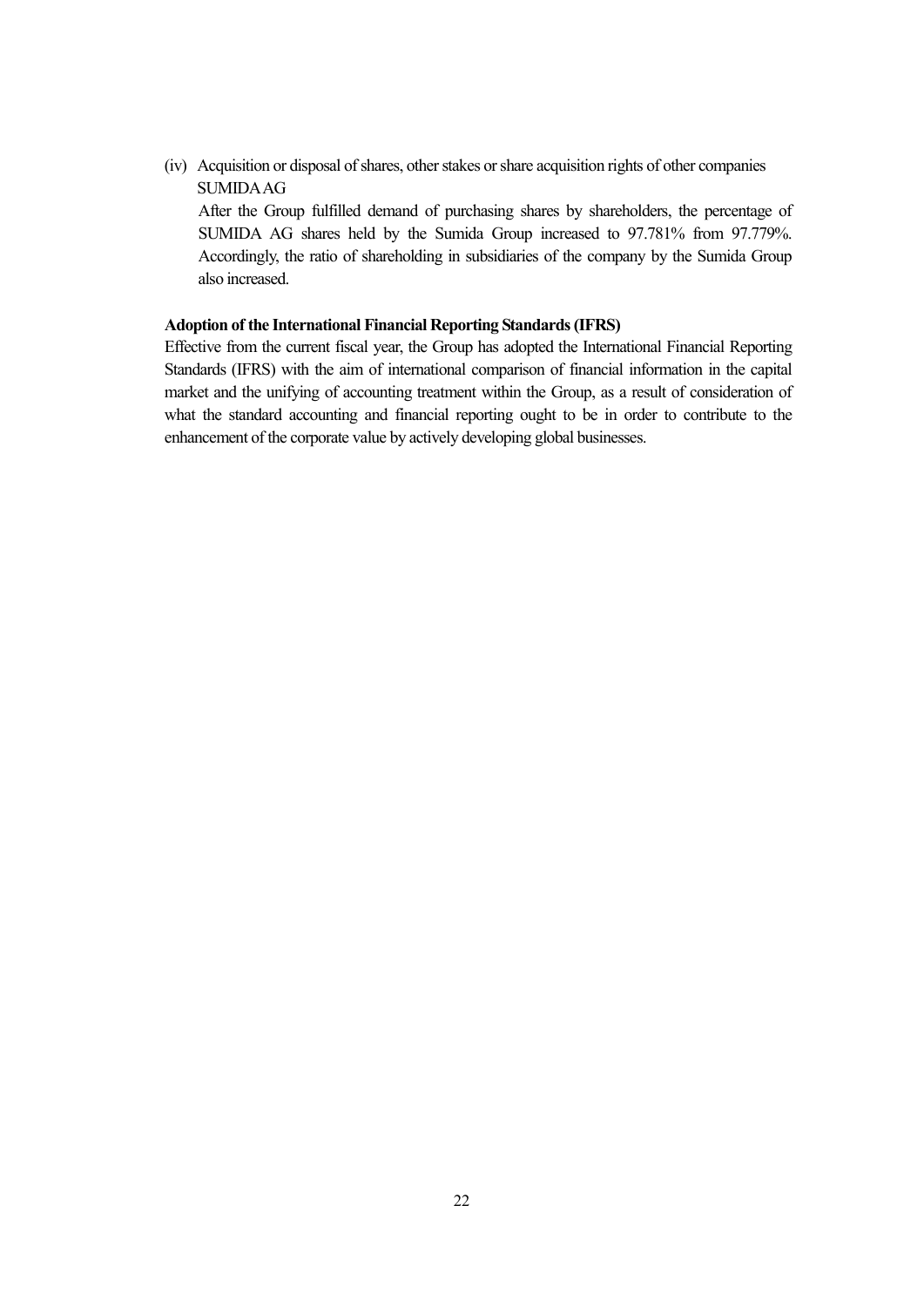|                                                                                                                                    | 60th term<br>(ended Dec.<br>2014) | 61st term<br>(ended Dec.<br>2015) | 62nd term<br>(ended Dec. 2016) |             | 63rd (current)<br>term<br>(ended Dec.<br>2017) |
|------------------------------------------------------------------------------------------------------------------------------------|-----------------------------------|-----------------------------------|--------------------------------|-------------|------------------------------------------------|
|                                                                                                                                    | Japanese GAAP                     | Japanese GAAP                     | Japanese GAAP                  | <b>IFRS</b> | <b>IFRS</b>                                    |
| Net sales, or revenue<br>(million yen)                                                                                             | 77,563                            | 86,236                            | 81,052                         | 81,052      | 90,153                                         |
| Operating profit<br>(million yen)                                                                                                  | 3,345                             | 4,237                             | 5,696                          | 6.270       | 6,217                                          |
| Profit attributable to<br>owners of parent, or<br>net profits for the year<br>attributable to owners<br>of parent<br>(million yen) | 1,346                             | 2,032                             | 3,087                          | 3,666       | 4,504                                          |
| Basic earnings per<br>share (yen)                                                                                                  | 58.01                             | 87.55                             | 133.02                         | 157.97      | 176.41                                         |
| <b>Total assets</b><br>(million yen)                                                                                               | 70,110                            | 67,876                            | 67,034                         | 69,007      | 84,366                                         |
| Net assets, or total<br>equity<br>(million yen)                                                                                    | 17,724                            | 18,669                            | 19,903                         | 22,022      | 30,122                                         |
| Net assets per share,<br>or equity attributable<br>to owners of parent<br>per share (yen)                                          | 711.88                            | 746.93                            | 790.14                         | 888.78      | 1,069.67                                       |
| ROE (Return On<br>Equity, or return on<br>equity attributable to<br>owners of parent) $(\%)$                                       | 9.0                               | 12.0                              | 17.3                           | 18.5        | 18.3                                           |

#### **(2) Summary of assets, profit and losses**

Notes:

1. Starting from the 63rd term, International Financial Reporting Standards (IFRS) has been applied for the preparation of consolidated financial statements. For your reference, figures for the 62nd term in accordance with IFRS are also noted.

2. When there is difference in presentation of line items between Japanese GAAP and IFRS, both are noted.

3. Basic earnings per share is calculated based on the average number of shares issued in each fiscal term, and net assets per share, or equity attributable to owners of parent per share, is calculated based on the total number of shares issued at the end of each fiscal term.

 In calculating basic earnings per share and net assets per share, or equity attributable to owners of parent per share, treasury shares are excluded from the average number of shares issued during each fiscal term and from the total number of shares issued at the end of each fiscal term.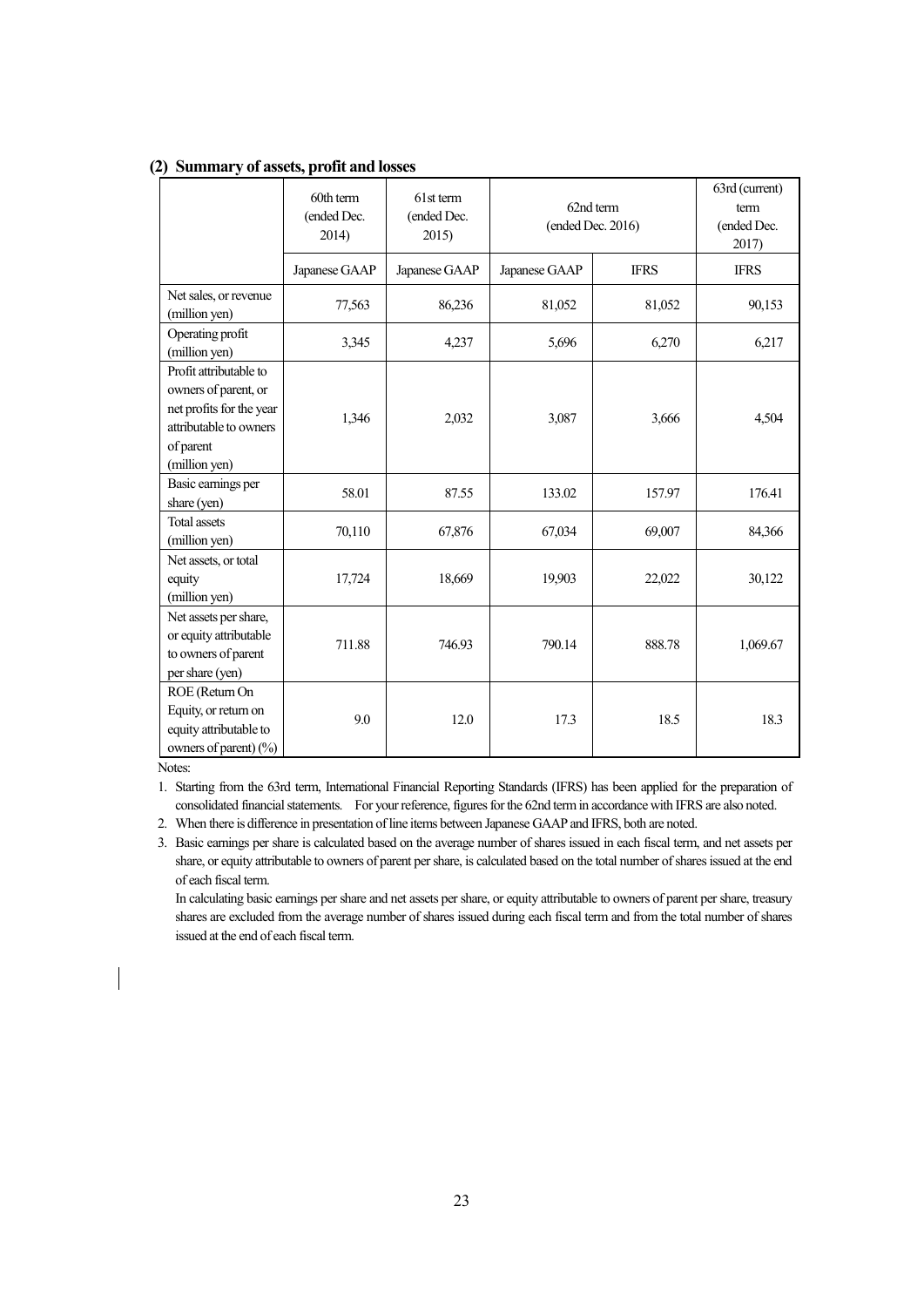## **(3) Significant matters of the parent company and subsidiaries**

(i) Parent company

There were no relevant issues.

## (ii) Significant subsidiaries

| Company name                                                     | Capital<br>(in thousand)     | Voting rights of the<br>Company (%) | Key business                                              |
|------------------------------------------------------------------|------------------------------|-------------------------------------|-----------------------------------------------------------|
| Sumida Electric Co., Ltd.                                        | 460,000 yen                  | 100                                 | Manufacture, sale and research &<br>development of coils  |
| Sumida Corporate Service<br>Incorporated                         | 25,000 yen                   | 100                                 | Control of Group management                               |
| Sumida Power<br>Technology Co., Ltd.                             | 301,000 yen                  | 100                                 | Manufacture and sale of coils                             |
| Dongguan Sumida (Tai<br>Ping) Electric Co., Ltd.                 | 305,000 Hong<br>Kong dollars | 100<br>(100)                        | Manufacture of coils                                      |
| <b>SUMIDA ELECTRIC</b><br>(GUANGXI) CO., LTD.                    | 17,561 yuan                  | 100<br>(100)                        | Manufacture of coils                                      |
| Sumida Electric (H.K.)<br>Company Limited                        | 255,000 Hong<br>Kong dollars | 100<br>(100)                        | Manufacture and research &<br>development of coils        |
| <b>SUMIDA TRADING</b><br>PTE. LTD.                               | 6,000 Singapore<br>dollars   | 100                                 | Sale of coils                                             |
| <b>SUMIDA AMERICA</b><br><b>COMPONENTS INC.</b>                  | 6,350 U.S. dollars           | 100                                 | Sale of coils                                             |
| <b>SUMIDA TRADING</b><br>(SHANGHAI)<br><b>COMPANY LIMITED</b>    | 8,070 yuan                   | 100<br>(100)                        | Sale of coils                                             |
| <b>TAIWAN SUMIDA</b><br><b>TRADING COMPANY</b><br><b>LIMITED</b> | 30,000<br>Taiwan dollars     | 100                                 | Sale of coils                                             |
| <b>SUMIDA TRADING</b><br>(KOREA) COMPANY<br><b>LIMITED</b>       | 2,000,000<br>Korea won       | 100                                 | Sale of coils                                             |
| <b>SUMIDA Europe GmbH</b>                                        | $\overline{25}$ euro         | 100                                 | Control of the EU Business                                |
| <b>SUMIDA Components</b><br>GmbH                                 | 105 euro                     | 97.8<br>(97.8)                      | Manufacture and sale of coils                             |
| <b>SUMIDAAG</b>                                                  | 7,344 euro                   | 97.8<br>(97.8)                      | Intermediate holding company of the<br><b>EU</b> Business |
| SUMIDA Components &<br>Modules GmbH                              | 25 euro                      | 97.8<br>(97.8)                      | Manufacture, sale and research &<br>development of coils  |
| <b>SUMIDA EMS GmbH</b>                                           | $25$ euro                    | 97.8<br>(97.8)                      | Controlling company of EMS                                |
| <b>SUMIDA Lehesten</b><br>GmbH                                   | 1,100 euro                   | 97.8<br>(97.8)                      | <b>EMS</b>                                                |
| <b>SUMIDA</b><br><b>COMPONENTS DE</b><br>MEXICO, S.A. DE C.V.    | 50 Mexico peso               | 72.3<br>(72.3)                      | Manufacture of coils                                      |
| <b>SUMIDA ROMANIA</b><br>S.R.L.                                  | 3,101 euro                   | 97.8<br>(97.8)                      | Manufacture of coils                                      |
| SUMIDA electronic<br>Shanghai Co., Ltd.                          | 37,904 yuan                  | 97.8<br>(97.8)                      | Manufacture and sale of coils                             |
| SUMIDA Slovenija, d.o.o.                                         | 503 euro                     | 72.3<br>(72.3)                      | Manufacture of coils                                      |
| vogtronics GmbH                                                  | 25 euro                      | 72.3<br>(72.3)                      | Manufacture and sale of coils                             |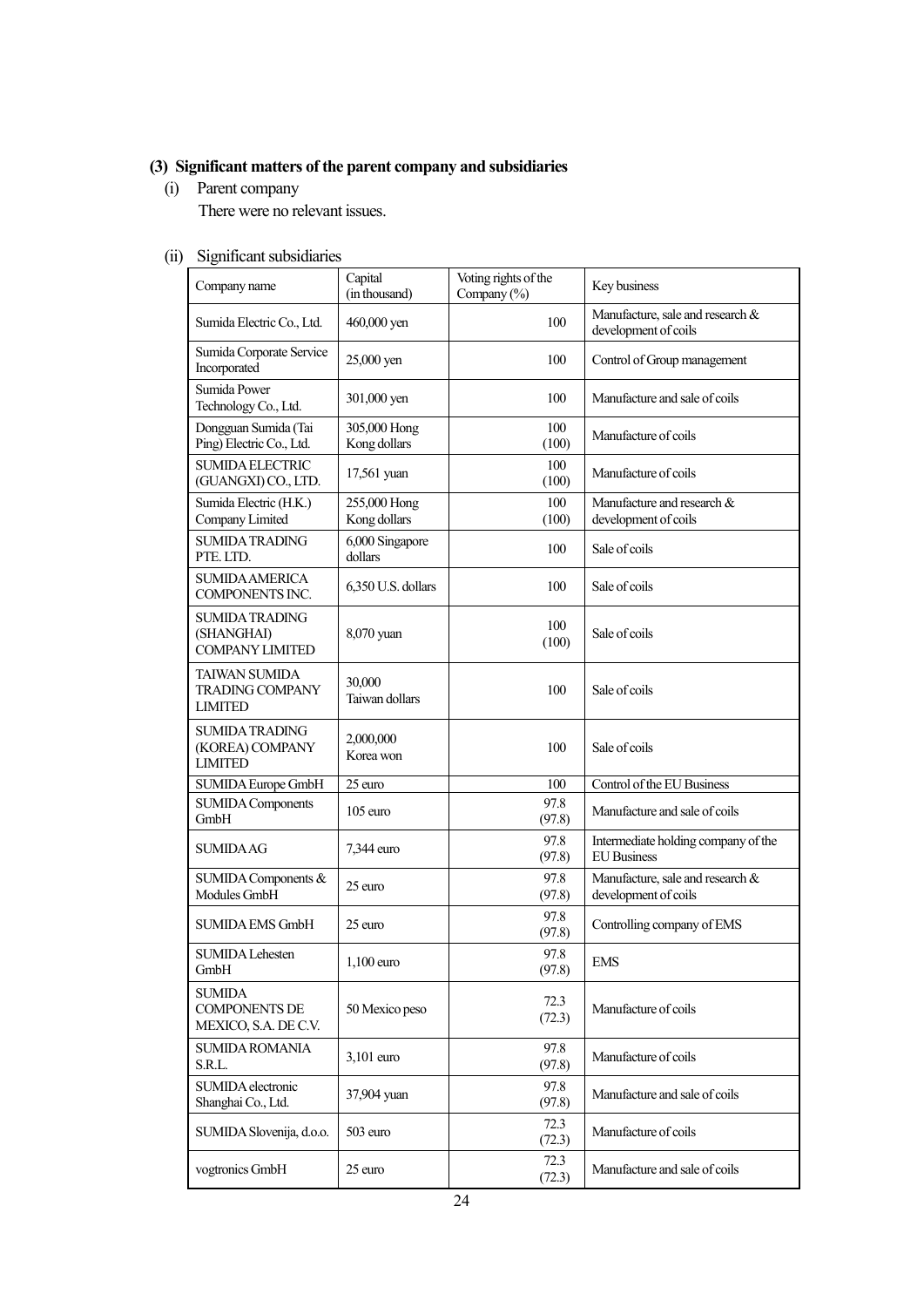| Company name                                                   | Capital<br>(in thousand) | Voting rights of the<br>Company $(\% )$ | Key business                                                             |
|----------------------------------------------------------------|--------------------------|-----------------------------------------|--------------------------------------------------------------------------|
| SUMIDA flexible<br>connections GmbH                            | 25 euro                  | 97.8<br>(97.8)                          | Manufacture and sale of flat cables                                      |
| <b>SUMIDA FLEXIBLE</b><br><b>CONNECTIONS</b><br>ROMANIA S.R.L. | $156$ euro               | 97.8<br>(97.8)                          | Manufacture and sale of flat cables                                      |
| Sumida Electric (Thailand)<br>Co., Ltd.                        | 140,000 baht             | 100                                     | Development, manufacture and sales of<br>power electronics related coils |
| <b>ISMART GLOBAL</b><br><b>LIMITED</b>                         | 6,308 euro               | 100                                     | Intermediate holding company                                             |
| Sumida Finance B.V.                                            | 20 euro                  | 100                                     | Financial control company                                                |
| <b>SUMIDA ELECTRONIC</b><br>VIETNAM CO., LTD.                  | 2,000 U.S. dollars       | 100                                     | Manufacture of coils                                                     |
| Sumida Electric<br>(Changde) Co., Ltd.                         | 8,796 yuan               | 100<br>(100)                            | Manufacture of coils                                                     |
| Sumida Electric (JI'AN)<br>Co., Ltd.                           | 95,206 yuan              | 100<br>(100)                            | Manufacture of coils                                                     |
| Guangzhou Sumida<br>Electric Co., Ltd.                         | 129,394 yuan             | 100<br>(100)                            | Manufacture of coils                                                     |
| Sumida Technologies Inc.                                       | 200<br>Canadian dollars  | 100                                     | Research & development of coils                                          |
| <b>SUMIDA Electronic</b><br>SuQian Co., Ltd.                   | 4,500 yuan               | 97.8<br>(97.8)                          | Manufacture of coils                                                     |
| <b>SUMIDA ELECTRONIC</b><br><b>QUANG NGAI</b><br>CO., LTD.     | 2,000 U.S. dollars       | 100                                     | Manufacture of coils                                                     |
| Sumida Insurance<br>Corporation                                | 5.000 U.S. dollars       | 100                                     | Control and management of group<br>insurance                             |

Notes:

1. Figures shown in parentheses in the column of voting rights are the percentages held indirectly.

2. Sumida Electronic Components Co., Ltd., which was previously our consolidated subsidiary, was excluded from the scope of consolidation as it has been absorbed and merged into Sumida Electric Co., Ltd. in the current fiscal year.

3. Sumida Electric (JI'AN) Co., Ltd. increased its capital during the current fiscal year.

4. SUMIDA TRADING (KOREA) COMPANY LIMITED increased its capital during the current fiscal year.

5. As all of SUMIDA TRADING COMPANY LIMITED's business (sale of coils) was transferred to Sumida Electric (H. K.) Company Limited on January 1, 2016, it has been excluded from significant subsidiaries.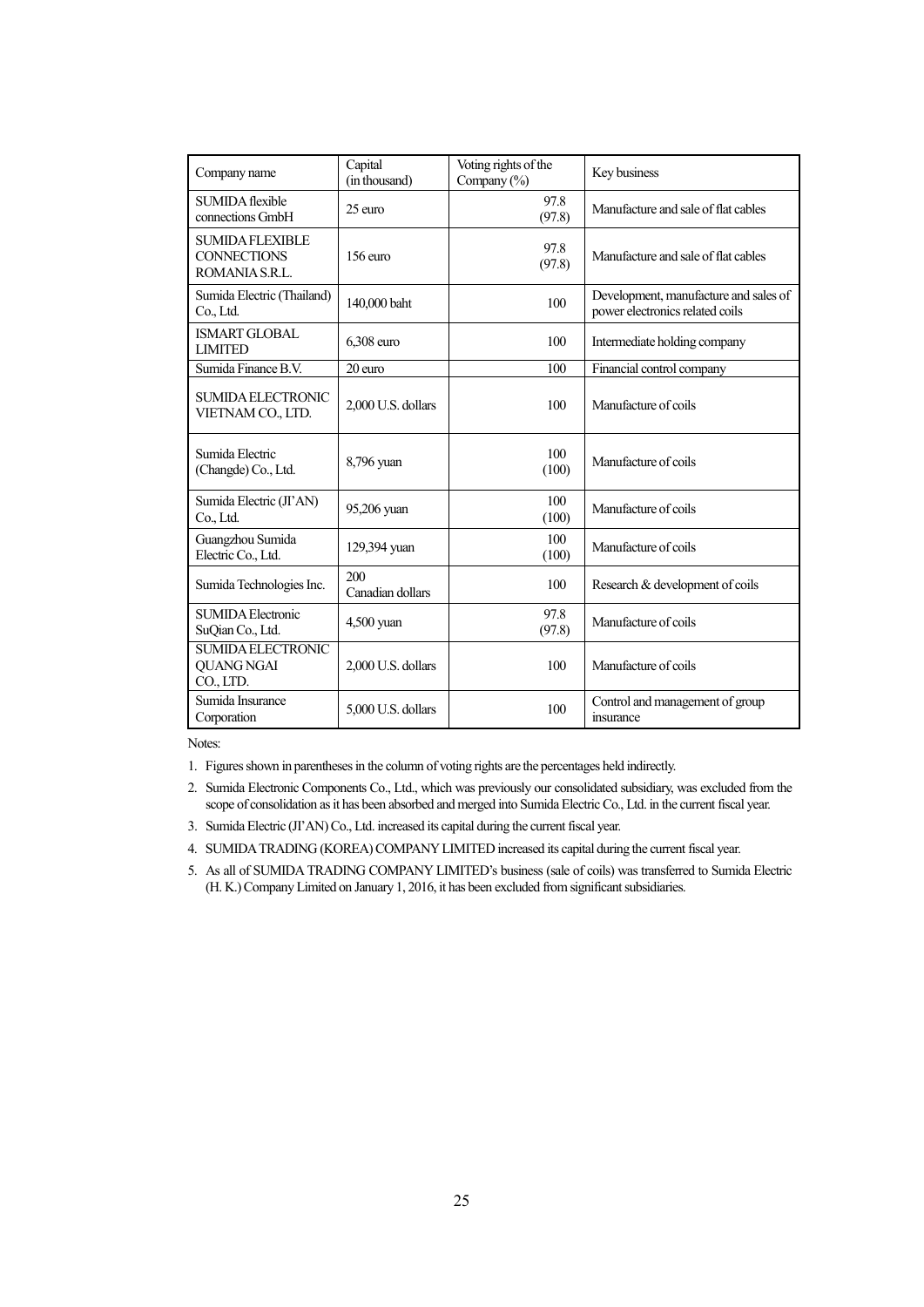#### **(4) Issues to address**

Continuing recovery in global economy

Despite uncertain factors such as geopolitical risks over North Korea and policy trends of the U.S. government, robust economic growth in the U.S. and China has spread to emerging countries, in addition to Europe and Japan, backed by the recovery in resource price and other factors. Under such circumstances, major automakers, centering on Europe, announced one after the other their launch plans of EV, in response to China's announcement of regulations that require automakers to sell EV etc. As a result, demand in electronic components is expected to grow.

#### (i) Improving corporate value

With the aim of further growth in sales and profits, the Group will strive to expand the target market and product lineup, and further strengthen management foundation.

(Enhancing consumer electronics related products and taking initiative for new field)

While further expanding the automotive-related products and industry-related products sector, the Group will strengthen product-related markets other than coils to promote the expansion of businesses. Moreover, the expansion of business lineup in the fields other than coils will be also promoted to drive its growth.

In the automotive-related product fields, the Group will focus on areas of EV/HEV and actuator to accelerate the growth in the field. In the industry-related products sector, in addition to its existing focus areas such as industrial equipment, RFID, and medical and healthcare, initiatives for the IoT area will be strengthened. In the consumer electronics related products, the Group will boost sales of metal inductors by reviewing the product lineup of them, in addition to promoting products which it has been focusing on.

(Regional strategies)

The Group will newly position North America and India as its key bases for business expansion, and expand business functions thereof. In North America, efforts will be made for the upgrade of technical centers and the enhancement of manufacturing bases. In India, the Group will take steps to establish technical support and manufacturing bases, beginning with the establishment of sales offices as the first step.

(Manufacturing strategies)

The Group will continue to make high-level capital investment, centering on the strengthening of the automotive-related products and the consumer electronics related products sector. Also, reduction of purchase cost will be pursued by further enhancing global procurement system. At existing manufacturing bases, capital investment will be increased in order to achieve greater increase in productivity than rise in labor costs.

(For further growth)

The Sumida Group's Code of Conduct: Global • Speed • Focus

・ Global

Strive for further globalization in all areas that include not only markets and customers, but also management, personnel composition and production department

**Speed** 

Become a flexible organization suited for prompt response and decision-making

・ Focus

Aim for business expansion in the fields other than coils, while maintaining its focus on the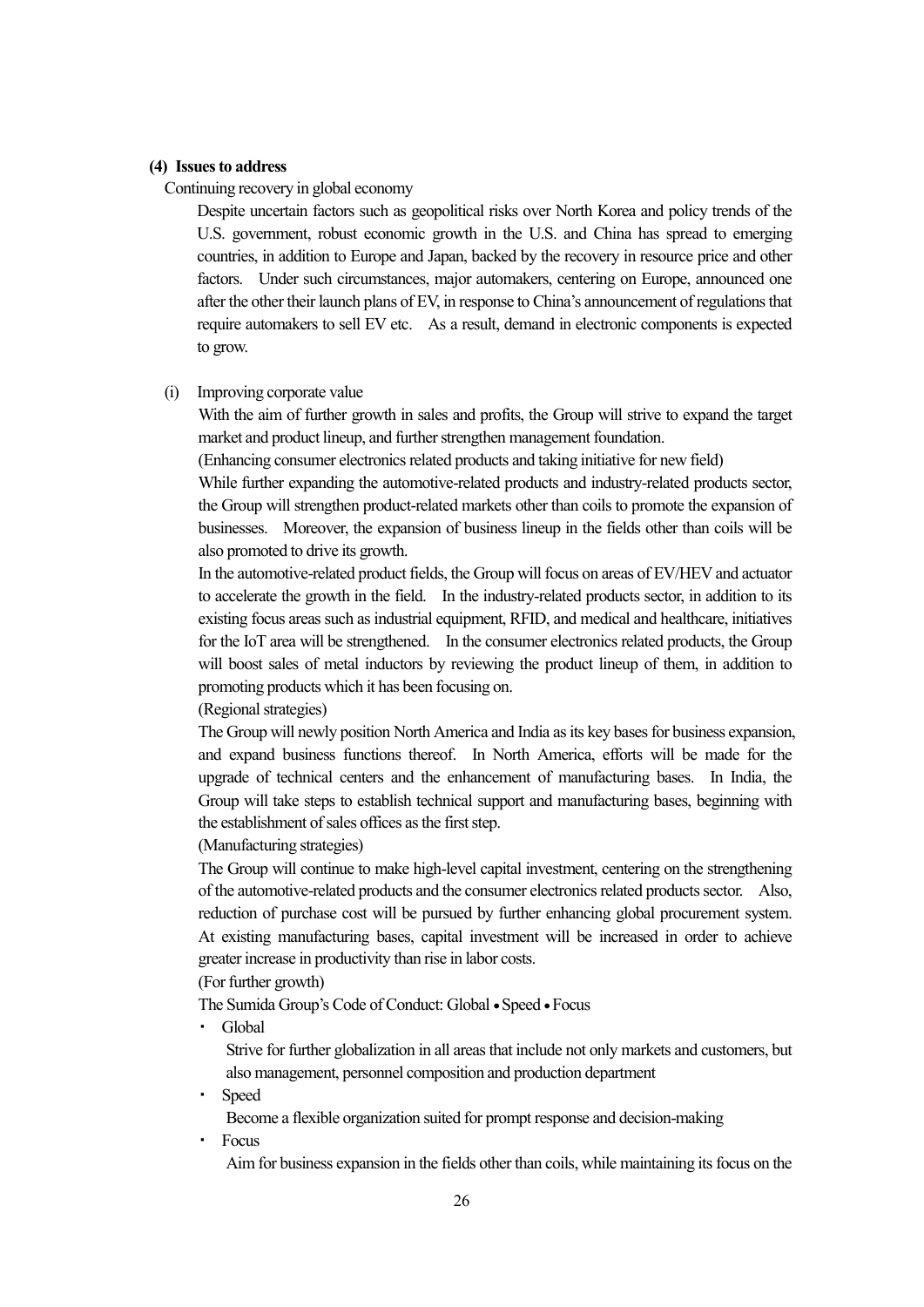electronic components

(Finance)

The Sumida Group has completed the construction of frameworks for internal management and internal controls required to support Stage III of the Mid-Term Business Plan

- 1. Foreign exchange control
	- (a) Natural hedge: Unify currencies used for manufacturing and sales
	- (b) Consolidate foreign exchange exposure of each group company at a company in Hong Kong
- 2. Unification of accounting systems
	- (a) The Sumida Group has nearly completed group-wide introduction
- 3. Strengthening of internal control of overseas group companies
	- (a) Financial figures solely prepared for each subsidiary shall not be used for the evaluation of business performance
	- (b) Profitability is managed by management-accounting units called business units that span multiple subsidiaries
- (ii) Continuing focus on corporate governance

Developments in the Japanese business environment show that the Company's focus is largely correct. The basics of the Company's corporate governance are to maintain transparency and efficiency of management, meet the expectations of stakeholders and continuously improve the corporate value, which it recognizes as being one of the most important issues for its management. In particular, the role of governance under a system in which "execution" and "supervision" are segregated through delegation of substantial authority for executing operations is extremely important. The Company always tries to develop a system in which both duties function effectively and efficiently to realize more suitable governance.

(iii) Pursuing corporate social responsibility

Also of continuing importance to the Company is corporate social responsibility. Under the existing circumstances, in which companies need to fulfill legal, economic and social responsibilities more than ever, and in which they need to actively contribute to society and make concrete actions, the Group fulfills its social responsibilities by performing business based on basic principles such as integrity, discipline and common sense, and at the same time makes broad efforts to further enhance the trust that society places in it through measures including reinforcement of the legal and compliance functions and active commitment to environmental and social issues.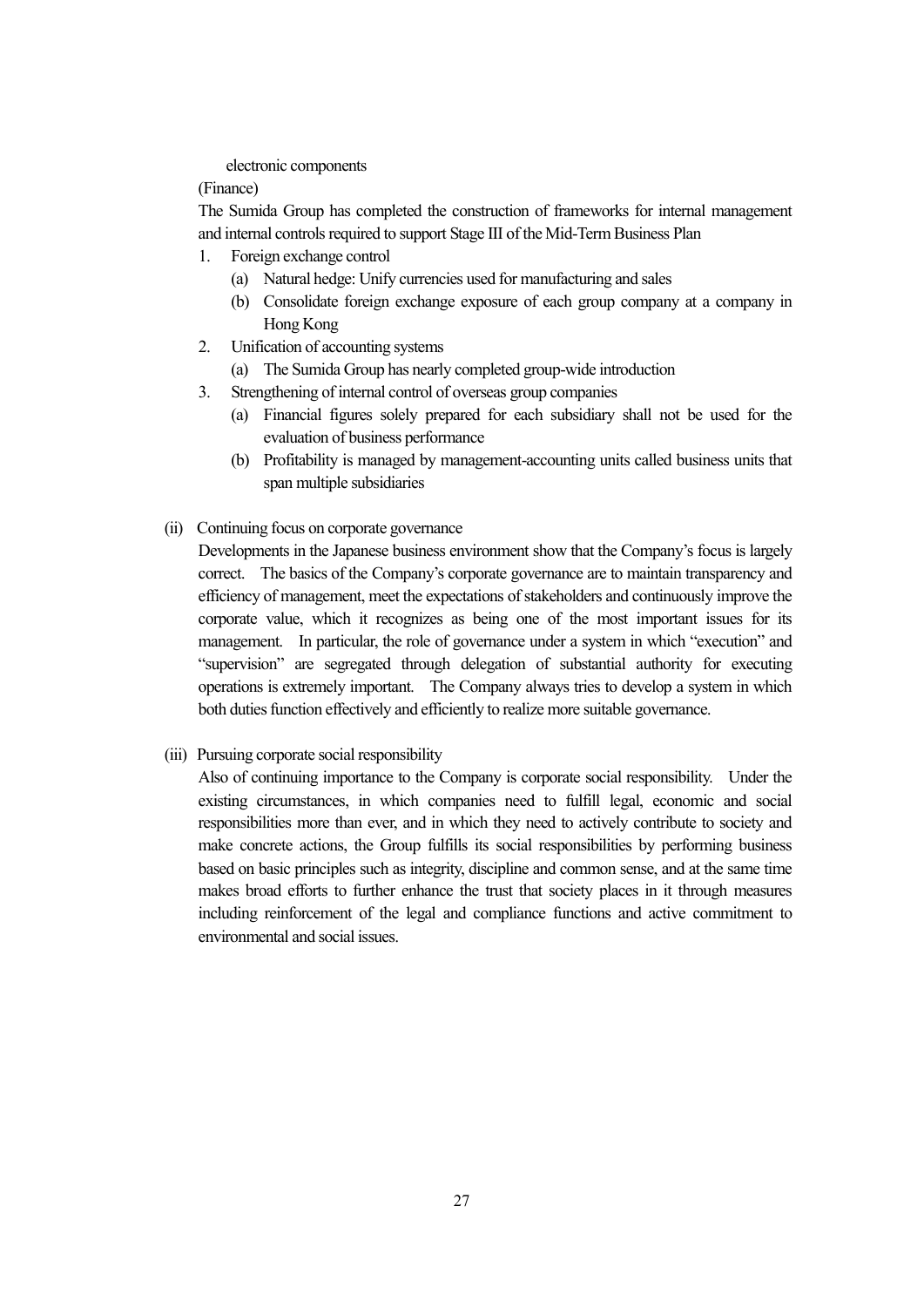| Lines of business     | Key products                                                                                          |
|-----------------------|-------------------------------------------------------------------------------------------------------|
|                       | DC/DC converter transformers, switching power supply transformers, stroboscopical oscillating         |
|                       | transformers, noise filter coils, DC/DC converter units, power inductors, IFT/RF coils, keyless entry |
|                       | antenna coils, ADSL modem transformers, data line filters, antenna coils, video filters, signal       |
| Asia Pacific Business | inductors, RF-ID, four-way valve coils, CCFL driving inverter transformers, ABS coils, injection      |
|                       | coils, antenna coils, sensor coils, noise filers, solenoid coils for automotive air conditioner,      |
|                       | high-frequency transformers, high-frequency choke coils, edge-wise coils, stick coils, motor coils    |
|                       | for HDD, low-frequency transformers, harmonic preventive reactors, reactors, common mode coils        |
|                       | Antenna coils, sensor coil modules, ignition coil modules, noise filters, xDSL splitter modules,      |
|                       | DC/DC converter transformers, keyless entry antenna coils, Xenon igniters, power steering control     |
| <b>EU Business</b>    | units, GPS antennas, anti-theft control units, diesel engine control units, power supplies,           |
|                       | high-frequency transformers, high-frequency choke coils, edge-wise coils, stick coils, motor coils    |
|                       | for HDD, low-frequency transformers, harmonic preventive reactors, reactors, common mode coils        |

**(5) Major business lines (as of December 31, 2017)** 

## **(6) Major business offices of the Sumida Group (as of December 31, 2017)**

**Headquarters**: Chuo-ku, Tokyo (the Company)

#### **Business supervising companies**:

SUMIDA Europe GmbH (Germany), SUMIDA AG (Germany), Sumida Corporate Service Incorporated (Chuo-ku [Tokyo]), Sumida Finance B.V. (Netherlands), SUMIDA INSURANCE CORPORATION (Micronesia)

#### **Domestic sales offices**:

Sumida Electric Co., Ltd. (Chuo-ku [Tokyo], Saitama-shi [Saitama], Kawasaki-shi [Kanagawa], Osaka-shi, Nagoya-shi, Natori-shi [Miyagi], Komoro-shi [Nagano]), Sumida Power Technology Co., Ltd. (Ueda-shi [Nagano])

#### **Overseas sales offices**:

Sumida Electric (H.K.) Company Limited (Hong Kong), SUMIDA TRADING PTE. LTD. (Singapore), SUMIDA AMERICA COMPONENTS INC. (U.S.), SUMIDA Components GmbH (Germany), SUMIDA TRADING (SHANGHAI) COMPANY LIMITED (China), SUMIDA Components & Modules GmbH (Germany), vogtronics GmbH (Germany), SUMIDA Lehesten GmbH (Germany), SUMIDA flexible connections GmbH (Germany), SUMIDA TRADING (KOREA) COMPANY LIMITED (South Korea), TAIWAN SUMIDA TRADING COMPANY LIMITED (Taiwan), Sumida Electric (Thailand) Co., Ltd. (Thailand), SUMIDA electronic Shanghai Co., Ltd. (China)

#### **Domestic production bases**:

Sumida Electric Co., Ltd. (Mutsu-shi [Aomori]), Sumida Power Technology Co., Ltd. (Ueda-shi [Nagano])

#### **Overseas production bases**:

Sumida Electric (H.K.) Company Limited (Hong Kong), Dongguan Sumida (Tai Ping) Electric Co., Ltd. (China), SUMIDA Components GmbH (Germany), SUMIDA Components & Modules GmbH (Germany), SUMIDA ROMANIA S.R.L. (Romania), SUMIDA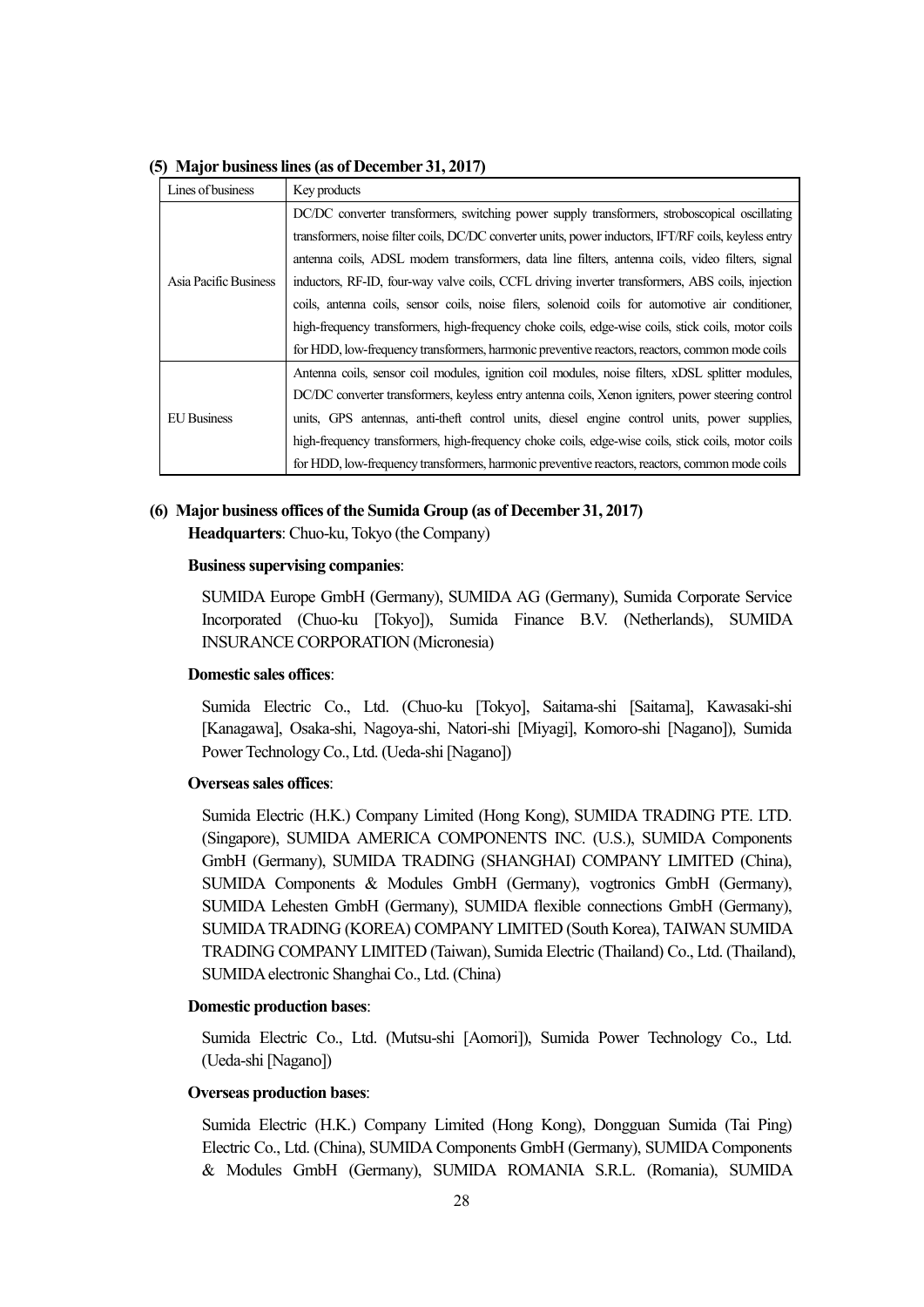COMPONENTS DE MEXICO, S.A. DE C.V. (Mexico), SUMIDA Slovenija, d.o.o. (Slovenia), SUMIDA Lehesten GmbH (Germany), SUMIDA electronic Shanghai Co., Ltd. (China), SUMIDA flexible connections GmbH (Germany), SUMIDA ELECTRIC (GUANGXI) CO., LTD. (China), Sumida Electric (Thailand) Co., Ltd. (Thailand), SUMIDA FLEXIBLE CONNECTIONS ROMANIA S.R.L. (Romania), SUMIDA ELECTRONIC VIETNAM CO., LTD. (Vietnam), Sumida Electric (JI'AN) Co., Ltd. (China), Sumida Electric (Changde) Co., Ltd. (China), Guangzhou Sumida Electric Co., Ltd. (China), SUMIDA Electronic SuQian Co., Ltd. (China), SUMIDA ELECTRONIC QUANG NGAI CO., LTD. (Vietnam)

#### **Domestic R&D centers**:

Sumida Electric Co., Ltd. (Natori-shi [Miyagi], Chuo-ku [Tokyo], Komoro-shi [Nagano])

#### **Overseas R&D centers**:

Sumida Electric (H.K.) Company Limited (Hong Kong), SUMIDA AMERICA COMPONENTS INC. (U.S.), SUMIDA Components GmbH (Germany), SUMIDA Components & Modules GmbH (Germany), SUMIDA flexible connections GmbH (Germany), Sumida Technologies Inc. (Canada)

#### **(7) Employees (as of December 31, 2017)**

(i) Employees of the Sumida Group

| Business segments     | Number of employees | Changes from the end of<br>the previous fiscal year |
|-----------------------|---------------------|-----------------------------------------------------|
| Asia Pacific Business | 16.901              | Increase by 678                                     |
| <b>EU</b> Business    | 3,603               | Increase by 108                                     |
| Company-wide (common) | 102                 | Decrease by 1                                       |
| Total                 | 20.606              | Increase by 785                                     |

Notes:

1. The number of employees is the number of persons who engage in work in the Sumida Group.

2. "Company-wide (common)" indicates the number of employees posted in Sumida Corporate Service Incorporated which carries out a headquarter and support function, in Sumida Electric (H.K.) Company Limited and in the Service Department of Sumida Electric Co., Ltd.

3. The number of employees includes those in the consigned processing companies.

#### (ii) Employees of the Company

The Company is a pure holding company and it has no employees.

#### **(8) Major lenders (as of December 31, 2017)**

| Lenders                                | Amount borrowed (million yen) |
|----------------------------------------|-------------------------------|
| Sumitomo Mitsui Banking Corporation    | 11,634                        |
| The Bank of Tokyo-Mitsubishi UFJ, Ltd. | 9.298                         |
| Mizuho Bank, Ltd.                      | 3,319                         |
| Resona Bank, Limited                   | 3.242                         |
| Sumitomo Mitsui Trust Bank, Limited    | 2,791                         |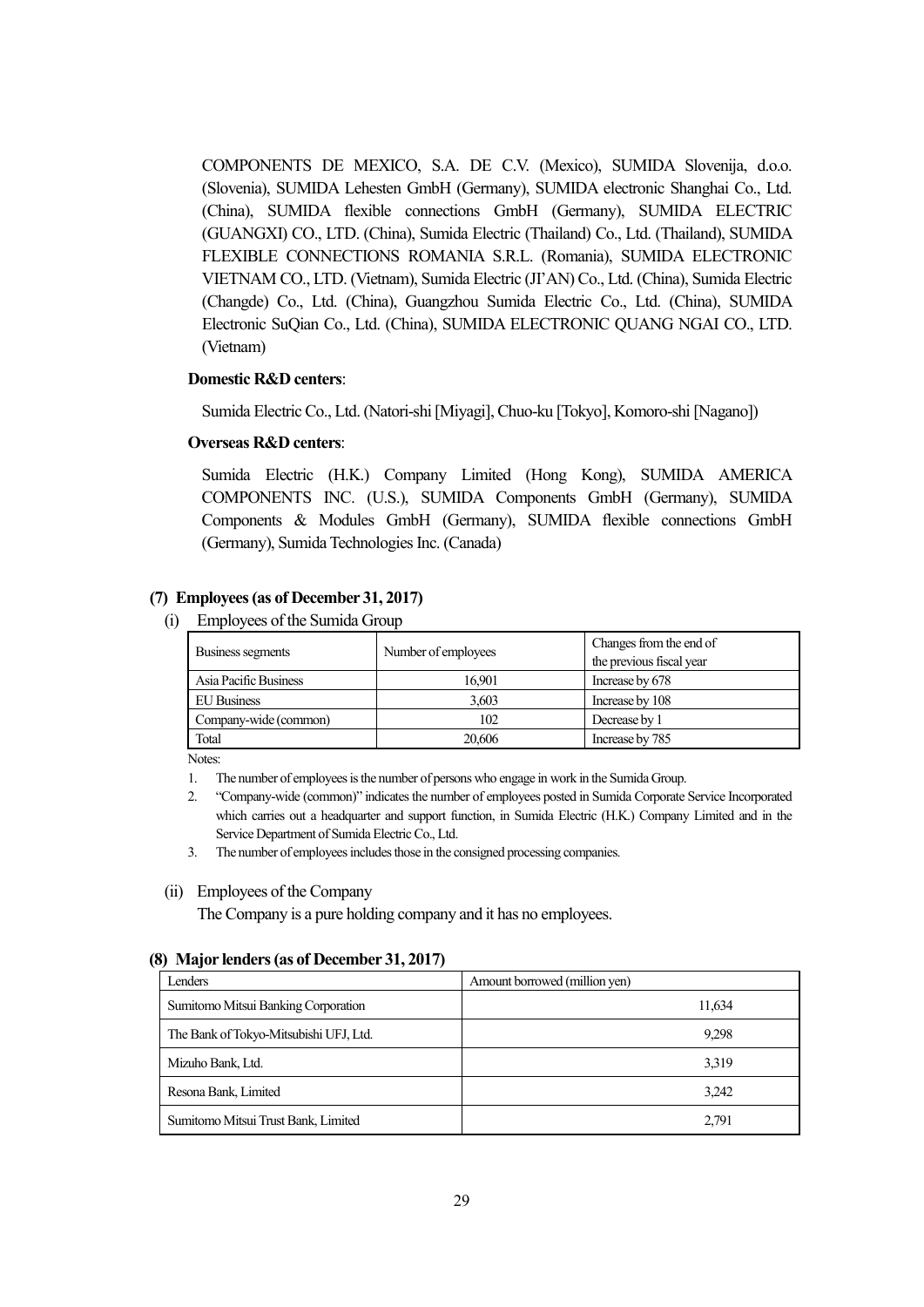#### **(9) Policy on determination of dividends of surplus**

The Company's basic policy for the return of profits to shareholders is to deliver dividends in consideration of a consolidated dividend payout ratio (25% to 30%) with top priority on the profit distribution through dividends.

The Company stipulates in the Articles of Incorporation that it may allocate dividends of surplus upon a resolution of the Board of Directors, and it is the Company's basic policy to pay dividends four times a year.

Regarding the payment method of dividends, the Company pays quarterly the amount obtained by dividing the amount of scheduled annual dividend into quarters. In addition, in order to have dividends reflect the consolidated business results, if the dividend amount calculated according to the consolidated dividend payout ratio (25% to 30%) exceeds the scheduled amount of annual dividend, it is the Company's policy to add the excess amount to the year-end dividend.

The Company will utilize internal reserve funds to strengthen its financial structure and keep growth power for the future.

Regarding the dividends of surplus in the current fiscal year, the Company decided to pay the scheduled annual dividend at 24 yen per share at the beginning of the fiscal year, and paid 6 yen in each quarter from the first quarter through the third quarter of the current fiscal year. As the dividend amount calculation result, which reflects the annual consolidated business results, exceeded the scheduled amount of annual dividend of 24 yen set at the beginning of the fiscal year, the Company resolved at the meeting of the Board of Directors held on February 9, 2018 to pay a year-end dividend of 27 yen per share, an amount calculated by adding the aforementioned excess amount to the scheduled year-end dividend. Consequently, the amount of annual dividend for the fiscal year ended December 31, 2017 shall be 45 yen per share.

| Date of Board of Directors<br>resolution | Term            | Total amount<br>of dividends<br>(million yen) | Dividend<br>per share<br>(ven) | Record date        | Date of commencement<br>of payment |
|------------------------------------------|-----------------|-----------------------------------------------|--------------------------------|--------------------|------------------------------------|
| April 27, 2017                           | The 1st quarter | 139                                           | 6.00                           | March 31, 2017     | May 31, 2017                       |
| July 28, 2017                            | The 2nd quarter | 160                                           | 6.00                           | June 30, 2017      | August 25, 2017                    |
| October 27, 2017                         | The 3rd quarter | 160                                           | 6.00                           | September 30, 2017 | November 30, 2017                  |
| February 9, 2018                         | The 4th quarter | 721                                           | 27.00                          | December 31, 2017  | March 5, 2018                      |

Details of dividends of surplus for the current fiscal year are as follows:

Note:

Pursuant to Article 459 of the Companies Act, the Company stipulates in the Articles of Incorporation that it shall be entitled to allocate dividends of surplus on predetermined record dates (March 31, June 30, September 30 and December 31) by a resolution of the Board of Directors.

#### **(10) Other important matters concerning the Sumida Group**

There were no relevant issues.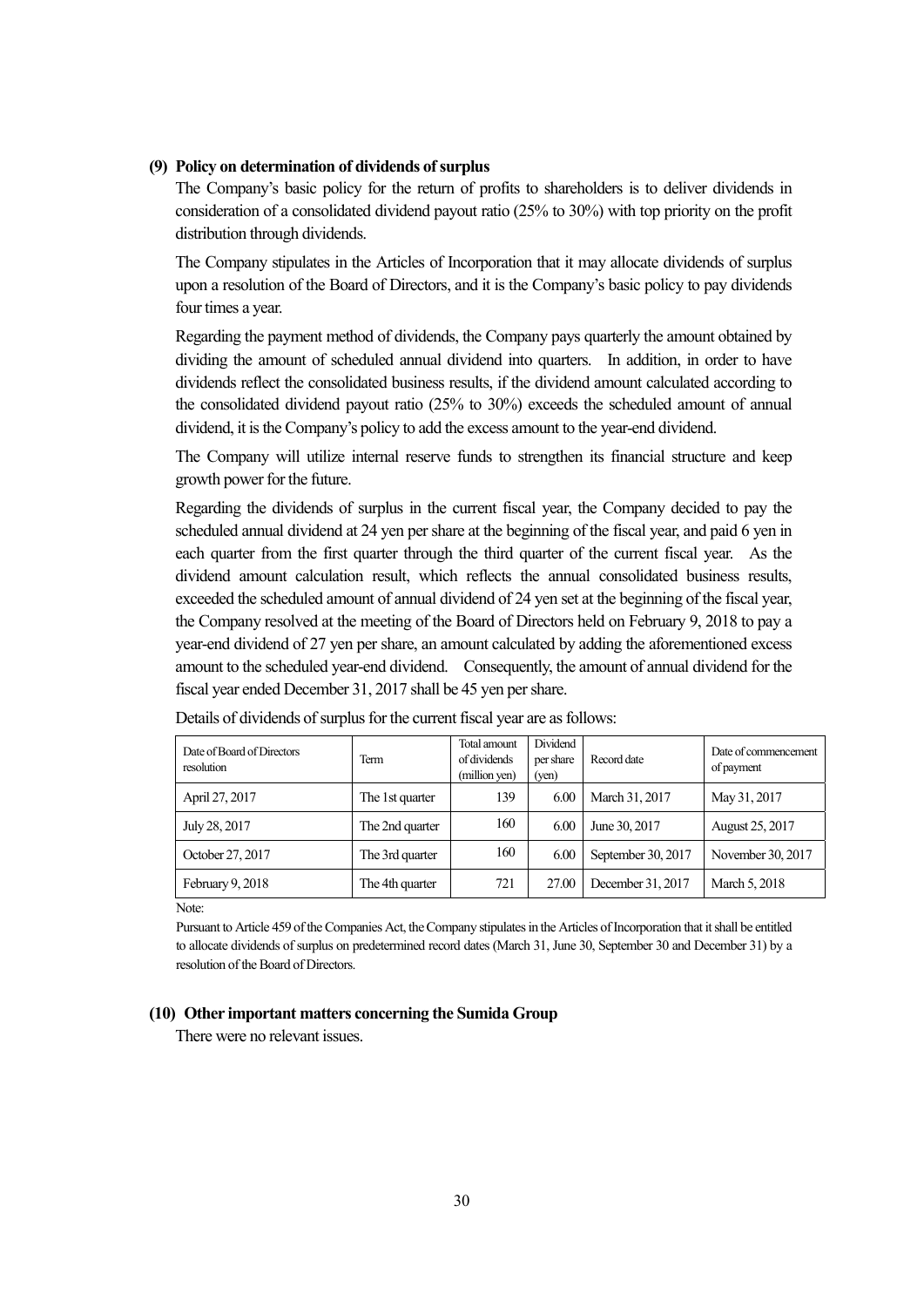#### **2. Matters Concerning the Company**

## **(1) Shares of the Company (as of December 31, 2017)**

(i) Number of shares issuable: 70,000,000 shares

(ii) Total number of shares issued: 27,444,317 shares (including treasury shares)

- (iii) Number of shareholders as of December 31, 2017: 7,133
- (iv) Major shareholders (top 10 shareholders, excluding treasury shares)

| Name of shareholders                                                                          | Number of shares held<br>(thousand shares) | Ratio of the number of shares<br>held $(\% )$ |
|-----------------------------------------------------------------------------------------------|--------------------------------------------|-----------------------------------------------|
| Japan Trustee Services Bank, Ltd. (Trust                                                      | 7,333                                      | 27.46                                         |
| Account)                                                                                      |                                            |                                               |
| The Master Trust Bank of Japan, Ltd. (Trust<br>Account)                                       | 2,065                                      | 7.73                                          |
| Yawata Building Co., Ltd.                                                                     | 1,112                                      | 4.16                                          |
| Japan Trustee Services Bank, Ltd. (Trust<br>Account 9)                                        | 693                                        | 2.60                                          |
| Yawata Zaidan Limited                                                                         | 661                                        | 2.48                                          |
| THE BANK OF NEW YORK MELLON<br>140040                                                         | 623                                        | 2.33                                          |
| BBH BOSTON CUSTODIAN FOR<br>JAPAN EQUITY PREMIUM FUND OF<br><b>CREDIT SUISSE UNIVER620373</b> | 416                                        | 1.56                                          |
| <b>CHASE MANHATTAN BANK GTS</b><br><b>CLIENTS ACCOUNT ESCROW</b>                              | 395                                        | 1.48                                          |
| Japan Trustee Services Bank, Ltd. (Trust<br>Account 5)                                        | 389                                        | 1.46                                          |
| Masakazu Matsuo                                                                               | 374                                        | 1.40                                          |

Notes:

- 1. Although the Company holds 734,541 shares of treasury shares, it is excluded from the list of major shareholders above.
- 2. The ratio of the number of shares held has been calculated excluding treasury shares.
- (v) Other significant matters concerning shares

There were no relevant issues at the end of this fiscal year.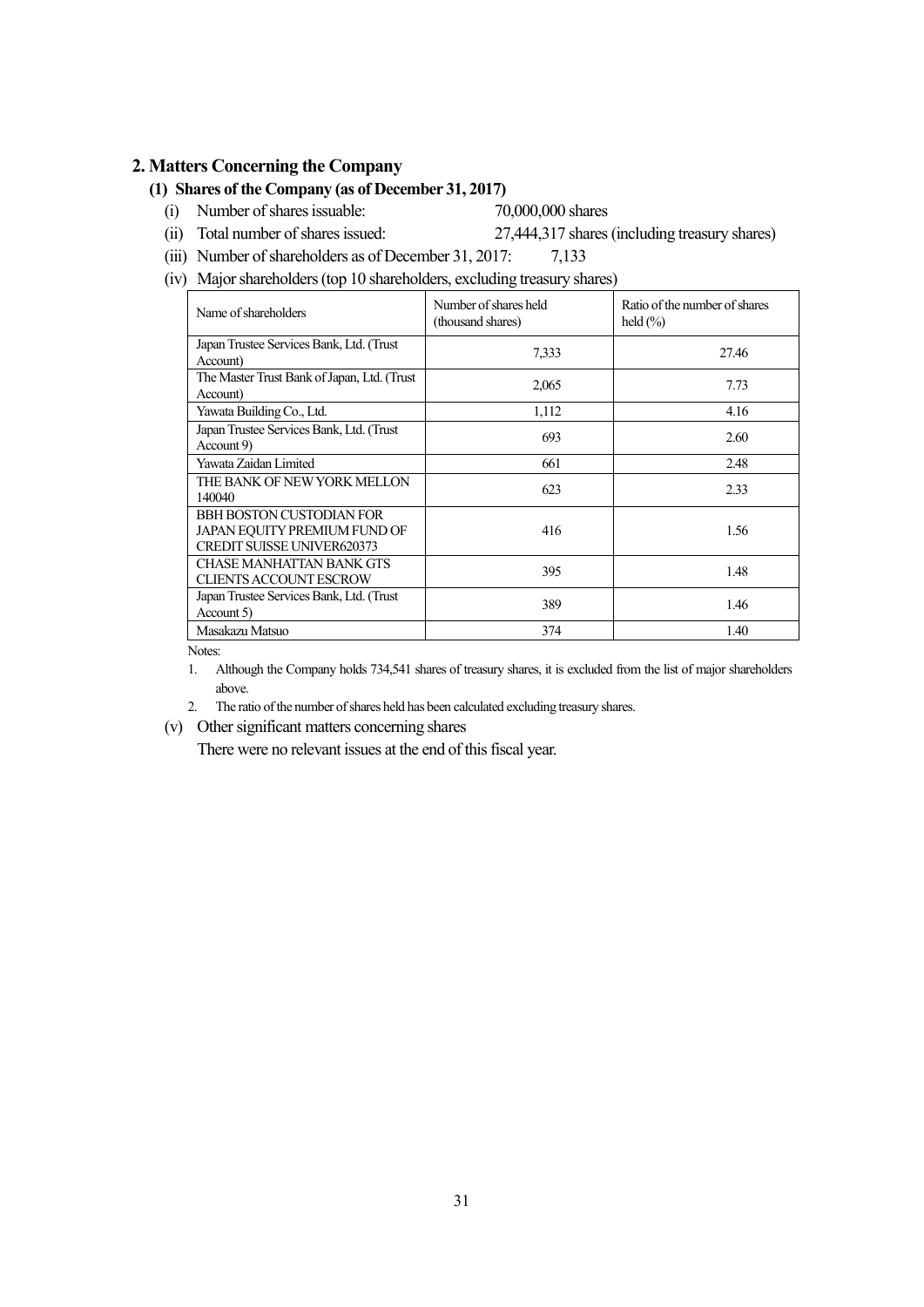#### **(2) Matters concerning the Company's share acquisition rights**

(i) Share acquisition rights granted to and held by five (5) executive officers of the Company as compensation for exercise of their duties at the end of this fiscal year

| Date of resolution to issue                             | April 20, 2015                                                       |
|---------------------------------------------------------|----------------------------------------------------------------------|
| Number of share acquisition rights (unit)               | 1,700                                                                |
| Number of treasury shares subject to share acquisition  |                                                                      |
| rights out of the above (unit)                          |                                                                      |
| Class of share subject to share acquisition rights      | Ordinary shares                                                      |
| Number of target shares for share acquisition rights    | 170,000                                                              |
| (share) (Note 1)                                        |                                                                      |
| Amount to be paid per share upon exercise of share      |                                                                      |
| acquisition rights (yen)                                |                                                                      |
| Exercise period of share acquisition rights             | from March 27, 2018 through March 26, 2021                           |
| Amount to be paid and amount to be accounted for as     | Issue price: $609.6$ (Note 2)                                        |
| stated capital in respect of shares to be issued upon   | Amount to be accounted for as stated capital: (Note 3)               |
| exercise of share acquisition rights (yen)              |                                                                      |
| Terms and conditions for exercising share acquisition   | (Note 4)                                                             |
| rights                                                  |                                                                      |
|                                                         | Any transfer of the share acquisition rights shall be subject to the |
| Matters concerning transfer of share acquisition rights | approval of the Board of Directors.                                  |
| Matters concerning substitute payment                   |                                                                      |
| Matters concerning grant of share acquisition rights as |                                                                      |
| part of the business restructuring                      | (Note 5)                                                             |

Notes:

1. The number of shares to be delivered upon exercise of one (1) share acquisition right (hereinafter the "Number of Shares Granted") shall be 100.

Notwithstanding the foregoing, in the event that the Company carries out a share split (including any allotment of shares without contribution; the same shall apply hereinafter) or a share consolidation, the Number of Shares Granted for share acquisition rights that are unexercised as of the time of the share split or share consolidation shall be adjusted according to the following formula. Any fraction of less than one (1) share resulting from this adjustment shall be discarded.

| Number of Shares |     | Number of Shares |               |                         |
|------------------|-----|------------------|---------------|-------------------------|
| Granted after    | $=$ | Granted before   |               | Ratio of share split or |
| adjustment       |     | adjustment       | consolidation |                         |

In addition, in the event that it is necessary for the Company to make an adjustment to the Number of Shares Granted in cases where the Company carries out a merger, company split, share exchange, share transfer, etc., the Company may make an appropriate adjustment taking into account the merger ratio and other conditions, to the extent reasonable.

- 2. The issue price is the sum of the amount to be paid per share upon exercise of share acquisition rights of one (1) yen and the fair value of a stock option at the grant date of 608.6 yen.
- 3. (a) The amount of capital stock increase in the event of an issuance of shares upon exercise of the share acquisition rights shall be half the maximum amount of increase in capital stock, etc., calculated in accordance with the provision in Article 17, Paragraph 1 of the Ordinance on Accounting of Companies. Any fraction of less than one (1) yen resulting from the calculation shall be rounded up to the nearest yen.
	- (b) The amount of legal capital surplus increase in the event of an issuance of shares upon exercise of the share acquisition rights shall be the amount obtained by subtracting the capital stock increase stipulated in (a) above from the maximum amount of increase in capital stock, etc., described in (a) above.
- 4. (a) When the numerical target of 2,600 million yen or more of net profits for the year attributable to owners of parent in the consolidated statement of profit or loss for the fiscal year ended December 31, 2017, in the annual securities report filed for the said fiscal year pursuant to the Financial Instruments and Exchange Act, (hereinafter the "Numerical Target") is achieved, Share Acquisition Rights Holders may exercise their share acquisition rights up to the number of share acquisition rights allotted to each holder of the share acquisition rights. In this case, the achievement rate of the Numerical Target shall not be taken into consideration, and share acquisition rights may be exercised only if the Numerical Target as set forth above is achieved.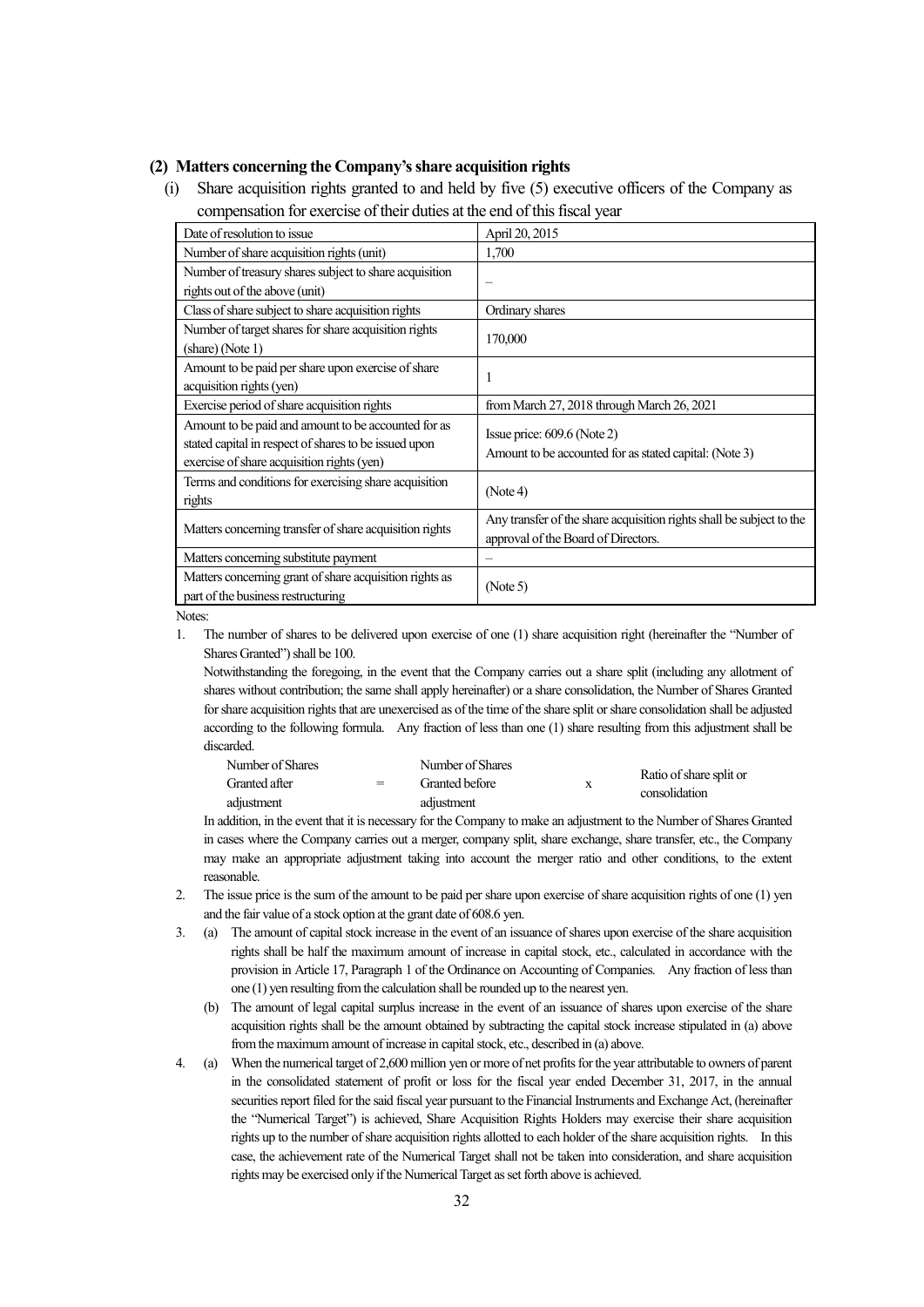- (b) Share Acquisition Rights Holders must be in a position of executive officer of the Company, or director or employee of the Company or its subsidiary (collectively, the "Required Position") until the time of exercise of the share acquisition rights on a continuing basis.
- (c) With regard to Share Acquisition Rights Holders, there must not be a situation where dismissal of director has been adopted at a general meeting of shareholders of the Company or its subsidiary, or where punitive dismissal has been decided pursuant to the rules of employment of the Company or its subsidiary, or a similar situation, as of the time of exercise of the share acquisition rights.
- (d) Notwithstanding (b) above, share acquisition rights may be exercised even when a Share Acquisition Rights Holder has lost the Required Position, if the reason for the loss of the Required Position is mandatory retirement at the age limit, retirement because of reaching contractual age-limit, retirement assigned by company, retirement mainly because of physical disability resulting from occupational injury or illness, dismissal because of unavoidable operational reason (layoff) or resignation or retirement similar to these. In this case, the Holder may exercise share acquisition rights only from and including whichever is later of the date of loss of the Required Position or the commencement date of the Exercise Period, to and including the date on which one (1) year has elapsed from the aforesaid date on the condition that the last day is on or before the expiration date of the Exercise Period.
- (e) When a Share Acquisition Rights Holder has passed away, his/her heir is deemed to be able to exercise the share acquisition rights if (I) the Holder has met the conditions of (b) above and (c) above immediately before the death, or (II) the Holder had been able to exercise share acquisition rights in accordance with the provision of (d) above immediately before the death (such heir who may exercise the share acquisition rights is hereinafter referred to as "Successor of Rights"); provided, however, that in the case of (I), a Successor of Rights may exercise share acquisition rights only from and including whichever is later of the date of death of the relevant Share Acquisition Rights Holder or the commencement date of the Exercise Period, to and including the date on which one (1) year has elapsed from the aforesaid date on the condition that the last day is on or before the expiration date of the Exercise Period, and in the case of (II) a Successor of Rights may exercise share acquisition rights during the same period as the period allowed for the relevant Share Acquisition Rights Holder to exercise those in accordance with (d) above.
- (f) When a Successor of Rights passes away, his/her heir may not exercise the share acquisition rights.
- (g) A Share Acquisition Rights Holder or a Successor of Rights may not exercise the allotted share acquisition rights in installments.
- (h) Other terms and conditions shall be as per specifications in the Share Acquisition Rights Allotment Agreement to be entered into between the Company and Share Acquisition Rights Holders.
- 5. In the event that the Company carries out a merger (limited to cases where the Company disappears due to the merger), an absorption-type or incorporation-type company split (limited to cases where the Company becomes a split company), or a share exchange or transfer (limited to cases where the Company becomes a wholly-owned subsidiary) (collectively, the "Act of Structural Reorganization"), the Company shall, in each of the above cases, deliver the share acquisition rights of any of the relevant companies set forth in Article 236, Paragraph 1, Items 8(a) to 8(e) of the Companies Act (hereinafter referred to as the "Reorganized Company") to the holders of the share acquisition rights remaining as of the effective date of the relevant Act of Structural Reorganization (hereinafter the "Remaining Share Acquisition Rights") in accordance with the following terms and conditions. In this case, the Remaining Share Acquisition Rights shall be extinguished and the Reorganized Company shall issue new share acquisition rights; provided, however, that the foregoing shall be on the condition that delivery of such share acquisition rights of the Reorganized Company in accordance with the following terms and conditions is stipulated in a merger agreement, an absorption-type company split agreement, an incorporation-type company split plan, a share exchange agreement or a share transfer plan.
	- (a) Number of share acquisition rights of the Reorganized Company to be delivered A number equal to the number of the Remaining Share Acquisition Rights held by the holder shall be delivered to each such holder.
	- (b) Class of shares of the Reorganized Company to be delivered upon exercise of share acquisition rights Ordinary shares of the Reorganized Company
	- (c) Number of shares of the Reorganized Company to be delivered upon exercise of share acquisition rights To be determined in accordance with "Class of share subject to share acquisition rights" and "Number of target shares for share acquisition rights" above, taking into consideration the conditions, etc. of the Act of Structural Reorganization.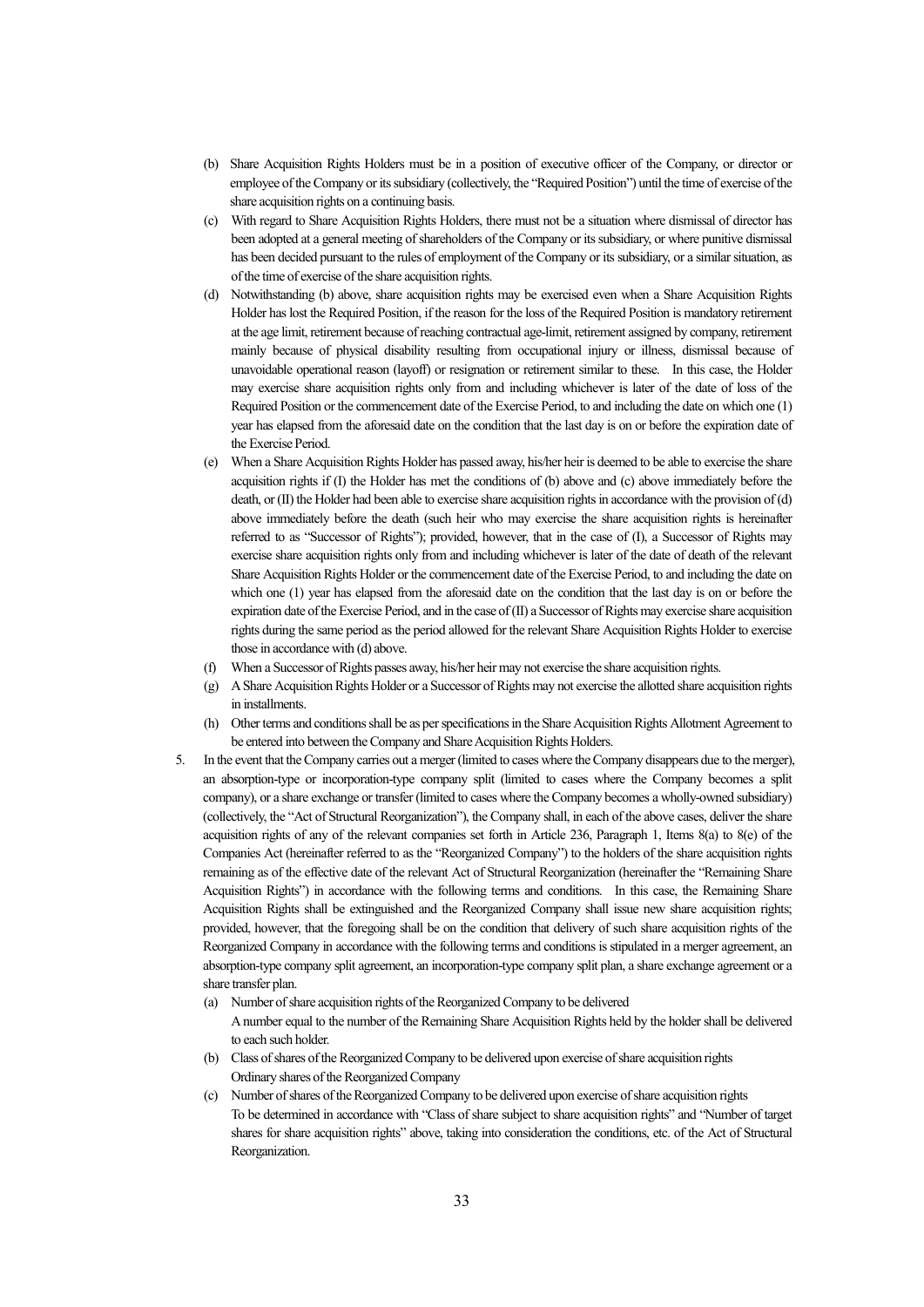- (d) Value of property to be contributed upon exercise of share acquisition rights
	- The value of property to be contributed upon exercise of each share acquisition right to be delivered shall be the amount obtained by multiplying the amount per share to be paid in after reorganization obtained by adjusting the Exercise Price set forth in this terms and conditions of the share acquisition rights by the number of shares of the Reorganized Company to be delivered upon exercise of relevant share acquisition rights as determined in accordance with the guidance on issuance of share acquisition right described in (c) above, taking into consideration the conditions, etc. of the Act of Structural Reorganization.
- (e) Exercise period of the share acquisition rights

From and including whichever is the later of the commencement date of the period during which the share acquisition rights may be exercised as provided for in "Exercise period of share acquisition rights" above (hereinafter the "Exercise Period") or the effective date of the Act of Structural Reorganization, to and including the expiry date of the Exercise Period.

- (f) Terms and conditions for exercising share acquisition rights To be determined in accordance with "Terms and conditions for exercising share acquisition rights" above.
- (g) Matters concerning capital stock and legal capital surplus increases in event of issuance of shares upon exercise of share acquisition rights To be determined in accordance with "Amount to be paid and amount to be accounted for as stated capital in respect of shares to be issued upon exercise of share acquisition rights" above.
- (h) Matters concerning acquisition of share acquisition rights To be determined in accordance with matters concerning acquisition of share acquisition rights specified in the guidance on issuance of share acquisition right described above.
- (i) Restriction on acquisition of share acquisition rights by way of transfer Acquisition of the share acquisition rights by way of transfer shall be subject to the approval by resolution of the board of directors of the Reorganized Company (or a director of the Reorganized Company if the Reorganized Company is not a company with a board of directors).
- (ii) Share acquisition rights granted to employees, etc. as compensation for exercise of their duties during this fiscal year

There were no relevant issues.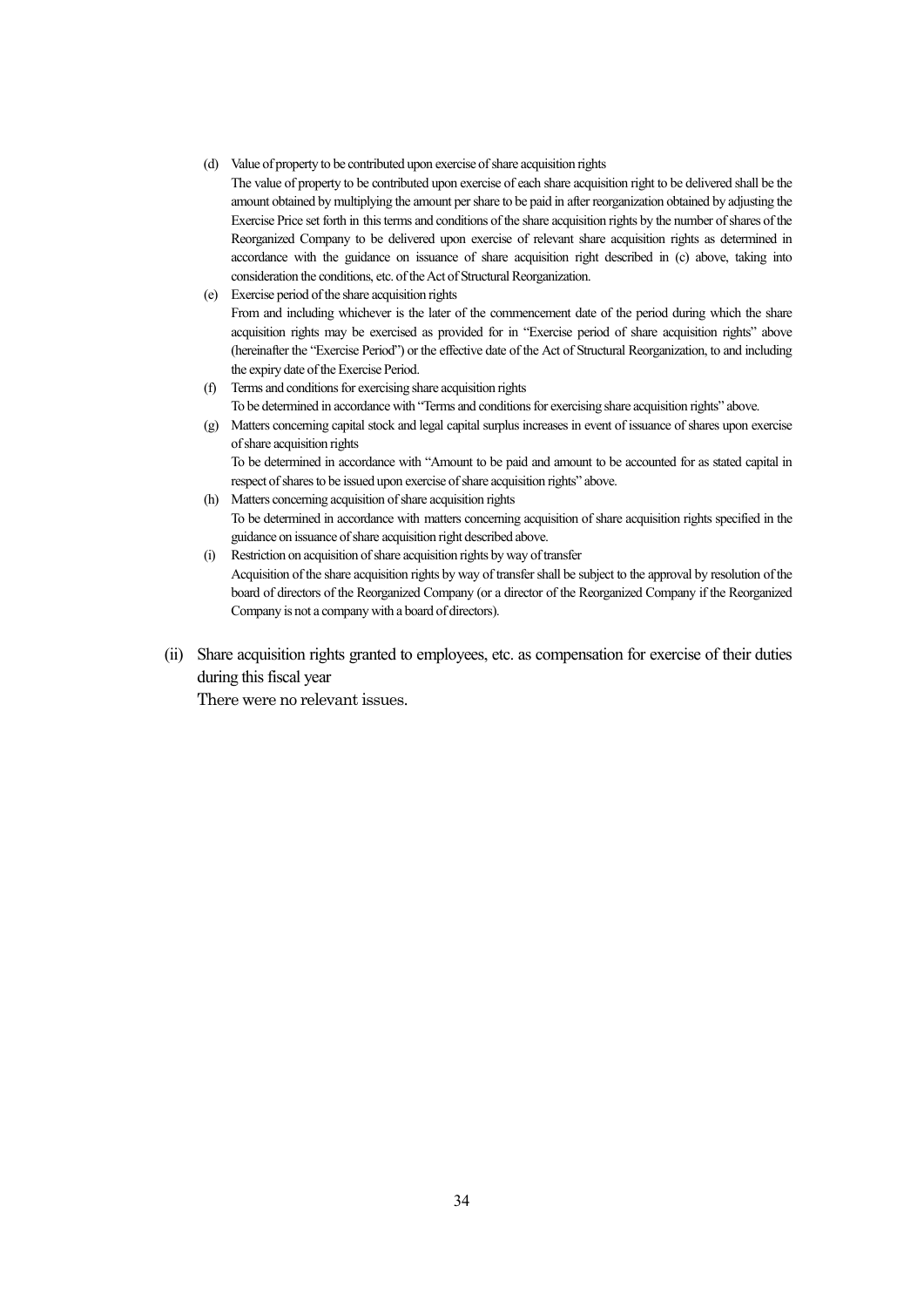#### **(3) Matters concerning corporate officers of the Company**

(i) Directors and executive officers (as of December 31, 2017)

| Position at the Company                                      | Name                  | Duties at the Company and important concurrent<br>occupations or positions at other organizations                                                                                                                                                 |
|--------------------------------------------------------------|-----------------------|---------------------------------------------------------------------------------------------------------------------------------------------------------------------------------------------------------------------------------------------------|
| Director, Representative Executive Officer and<br><b>CEO</b> | Shigeyuki Yawata      | Chairman of the Board of Directors, member of<br>the Nomination Committee and Compensation<br>Committee and Chairman of the Risk<br>Management Committee<br>Managing Director, SUMIDA Europe GmbH                                                 |
| Director<br>(Independent director)                           | Johji Sato            | Member of the Audit Committee                                                                                                                                                                                                                     |
| Director<br>(Independent director)                           | Pak Hong Auyang       | Chairman of the Nomination Committee and<br><b>Compensation Committee</b><br>CEO, Altis Technology Limited<br>Outside Director, Grayhill Hong Kong Company<br>Limited<br>Director, QVIVO Limited<br>Director, Greenlink Global Limited            |
| Director<br>(Independent director)                           | <b>Yukihiro Moroe</b> | Member of the Audit Committee, Nomination<br>Committee and Compensation Committee<br>Representative Director, YUME Capital Co., Ltd.<br>Representative Director, Itohan Japan Co., Ltd.<br>Outside Corporate Auditor, Oisix Inc.                  |
| Director<br>(Independent director)                           | Atsushi Kato          | Chairman of the Audit Committee and member of<br>the Risk Management Committee<br>Certified Public Accountant, Atsushi Kato<br>Certified Public Accountant Office<br>Outside Audit & Supervisory Board Member,<br>UNIZO Holdings Company, Limited |
| Director<br>(Independent director)                           | Michael Mühlbayer     | Member of the Nomination Committee and<br><b>Compensation Committee</b>                                                                                                                                                                           |
| Representative Executive Officer, President                  | Tomoharu Suseki       | Member of the Risk Management Committee<br>Managing Director, SUMIDA Europe GmbH                                                                                                                                                                  |
| Representative Executive Officer and CFO                     | Yoshiyuki Honda       | Member of the Risk Management Committee<br>Representative Director, Sumida Finance B.V.<br>Managing Director, SUMIDA Europe GmbH<br>External Auditor, McDonald's Holdings Company<br>(Japan), Ltd.                                                |
| <b>Executive Officer</b>                                     | Paul Hofbauer         | Managing Director, SUMIDA Europe GmbH                                                                                                                                                                                                             |
| <b>Executive Officer</b>                                     | Takatoshi Oyo         | Representative Director, Sumida Electric (H.K.)<br>Company Limited                                                                                                                                                                                |

Notes:

- 1. Messrs. Johji Sato, Pak Hong Auyang, Yukihiro Moroe, Atsushi Kato and Michael Mühlbayer are outside directors set forth in Article 2, Item 15 of the Companies Act.
- 2. Messrs. Johji Sato, Pak Hong Auyang, Yukihiro Moroe, Atsushi Kato and Michael Mühlbayer have been designated as independent directors of the Company in accordance with the rules of the Tokyo Stock Exchange and their names have been notified to the said stock exchange.
- 3. Aside from statutory committees (Nomination, Audit and Compensation Committees), the Company has voluntarily set up a Risk Management Committee.
- 4. Mr. Johji Sato, member of the Audit Committee, has been involved in the provision of advice regarding taxation and investment to global corporations over many years while Mr. Yukihiro Moroe, member of the Audit Committee, has experienced in the financial industry over many years and has been involved in running several companies and Mr. Atsushi Kato, member of the Audit Committee and a certified public accountant, served as full-time Vice Chairman of the Accounting Standards Board of Japan. As such, all three members of the Audit Committee have considerable financial and accounting knowledge.
- 5. As all three members of the Audit Committee are outside directors, the Company has not appointed any standing members of the said Committee. Therefore, although none of them serve on a full-time basis, members of the Audit Committee take charge of internal control of not only the Company, but also the entire Group, while Corporate Governance Office oversees compliance and risk management operations and performs internal audits, working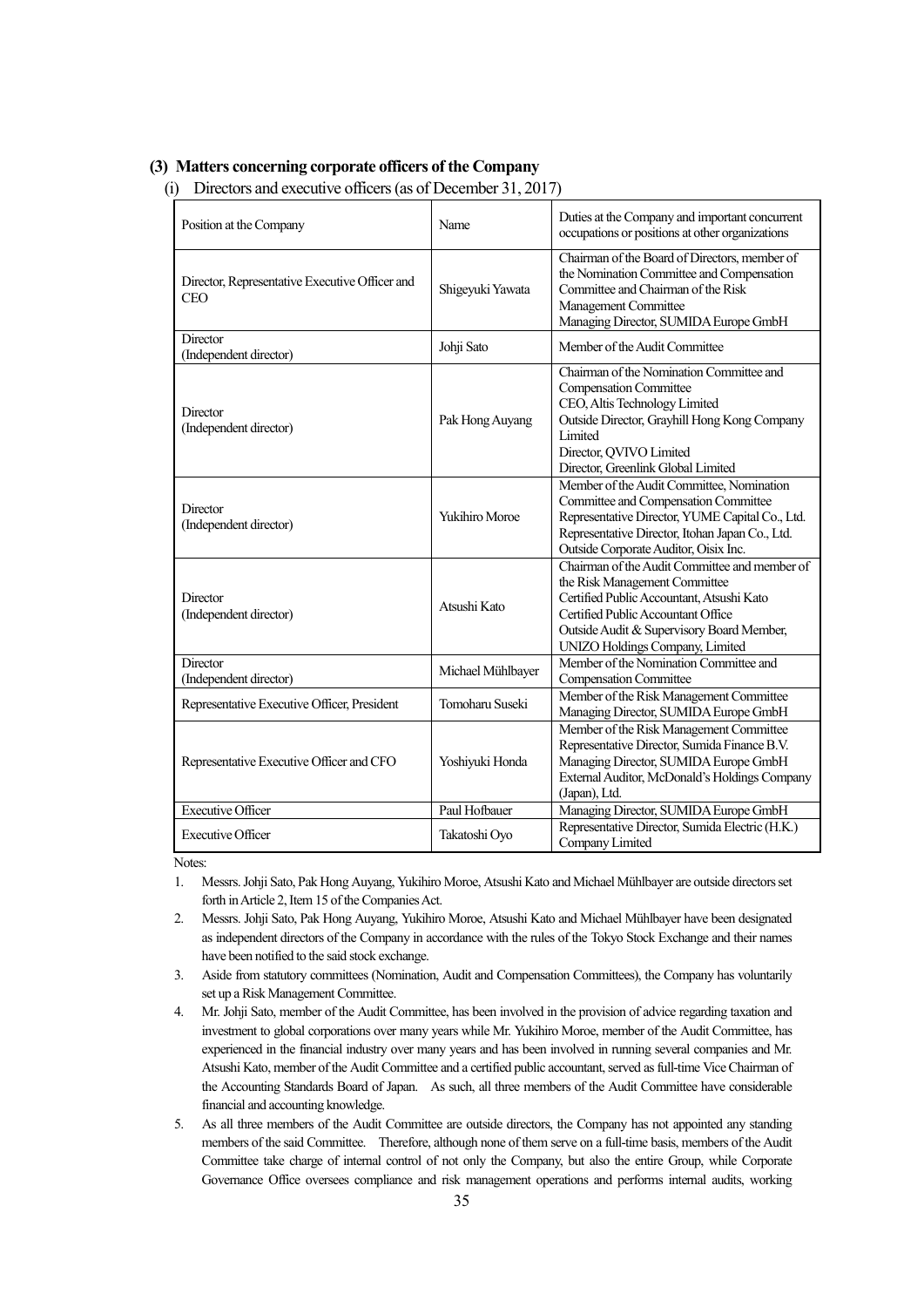closely with the Audit Committee in order to enhance the effectiveness of the audit.

(ii) Directors and executive officers who retired during this fiscal year

| Name            | Date of<br>retirement | Reason for retirement | Position and duties at the Company and<br>important concurrent occupations or positions at<br>other organizations at the time of retirement |
|-----------------|-----------------------|-----------------------|---------------------------------------------------------------------------------------------------------------------------------------------|
| Soichiro Uchida | December 9.<br>2017   | Resignation           | <b>Outside Director</b><br>Member of the Audit Committee and Risk<br><b>Management Committee</b>                                            |

- (iii) Policy to determine the amount of compensation for directors and executive officers by the Compensation Committee
	- 1. Scope of decision and extent of disclosure

"The amount of individual compensation for directors and executive officers" that the Compensation Committee defines and discloses shall be the total amount of compensation paid by the Sumida Group in order to enhance its transparency. It shall be disclosed separately for directors and executive officers.

2. Directors' compensation

The directors' compensation shall be determined by reflecting the position and responsibility of each director, and in consideration of the economic trends and the business environment of the Company. Directors' compensation is composed of the following two elements and this will not be paid to those who serve as executive officer concurrently.

1) Basic compensation

Compensation for the responsibilities as director (including the compensation for the responsibilities of the members of the Nomination and Compensation Committees)

- 2) Compensation of Audit Committee members Compensation for the responsibilities as the member of the Audit Committee
- 3. Executive officers' compensation

For executive officers' compensation, incentive compensation (corporate performance-linked compensation) shall be adopted in addition to the basic compensation (fixed compensation) in order to maintain and raise the motivation for the execution of operations. Executive officers' compensation is composed of the following five elements:

1) Basic compensation

Basic compensation shall be on a fixed basis in consideration of the position and responsibility as an executive officer within the Company, and any additional post as an officer at subsidiaries. The amount of compensation shall be determined by taking into account the previous operational performance and comparison with the actual compensation for the previous fiscal year.

2) Short-term incentives

These compensations are intended to maintain and raise the short-term motivation, and the base amount shall be determined depending on the position and responsibility of each executive officer. The amount to be paid will be changed in accordance with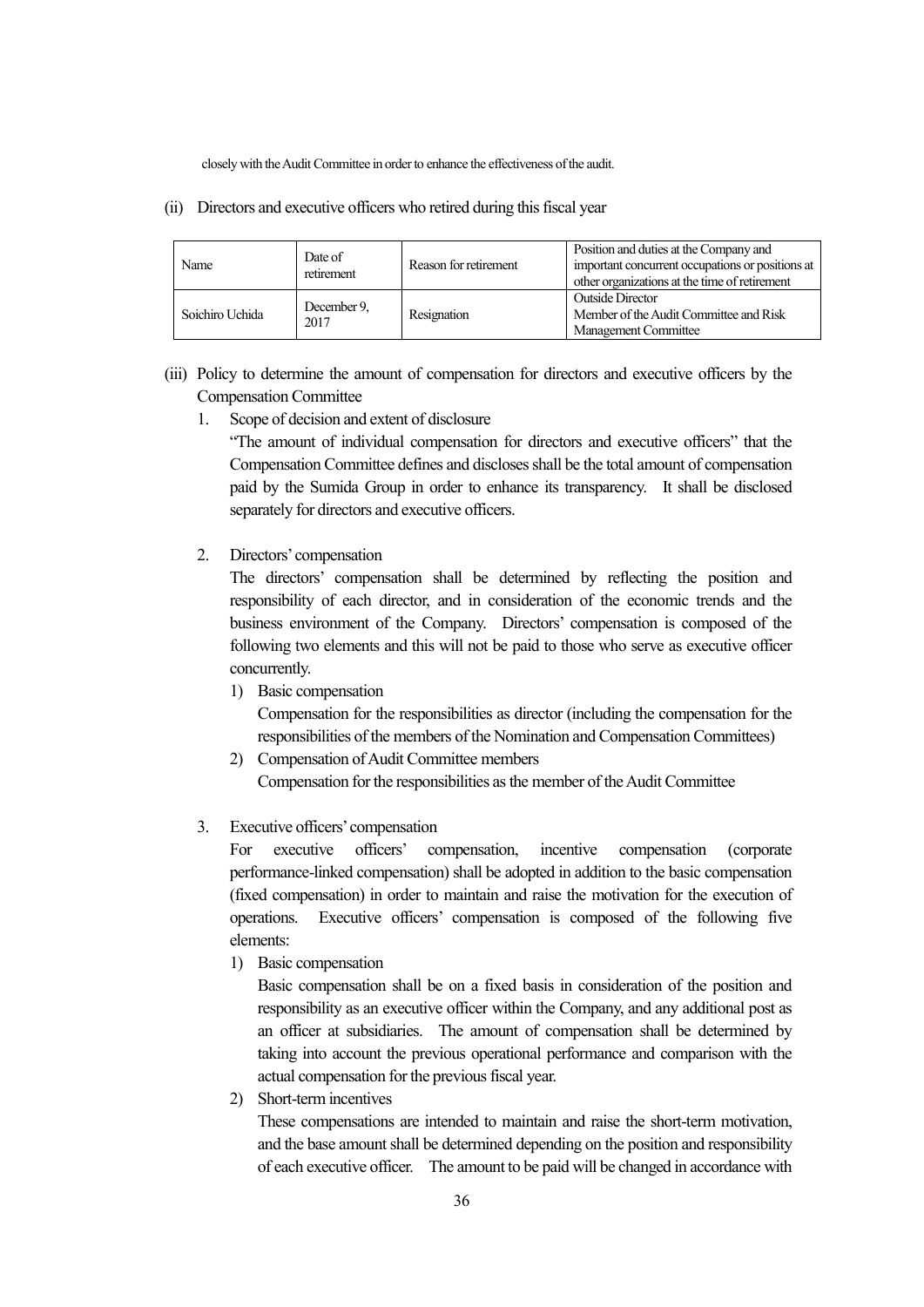the target performance set at the beginning of the term and the actual performance and execution of duties of the Group as a whole or the function in charge. Additional bonuses may be paid to any distinguished achievement for which the Compensation Committee gives credit.

3) Stock option

The Company shall grant performance-linked share acquisition rights in accordance with the Mid-Term Business Plan.

4) Long-term incentives

The Company shall grant this compensation to maintain and raise the medium- and long-term motivation of executive officers, and to prevent the loss of such officers.

5) Pension plans

The Company shall grant this compensation as additional benefit to public pension in consideration of their service period in order to help eligible retired executive officers have stable lives after retirement.

#### (iv) Total amount of compensation paid to directors and executive officers

| Category              | Number of<br>payees | <b>Basic</b><br>compensation | Short-term<br>incentive | Long-term<br>incentive | Pension plan  | Total         |
|-----------------------|---------------------|------------------------------|-------------------------|------------------------|---------------|---------------|
|                       | (person)            | (million yen)                | (million yen)           | (million yen)          | (million yen) | (million yen) |
| Executive<br>officers | 5                   | 216                          | 176                     | 118                    | 25            | 537           |
| <b>Directors</b>      | $\mathbf{0}$        |                              |                         |                        |               |               |
| Outside<br>directors  | 6                   | 36                           |                         |                        |               | 36            |
| Total                 | 11                  | 253                          | 176                     | 118                    | 25            | 573           |

(Period: January 1 to December 31, 2017)

Notes:

- 1. During the current fiscal year, the Company has five executive officers, one director and six outside directors. One of the five executive officers serves as a director concurrently. One of the six outside directors retired during the current fiscal year. Accordingly, the total number of officers is eleven. Directors' compensations are not paid to those who concurrently serve as executive officer and director, and therefore, they are included in the figures shown in the row of executive officers and excluded from the figures indicated in the row of directors.
- 2. The figures are consolidated compensation of the Group. Basic compensation relating to the Company consists of 216 million yen for five executive officers, and 36 million yen for six outside directors.
- 3. Long-term incentive compensation Phantom stocks depending on the positions of the executive officers for the next fiscal year shall be granted, with underlying assets calculated by multiplying the total amount of dividends for this fiscal year by the rate designated by the Company.
- 4. The cell of outside directors in the basic compensation column indicates the sum of basic compensation and compensation of Audit Committee members.
- 5. In addition to the above compensations, the Group paid fringe benefits totaling 29 million yen (including 5 million yen paid by the Company) to eligible executive officers.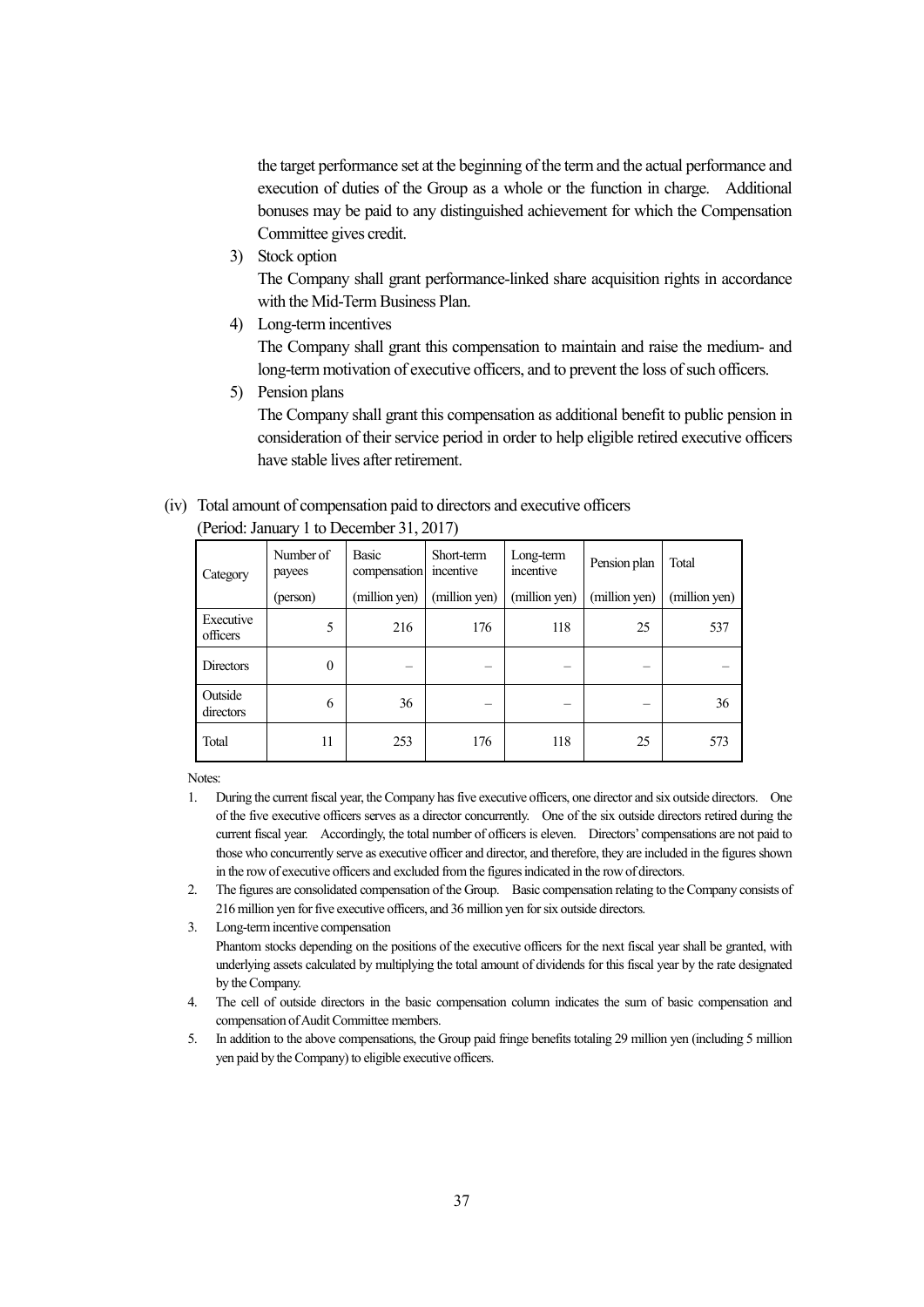(v) Outline of liability limitation contracts

In order to obtain excellent directors from outside, the Company has made provisions limiting liability for damages under Article 423, Paragraph 1 of the Companies Act in the Articles of Incorporation pursuant to the provisions under Article 427, Paragraph 1 of the said act. In accordance with the aforementioned provisions, the Company has entered into liability limitation contracts with six outside directors. The limit of liability for damages under such contracts has been set at the minimum liability provided for under Article 425, Paragraph 1 of the Companies Act. However, liability limitation is applied only when the relevant outside directors have carried out their duties, for which they are supposed to assume liability, in good faith or without gross negligence.

#### (vi) Matters concerning outside directors

- 1. Important concurrent occupations or positions at other organizations This is as described in the list of (i) Directors and executive officers above. There are no business relationships between the Company and other organizations where they hold the additional posts.
- 2. Relatives of managing members of the Company or business operators that have specific relations with the Company such as main clients
	- 1) None of the outside directors have been managing members of the Company or business operators that have specific relations with the Company in the past.
	- 2) None of the outside directors have relatives in the third degree or closer with managing members of the Company or business operators that have specific relations with the Company.
- 3. Main activities during the current fiscal year

| Name                  | The Board of<br><b>Directors</b><br>meetings | Audit<br>Committee<br>meetings | Nomination<br>Committee<br>meetings | Compensation<br>Committee<br>meetings | <b>Risk</b><br>Management<br>Committee<br>meetings |
|-----------------------|----------------------------------------------|--------------------------------|-------------------------------------|---------------------------------------|----------------------------------------------------|
| Johji Sato            | 6/6                                          | 12/12                          |                                     |                                       | 1/1                                                |
| Pak Hong Auyang       | 6/6                                          |                                | 6/6                                 | 6/6                                   |                                                    |
| Soichiro Uchida       | 5/5                                          | 6/7                            | 1/1                                 | 1/1                                   | 4/4                                                |
| <b>Yukihiro Moroe</b> | 6/6                                          | 5/5                            | 5/5                                 | 5/5                                   |                                                    |
| Atsushi Kato          | 6/6                                          | 12/12                          |                                     |                                       | 3/3                                                |
| Michael Mühlbayer     | 6/6                                          |                                | 6/6                                 | 6/6                                   |                                                    |

1) Attendance of outside directors

Note:

The Company established the Risk Management Committee. Members include executive officers, directors and chairman of the Audit Committee.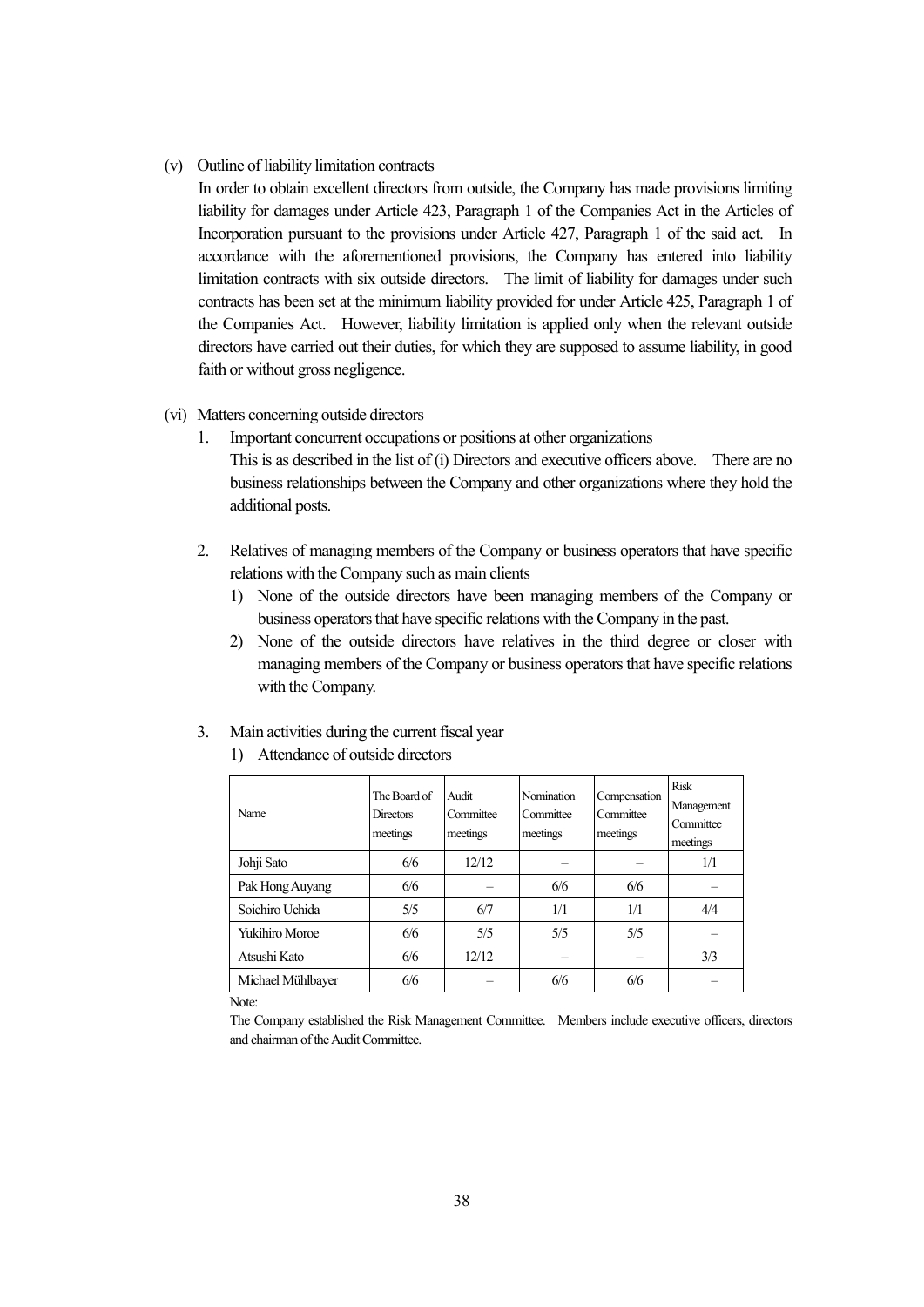- 2) Statements of each outside director
	- (a) Mr. Johji Sato

At the meetings of the Board of Directors, he made necessary remarks in deliberations from time to time, mainly from the perspective of a financial strategy expert.

At the Audit Committee meetings, he led the deliberations from the perspective of promoting compliance management through audits and leveraging it to enhance the corporate value, and performed audits of the Business Report, the Non-consolidated Financial Statements, the Consolidated Financial Statements, etc.

At the Risk Management Committee meetings held before March 26, 2017, he made necessary remarks in risk identification and planning of risk-averse measures on a timely basis.

(b) Mr. Pak Hong Auyang

At the meetings of the Board of Directors, he made necessary remarks in deliberations from time to time, mainly from the perspective of a corporate business executive.

As chairman of the Nomination Committee meetings, he made necessary remarks in deliberations on a timely basis, from the standpoint of examining and actualizing the lineup and organization of the Board and executive officers appropriate and required for the business development of the Company.

As chairman of the Compensation Committee, he led the deliberations from the perspective of determining fairly and properly the compensation bases for directors and executive officers, and defined the policy on the details and amount of individual compensation received by directors and executive officers.

(c) Mr. Soichiro Uchida

At the meetings of the Board of Directors held before his resignation on December 9, 2017, he made necessary remarks in deliberations from time to time, mainly from the perspective of a corporate business executive.

At the Audit Committee meetings held before his resignation on December 9, 2017, he made necessary and timely remarks in deliberations from the perspective of promoting compliance management through audits and leveraging it to enhance the corporate value.

At the Nomination Committee meetings held before his resignation on December 9, 2017, he made necessary remarks in deliberations on a timely basis, from the standpoint of examining and actualizing the lineup and organization of the Board and executive officers appropriate and required for the business development of the Company.

At the Compensation Committee meetings held before his resignation on December 9, 2017, he made necessary and timely remarks in deliberations in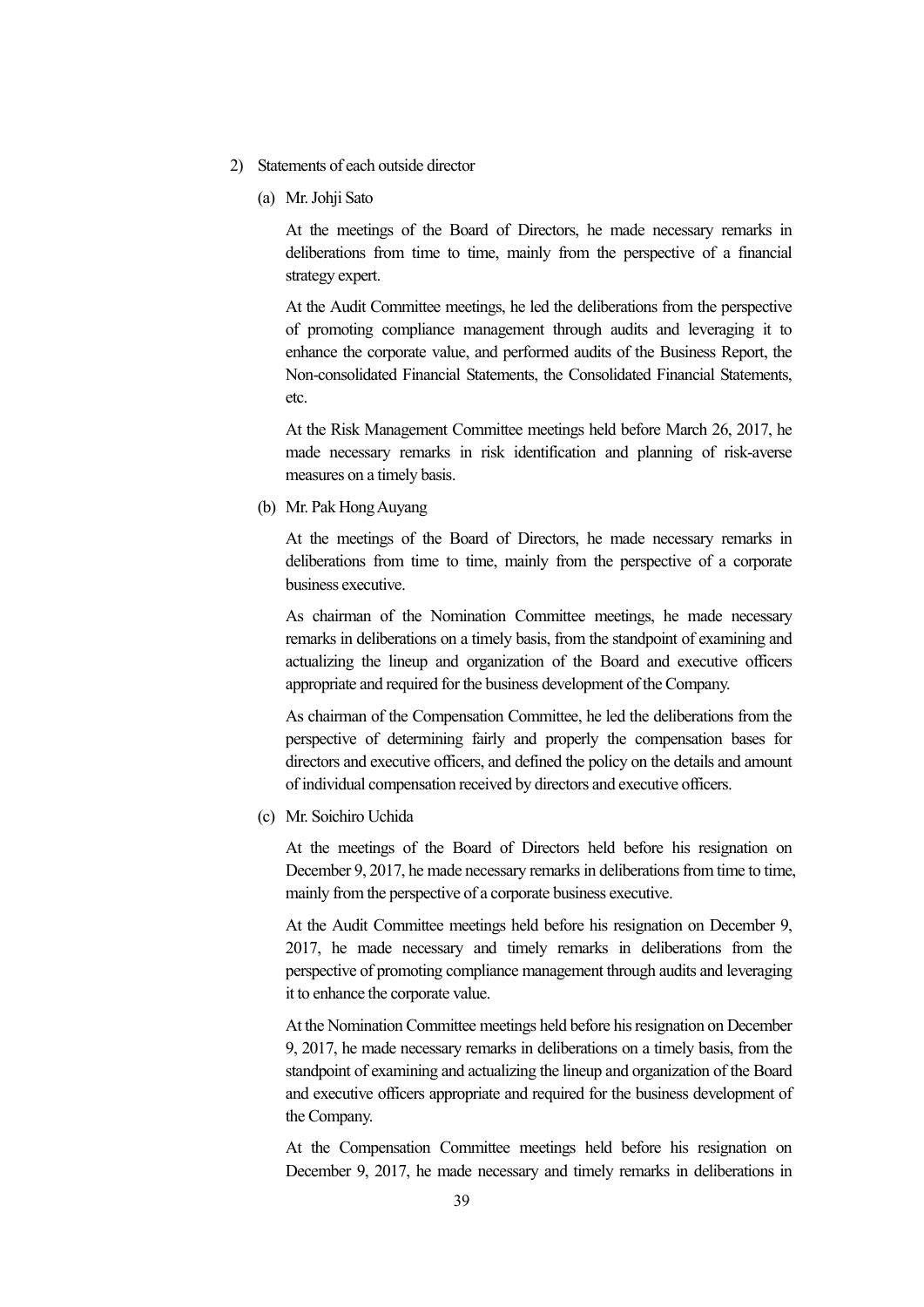order to fairly and properly determine the compensation bases for directors and executive officers.

At the Risk Management Committee meetings held before his resignation on December 9, 2017, he made necessary remarks in risk identification and planning of risk-averse measures on a timely basis.

(d) Mr. Yukihiro Moroe

At the meetings of the Board of Directors, he made necessary remarks in deliberations from time to time, mainly from the perspective of a corporate business executive.

At the Audit Committee meetings, he made necessary and timely remarks in deliberations from the perspective of promoting compliance management through audits and leveraging it to enhance the corporate value.

At the Nomination Committee meetings, he made necessary remarks in deliberations on a timely basis, from the standpoint of examining and actualizing the lineup and organization of the Board and executive officers appropriate and required for the business development of the Company.

At the Compensation Committee meetings, he made necessary and timely remarks in deliberations in order to fairly and properly determine the compensation bases for directors and executive officers.

(e) Mr. Atsushi Kato

At the meetings of the Board of Directors, he made necessary remarks in deliberations from time to time, mainly from the perspective of his knowledge and experience as an accounting expert.

As chairman of the Audit Committee meetings, he made necessary and timely remarks in deliberations from the perspective of promoting compliance management through audits and leveraging it to enhance the corporate value.

At the Risk Management Committee meetings, he made necessary remarks in risk identification and planning of risk-averse measures on a timely basis.

(f) Mr. Michael Mühlbayer

At the meetings of the Board of Directors, he made necessary remarks in deliberations from time to time, mainly from the perspective of a corporate business executive.

At the Nomination Committee meetings, he made necessary remarks in deliberations on a timely basis, from the standpoint of examining and actualizing the lineup and organization of the Board and executive officers appropriate and required for the business development of the Company.

At the Compensation Committee meetings, he made necessary and timely remarks in deliberations in order to fairly and properly determine the compensation bases for directors and executive officers.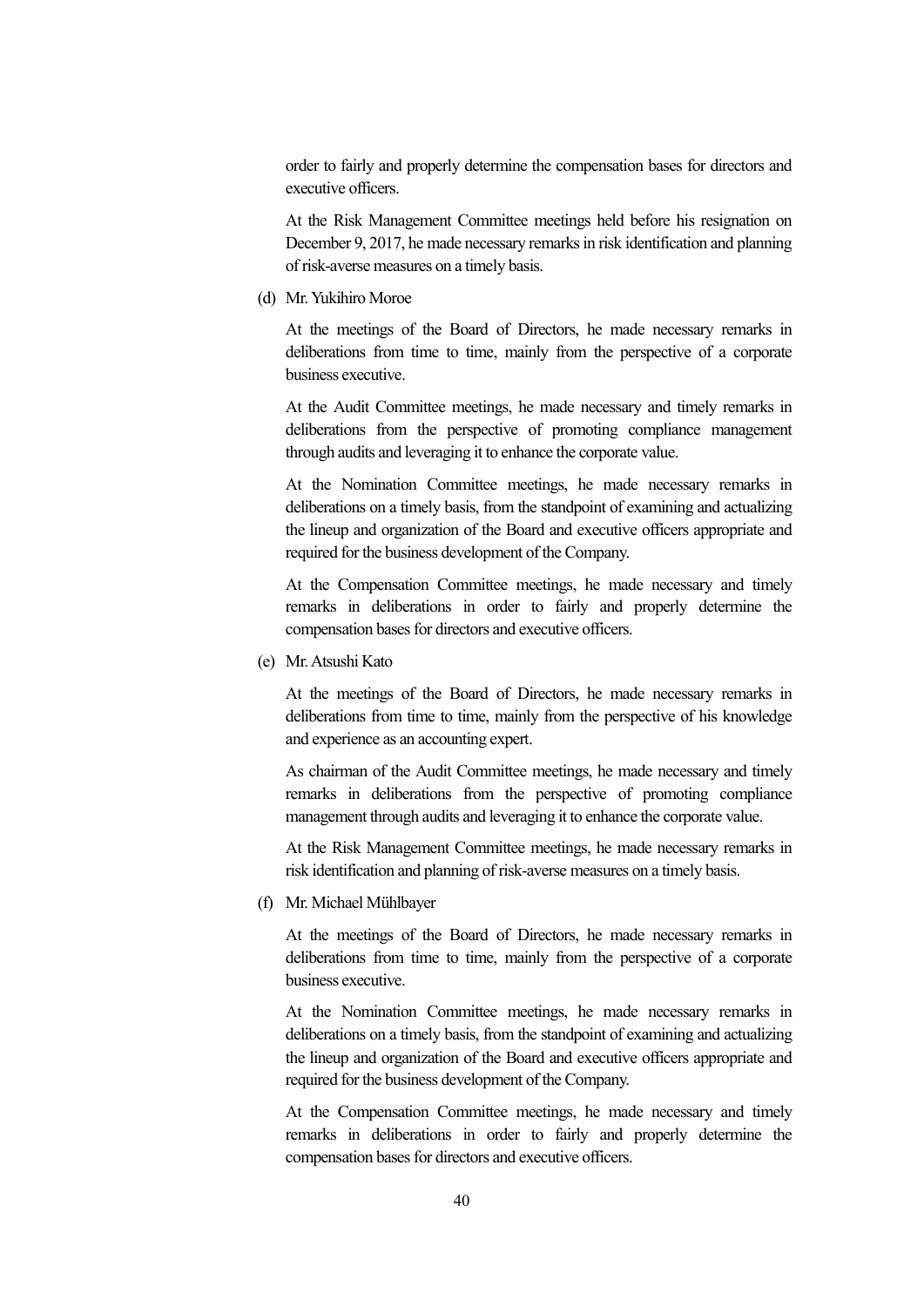- 4. Total amount of compensations received from the subsidiaries There were no relevant issues.
- 5. Criteria and policy relating to independence

The Company has not defined specific criteria relating to independence in electing outside directors. However, with reference to the Enforcement Rules for Securities Listing Regulations of the Tokyo Stock Exchange, the Company carefully investigates and examines the beneficial interests and other relationships between outside directors and the Company and ensures the absence of possible conflicts of interest with ordinary shareholders. Meanwhile, the Company focuses on election of outside directors who have a wealth of experience and knowledge relating to management in a wide array of business fields and high levels of expertise.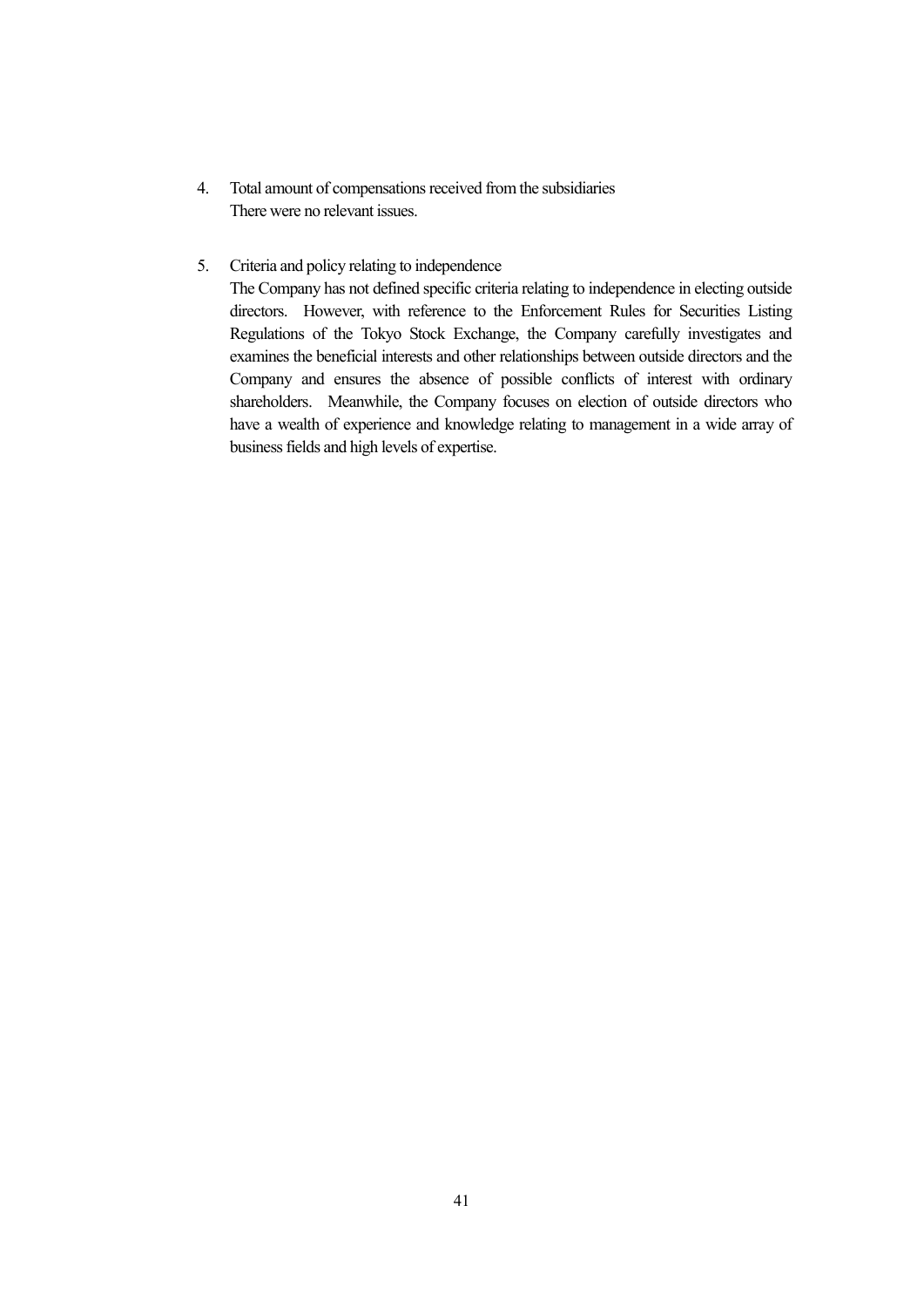#### **(4) Independent auditors**

(i) Name: KPMG AZSA LLC

#### (ii) Amount of compensations:

|                                                                                                                             | Amount to be paid (million yen) |
|-----------------------------------------------------------------------------------------------------------------------------|---------------------------------|
| Amount of compensations for the current fiscal year                                                                         |                                 |
| Total amount of money and other property benefits to be paid by the<br>Company and its subsidiaries to independent auditors |                                 |
|                                                                                                                             |                                 |

Note:

Since in the audit agreement concluded between the Company and the independent auditor, compensation for audits is not clearly classified into compensation based on the Companies Act and compensation in accordance with the Financial Instruments and Exchange Act, and since that compensation cannot substantially be divided either, the item "Amount of compensations for the current fiscal year" shows the sum of these amounts.

(iii) Basis of consent to the amount of compensations for independent auditor by the Audit **Committee** 

The Audit Committee of the Company, based upon the Practical Guidelines for Cooperation with Independent Auditors released by the Japan Audit & Supervisory Board Members Association, conducts confirmation of auditing system and auditing plans of the independent auditor, the status of execution of duties by the independent auditor, the quality control system of the audit corporation, the grounds for calculation of compensation estimates and other matters, and having investigated these, gives consent to compensation, etc. for the independent auditor in accordance with Article 399, Paragraph 1 of the Companies Act.

(iv) Auditing of consolidated subsidiaries

Subsidiaries of the Company, such as Sumida Electric (H.K.) Company Limited and SUMIDA AG, were audited by either a certified public accountant or an auditing firm who is not an independent auditor at the Company.

#### (v) Details of non-audit services

The non-audit services involved the creation of comfort letters relating to the issuance of new shares.

(vi) Policy on determination of dismissal or non-reappointment of the independent auditor The Audit Committee will annually discuss whether to reappoint the independent auditor in consideration of the quality of the audit performed by the independent auditor and the effectiveness and efficiency of its audit performance. When dismissal or non-reappointment of the independent auditor is deemed appropriate, the Audit Committee will determine the content of an agenda to be proposed to the General Meeting of Shareholders concerning the dismissal or non-reappointment of the independent auditor based on the rules of the Audit Committee. When the Audit Committee finds that any of the items in Article 340, Paragraph 1 of the Companies Act apply to the independent auditor, after adequate deliberations with respect to the appropriateness of the dismissal, that independent auditor shall be dismissed with the consent of all the committee members. In such case, a member of the Audit Committee designated by the said Committee shall report the dismissal of the independent auditor and the reason for it at the first General Meeting of Shareholders convened after the dismissal.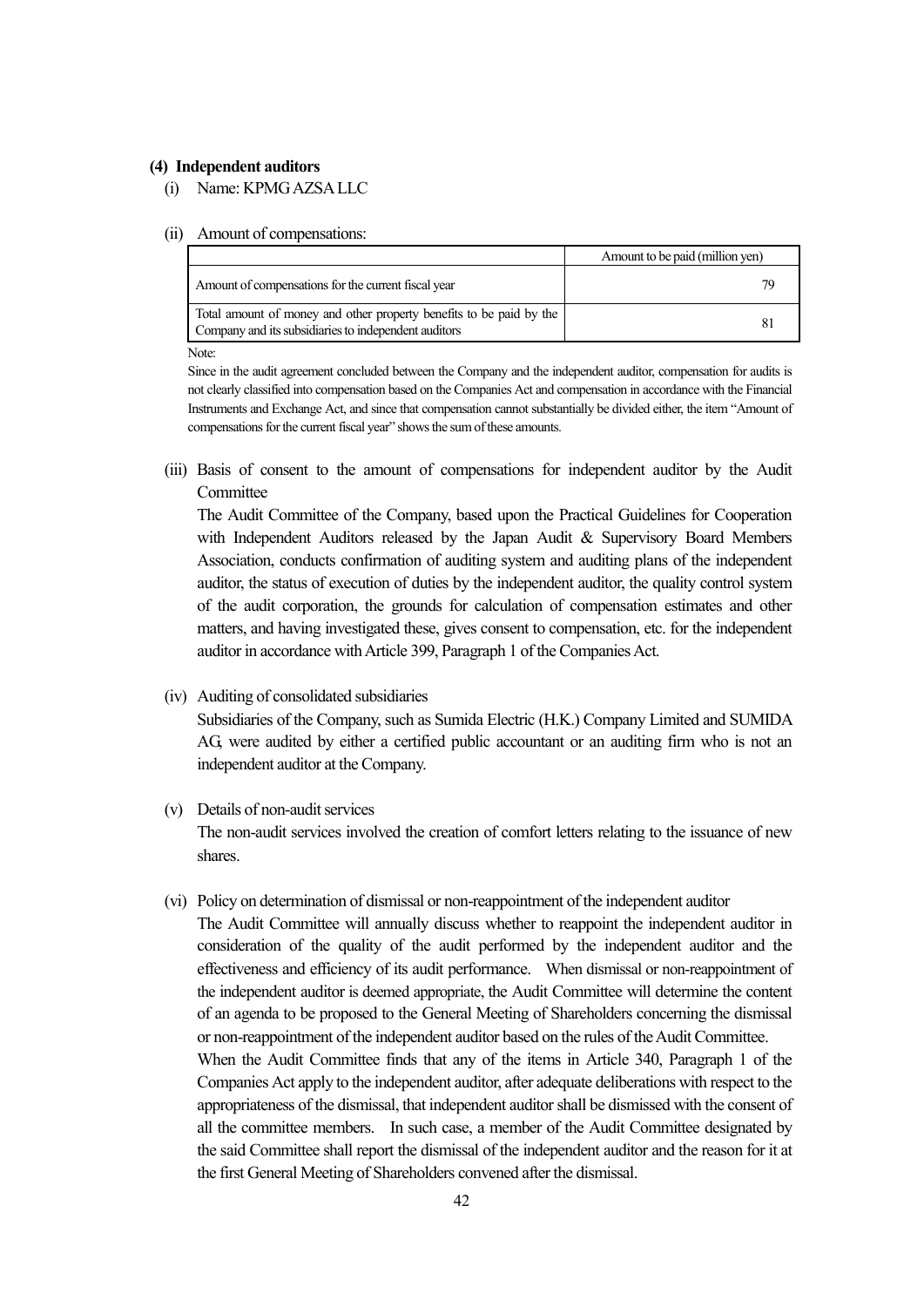#### **(5) System to secure properness of operations**

(i) System to ensure that executive officers, directors of the Group and employees comply with the applicable laws, regulations and the Articles of Incorporation with regard to their business activities

The Group has established "Sumida Business Principles (hereinafter, the 'Principles')" which embodies the Group's vision, management principles, commitment, code of conduct, corporate governance principles, and environment policy. Representative executive officers shall build up a system to monitor for compliance which enables to ensure that the executive officers, directors of the Group and employees perform their duties in accordance with the Principles. Details are as follows:

- (a) All directors, officers and employees shall always be reminded to understand and embody the Principles. The Principles, which is written in four languages, Japanese, English, Chinese and German, is always put on the company's intranet, so that it enables all members of the Group to check and confirm their activities and behaviors as needed. The Corporate Governance Office\* shall be responsible for monitoring and verifying how the Principles have been observed.
- (b) While compliance is recognized as the base of corporate governance, SUMIDA regards it in a more proactive manner rather than simply limiting the issue to the observance of laws and regulations, by defining it as activities to positively fulfill our Corporate Social Responsibility (CSR) based on integrity, discipline and common sense. The Corporate Governance Office shall be primarily responsible for the enhancement of the Group's overall system and monitoring its activities.
- (c) The Corporate Governance Office shall report the situation of the aforementioned activities to the representative executive officers and the Audit Committee, and a summary of which shall be reported to the Board of Directors.
- (d) Representative executive officers shall verify the effectiveness of internal control, including compliance, and shall send reports to the Board of Directors.
	- \* The Corporate Governance Office reports to representative executive officers and made up of the Risk Management Office, Compliance Office and Internal Audit.
- (ii) System regarding the preservation and management of information of executive officers' business activities

Representative executive officers shall centrally manage important information related to execution of duties with clarifying the level of importance of information as well as the period and place of safekeeping, in accordance with the rules and regulations regarding information and document management. Documents are available to the directors at all times.

(iii) System regarding the reporting of matters concerning the business activities of directors of the **Group** 

Directors of the Group shall report regularly the financial information, matters concerning risk and compliance and other material matters of subsidiaries to the Company in accordance with group company management rules.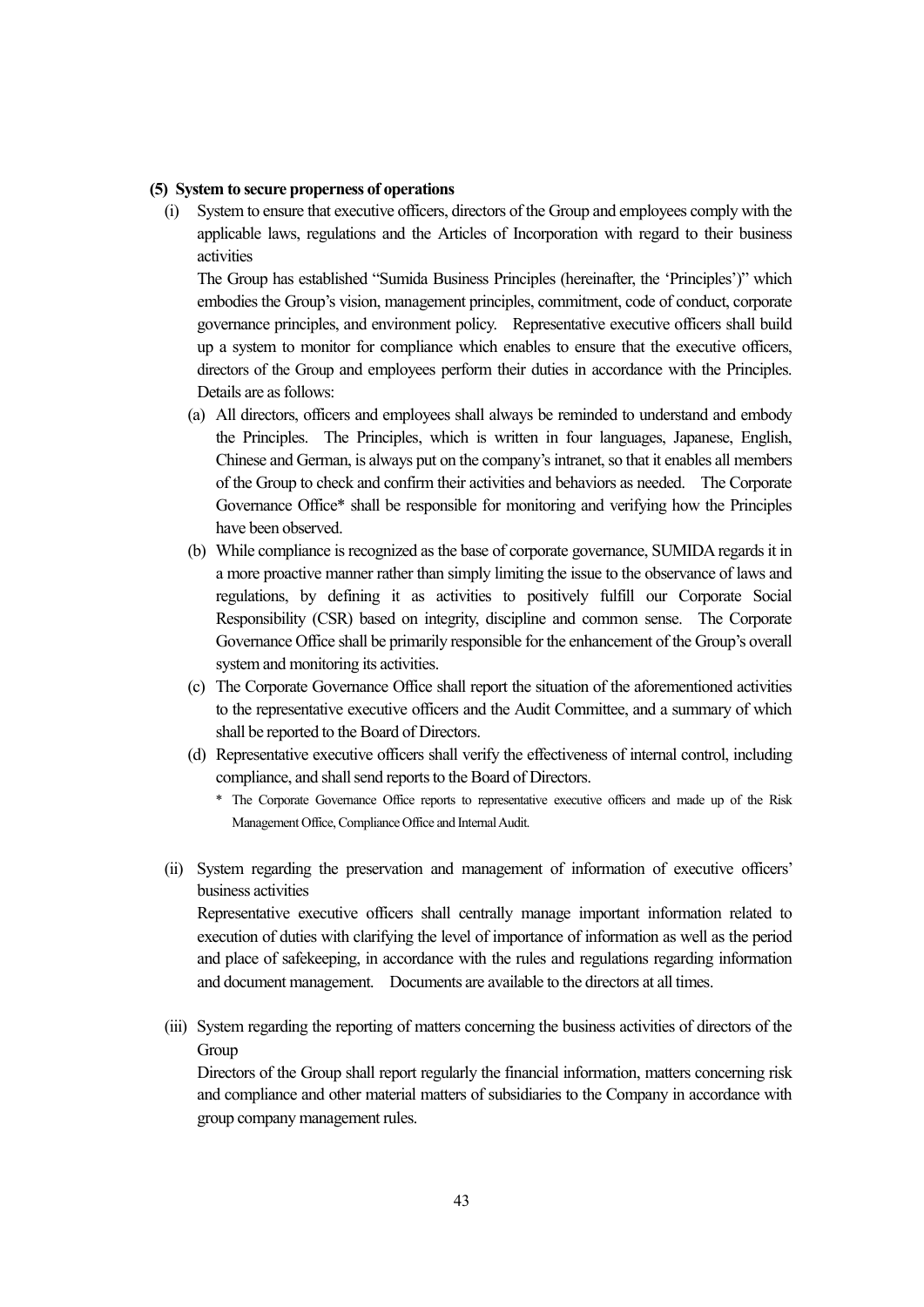(iv) System and regulations with regard to risk management of the Group

Representative Executive Officer and CEO as the Chief Risk Management Officer who takes the highest responsibility for risk management, has established the Risk Management Committee, which is responsible for overseeing risk management, and set up the Risk Management Office, which is responsible for executing the duties of said Committee, within the Corporate Governance Office. The Risk Management Office has set out the internal risk management rules and thereby identifies and analyzes potential risks and formulates and manages preventive measures from a global business perspective through placement of a risk management monitoring system in major business bases of the Group including overseas sites. In the event that a risk materializes, the Risk Management Office shall discuss countermeasures to minimize losses. Executive officers, directors of the Group and employees shall perform their duties in compliance with the rules. The Corporate Governance Office shall monitor and evaluate the implementation of the above, and shall report the situation to the representative executive officers and the Audit Committee, and deliver a summary to the Board of Directors.

- (v) System to ensure the effectiveness and efficiency of business activities of the executive officers, directors of the Group and employees Executive officers shall set up a system based on the Principles to ensure a proper decision-making process of the Group and surveillance of individual activities and thereby enhance the operating efficiency. Details are as follows:
	- (a) Each representative executive officer shall set up an Advisory Board as the need arises, with whom they shall consult and engage in sufficient discussion when making important decisions.
	- (b) Representative executive officers shall set out the authority and regulations for decision-making process of the Group and conduct regular reviews of the situation.
	- (c) Representative executive officers shall make regular reviews of the achievement and progress of businesses they are responsible for decision-making of the Group thereof and ensure further propriety and efficiency of management and execution of operation by giving feedback of the results of the review.
	- (d) Representative executive officers shall ensure a proper and quick decision-making process of the Group by smoothly collecting, analyzing, communicating, sharing and archiving the necessary information on SUMIDA's business activities.
- (vi) System to ensure the propriety of business of the Group

SUMIDA CORPORATION is a pure holding company with business activities conducted by its group companies. In light of this, executive officers and directors of the Group shall always perform their duties with the view of group governance. The Corporate Governance Office oversees compliance and risk management operations. It also performs internal audits and then submits the results to the representative executive officers and the Audit Committee as internal audit reports. The Audit Committee shall carry out its audit in cooperation with Corporate Governance Office. The Corporate Governance Office shall take charge of internal control of the entire Group.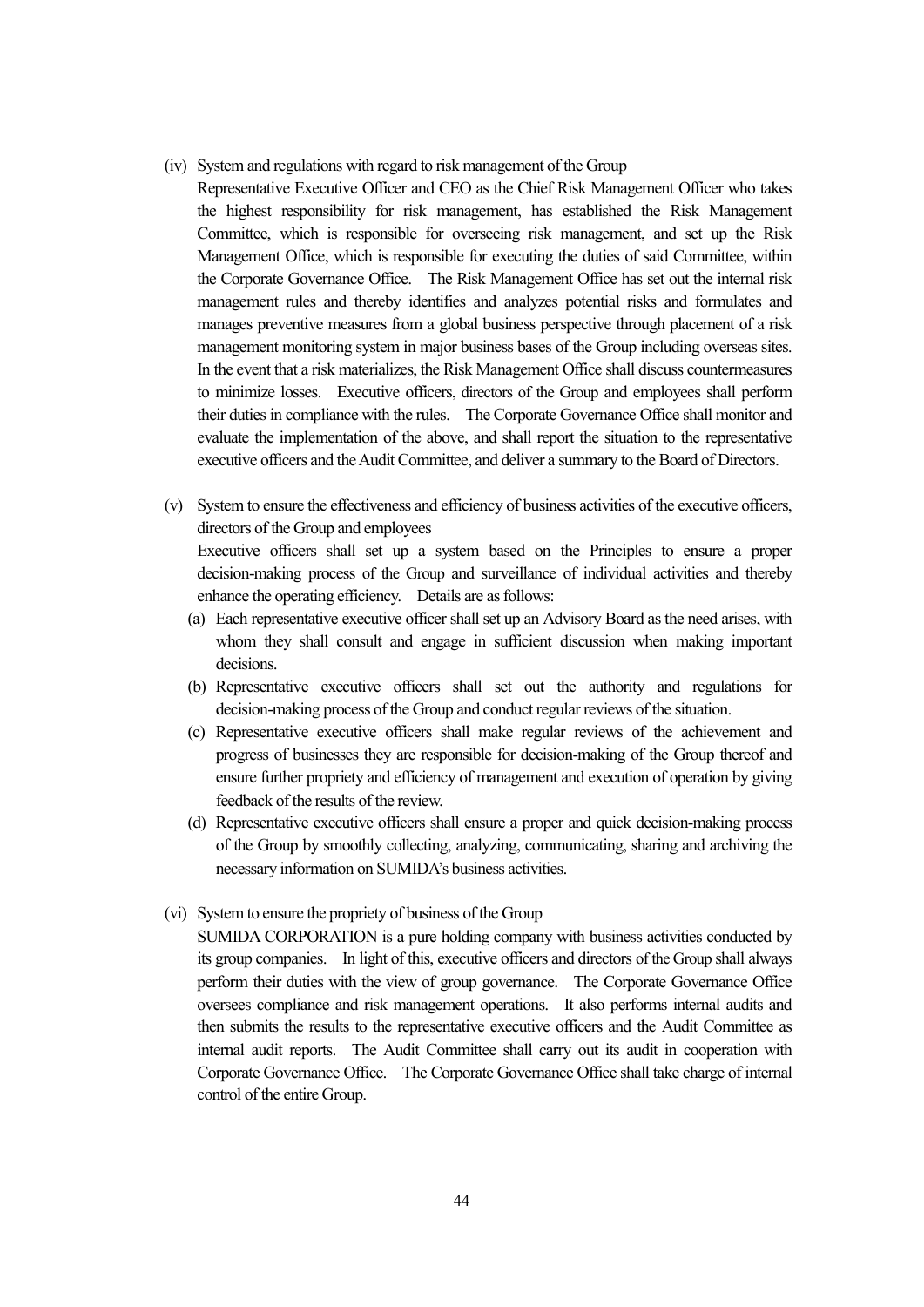(vii) Matters concerning employees who assist the Audit Committee, matters concerning the independence of those employees from executive officers and to ensure effectiveness of instruction of the Audit Committee to those employees

The Corporate Governance Office shall be responsible for the secretariat of the Audit Committee. However, any decisions with regard to changes or transfers of personnel, reorganization, disciplinary action or any other considerations shall require the prior approval of the Audit Committee. Furthermore, when employees who assist the Audit Committee receive the instruction of the Audit Committee, those employees shall exclusively follow its directions and instructions.

- (viii) System whereby executive officers, directors of the Group and employees report to the Audit Committee, and to ensure individuals who make the reports are not treated unfavorably Representative executive officers, executive officers, directors of the Group and employees shall set out the rules to report the following matters, and thereby report them to the Audit Committee. Furthermore, the prohibition of disadvantageous treatment of the individuals who make the reports for making those reports, etc. shall be stipulated in the rules and disseminated to all parties involved. A summary of the report shall be reported to the Board of Directors.
	- (a) Incidents, which may cause material losses and/or gains to, or material damage and/or benefit to, the Company
	- (b) When there arises any material fact or possibility thereof involving misconduct or malpractice, breach of laws and regulations or Articles of Incorporation in relation to the execution of duties of the directors or executive officers, such fact
	- (c) Monthly accounting statements on a consolidated basis
	- (d) Internal audit report
	- (e) Monthly reports from the main operating divisions
	- (f) Other important matters
- (ix) Procedures for prepayment or reimbursement of costs arising from the execution of duties of the Audit Committee members and policy related to the handling of costs or liabilities arising from the execution of other duties

When the Company is asked by Audit Committee members to prepay expenses for the execution of their duties as provided for in Article 404, Paragraph 4 of the Companies Act, the Company shall promptly handle the costs or liabilities, except in cases where it can prove the costs or liabilities were unnecessary for the execution of duties by the claiming Audit Committee members.

- (x) System to ensure the effectiveness of audits executed by the Audit Committee members
	- (a) The Corporate Governance Office shall have prior consultations with the Audit Committee when setting out the annual audit policies and plans. The Office shall also report the progress and results of internal audit to the Audit Committee. The Audit Committee may request the Corporate Governance Office for an additional audit if necessary.
	- (b) Independent auditors shall explain to the Audit Committee its auditing plan at the outset of the fiscal year and report to the Audit Committee the progress of its interim audit and the end-term audit results, etc. Furthermore, the independent auditors may have consultations and discussions with the Audit Committee if needed.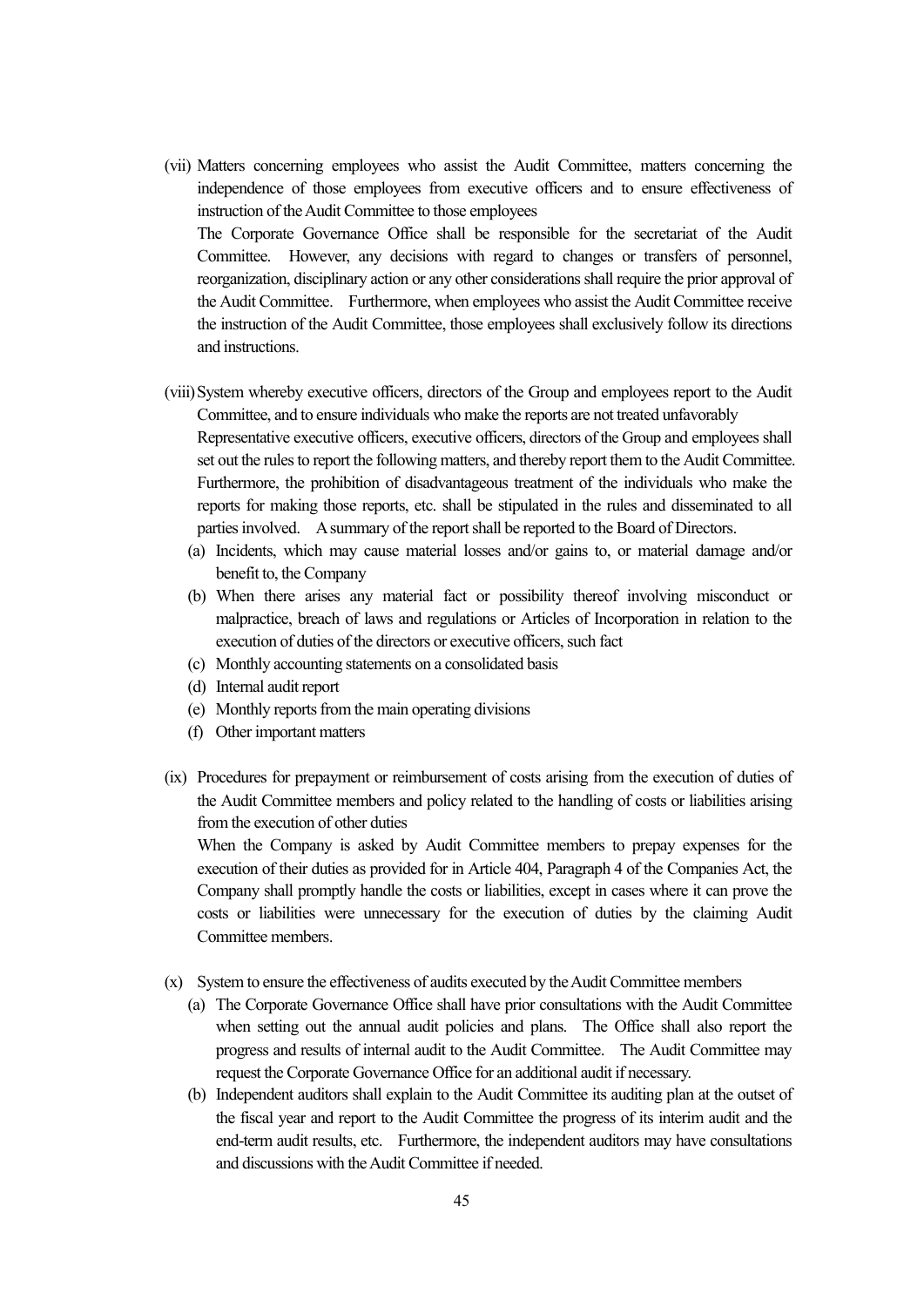- (c) In order to ensure the independence of independent auditors from the executive officers, as well as to guarantee the implementation of the audit activities, decisions on the independent auditors' compensation shall require the Audit Committee's prior consent.
- (xi) Evaluation of the implementation of system to ensure the propriety of business of the Group The Board of Directors shall make regular reviews of the implementation of system to ensure the propriety of business of the Group.
- (xii) Basic policy toward exclusion of antisocial forces The Company shall take a firm stance against antisocial forces that threaten the social order or safety of civil society.
- (xiii) Overview of the implementation of system to ensure properness of operations

The Board of Directors held six meetings in the current fiscal year and strove to strengthen and put into practice its supervisory function through such actions as formulating basic management policies, making decisions on prescribed legal matters and conducting regular reviews of the status of operating execution. The Nomination Committee held six meetings, and it formulated the election criteria for director candidates and decided the candidates for director. The Audit Committee held 12 meetings; it carried out audits related to various matters, including the suitability of the process for preparing financial statements related to financial results of regular accounting periods, the internal audit and internal control system, the information disclosure system, the risk management system, and the compliance system; and it reported the results of these audits to the Board of Directors. The Compensation Committee held six meetings, and it decided the policy for deciding compensation for directors and executive officers as well as the compensations, etc. for each individual.

Note: The amounts of money and the numbers of shares described in this Business Report are rounded down to the nearest units.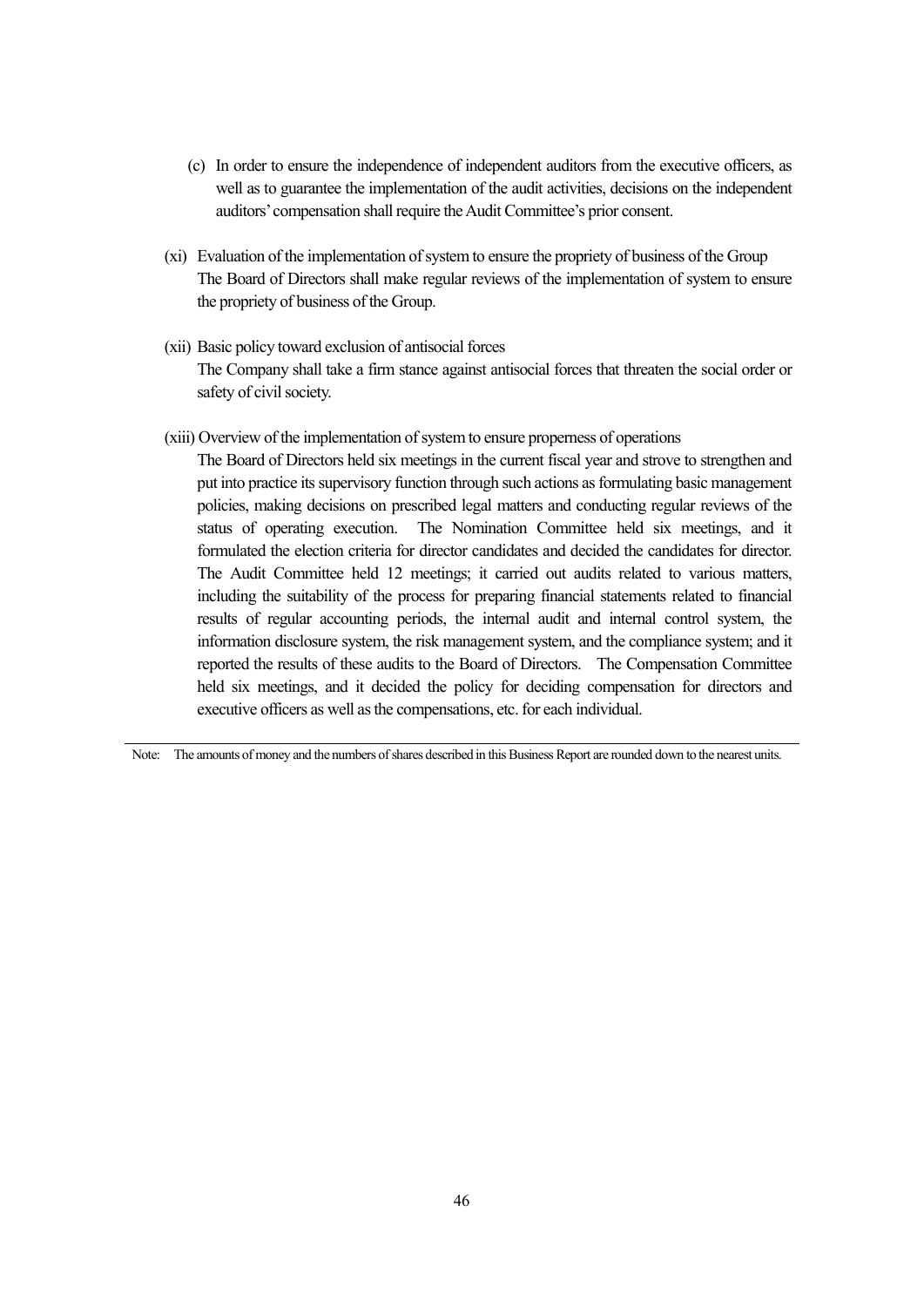# Consolidated Financial Statements (IFRS) and Non-consolidated Financial Statements (Japanese GAAP)

for the 63rd term

(January 1 to December 31, 2017)

Consolidated Statement of Financial Position Consolidated Statement of Profit or Loss Consolidated Statement of Change in Equity Non-consolidated Balance Sheet Non-consolidated Statement of Income Non-consolidated Statement of Changes in Shareholders' Equity

Shigeyuki Yawata Director, Representative Executive Officer and CEO SUMIDA CORPORATION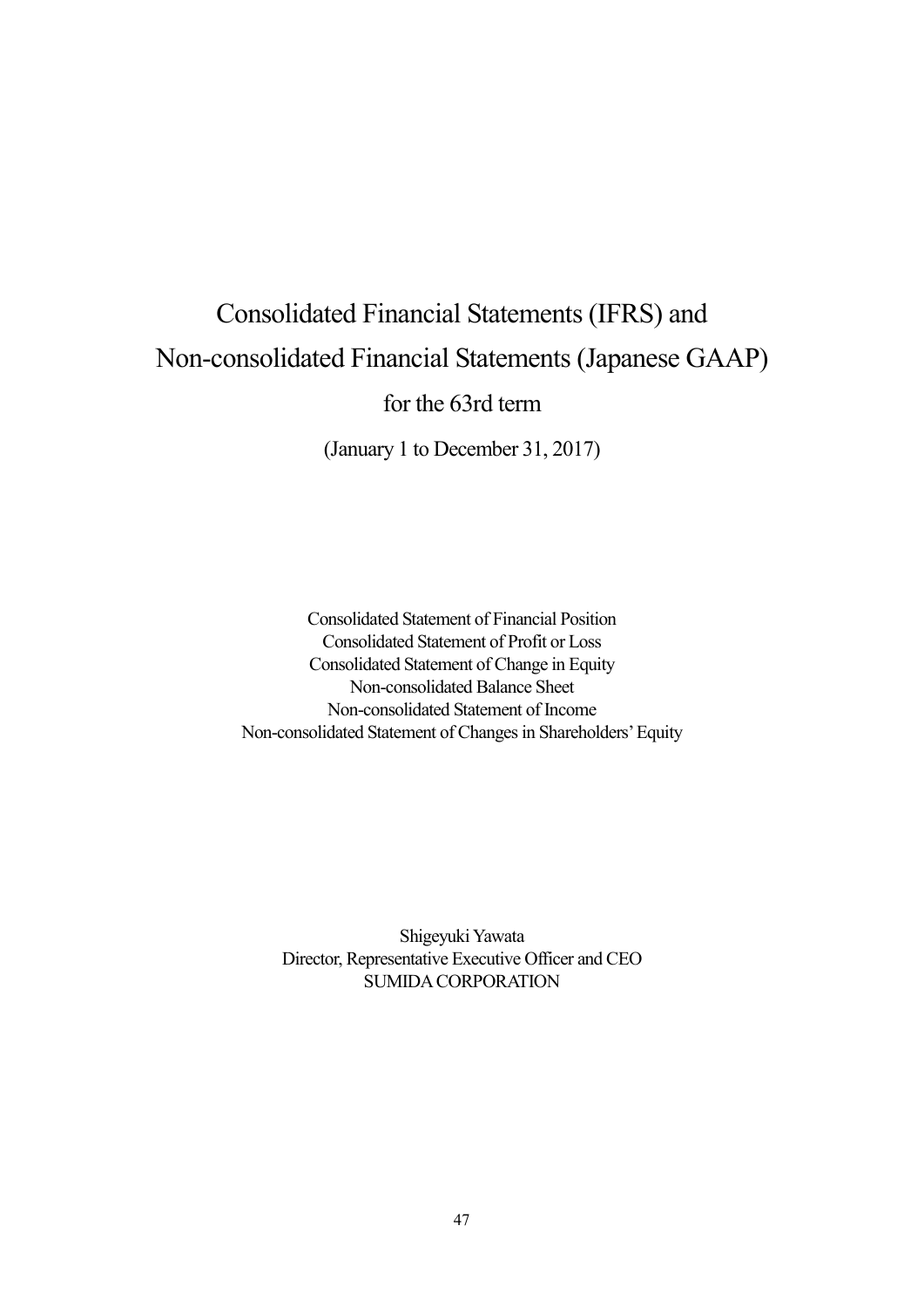## **Consolidated Statement of Financial Position**

|                                 |                         | (Millions of yen)       |
|---------------------------------|-------------------------|-------------------------|
|                                 | 63rd term               | (Reference) 62nd term   |
|                                 | As of December 31, 2017 | As of December 31, 2016 |
| <b>ASSETS</b>                   |                         |                         |
| <b>Current assets</b>           |                         |                         |
| Cash and cash equivalents       | 5,375                   | 3,546                   |
| Trade and other receivables     | 19,469                  | 17,208                  |
| Inventories                     | 17,011                  | 13,617                  |
| Income tax receivables          | 362                     | 191                     |
| Other assets                    | 2,766                   | 2,156                   |
| <b>Total current assets</b>     | 44,986                  | 36,720                  |
| <b>Non-current assets</b>       |                         |                         |
| Property, plant and equipment   | 30,388                  | 24,042                  |
| Goodwill                        | 2,006                   | 1,854                   |
| Intangibles                     | 2,228                   | 1,804                   |
| <b>Financial assets</b>         | 1,158                   | 1,197                   |
| Deferred tax assets             | 3,309                   | 3,235                   |
| Other assets                    | 289                     | 152                     |
| <b>Total non-current assets</b> | 39,379                  | 32,286                  |
| <b>Total assets</b>             | 84,366                  | 69,007                  |

Note: The amounts of money described above are rounded down to the nearest million yen.

Figures for these consolidated financial statements are presented based on International Financial Reporting Standards (IFRS), and figures for the previous fiscal year (Reference, 62nd term) have been reclassified in accordance with IFRS from the figures disclosed in the previous fiscal year, which were prepared based on Japanese GAAP.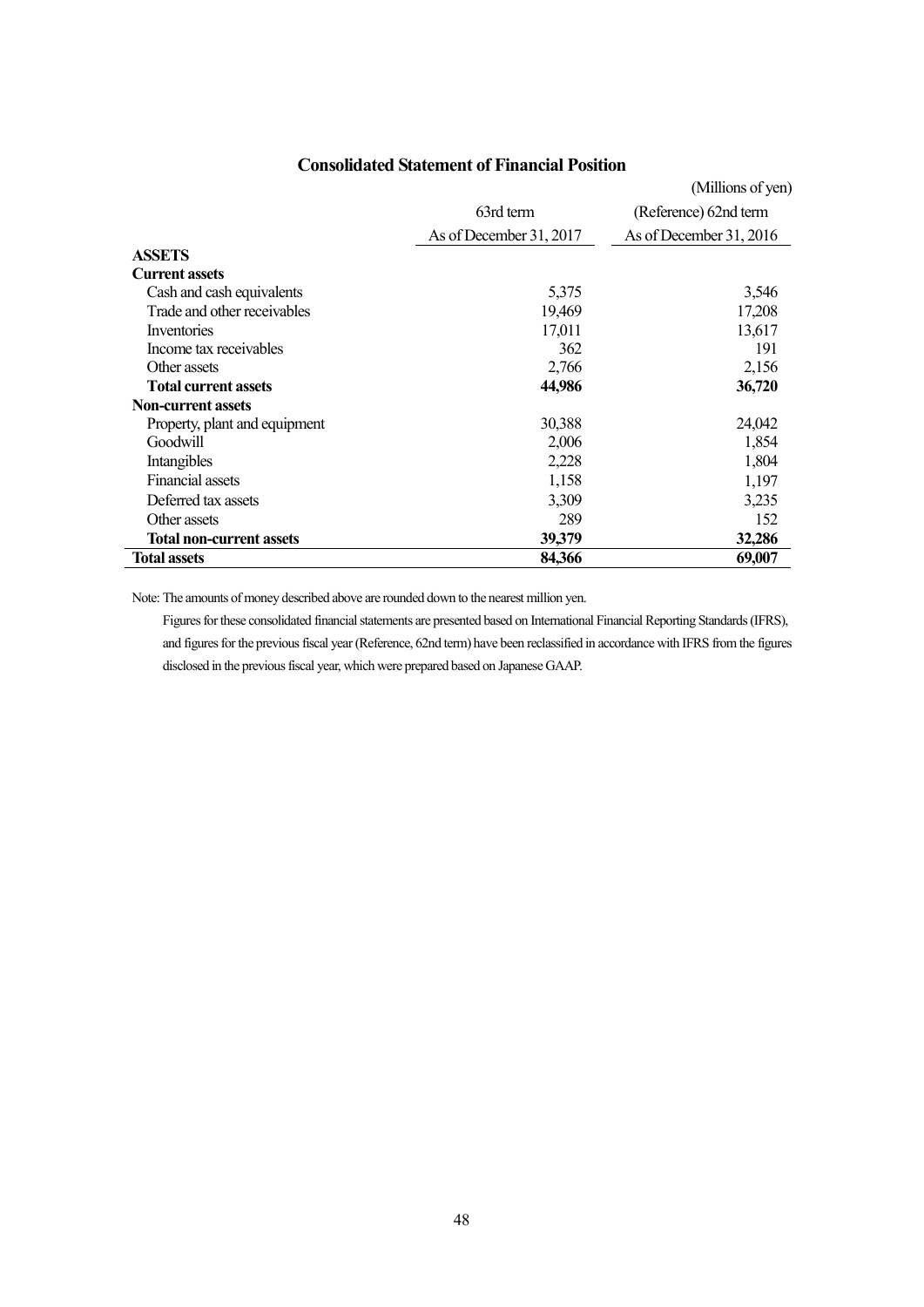|                                        |                         | (Millions of yen)       |
|----------------------------------------|-------------------------|-------------------------|
|                                        | 63rd term               | (Reference) 62nd term   |
|                                        | As of December 31, 2017 | As of December 31, 2016 |
| <b>LIABILITIES</b>                     |                         |                         |
| <b>Current liabilities</b>             |                         |                         |
| Trade and other payables               | 10,721                  | 9,543                   |
| Short-term interest bearing debts      | 8,547                   | 3,672                   |
| Long-term interest bearing debts due   |                         |                         |
| within one year                        | 11,410                  | 9,159                   |
| Provisions                             | 105                     | 159                     |
| Income tax payables                    | 356                     | 422                     |
| Accrued expenses                       | 2,526                   | 2,515                   |
| Other liabilities                      | 1,449                   | 1,262                   |
| <b>Total current liabilities</b>       | 35,117                  | 26,735                  |
| <b>Non-current liabilities</b>         |                         |                         |
| Long-term interest bearing debts       | 15,879                  | 17,780                  |
| Retirement benefit liabilities         | 1,574                   | 1,406                   |
| Other provisions                       | 55                      | 47                      |
| Deferred tax liabilities               | 491                     | 268                     |
| Other liabilities                      | 1,126                   | 746                     |
| <b>Total non-current liabilities</b>   | 19,126                  | 20,249                  |
| <b>Total liabilities</b>               | 54,243                  | 46,984                  |
| <b>EQUITY</b>                          |                         |                         |
| Capital stock                          | 10,150                  | 8,143                   |
| Capital surplus                        | 9,898                   | 7,919                   |
| Retained earnings                      | 11,376                  | 7,703                   |
| Share acquisition rights               | 270                     | 172                     |
| Treasury shares                        | (1,526)                 | (1,525)                 |
| Other components of equity             | (1,598)                 | (1,783)                 |
| Total equity attributable to owners of |                         |                         |
| parent                                 | 28,570                  | 20,629                  |
| <b>Non-controlling interests</b>       | 1,551                   | 1,392                   |
| <b>Total equity</b>                    | 30,122                  | 22,022                  |
| <b>Total liabilities and equity</b>    | 84,366                  | 69,007                  |

## **Consolidated Statement of Financial Position**

Note: The amounts of money described above are rounded down to the nearest million yen.

Figures for these consolidated financial statements are presented based on International Financial Reporting Standards (IFRS), and figures for the previous fiscal year (Reference, 62nd term) have been reclassified in accordance with IFRS from the figures disclosed in the previous fiscal year, which were prepared based on Japanese GAAP.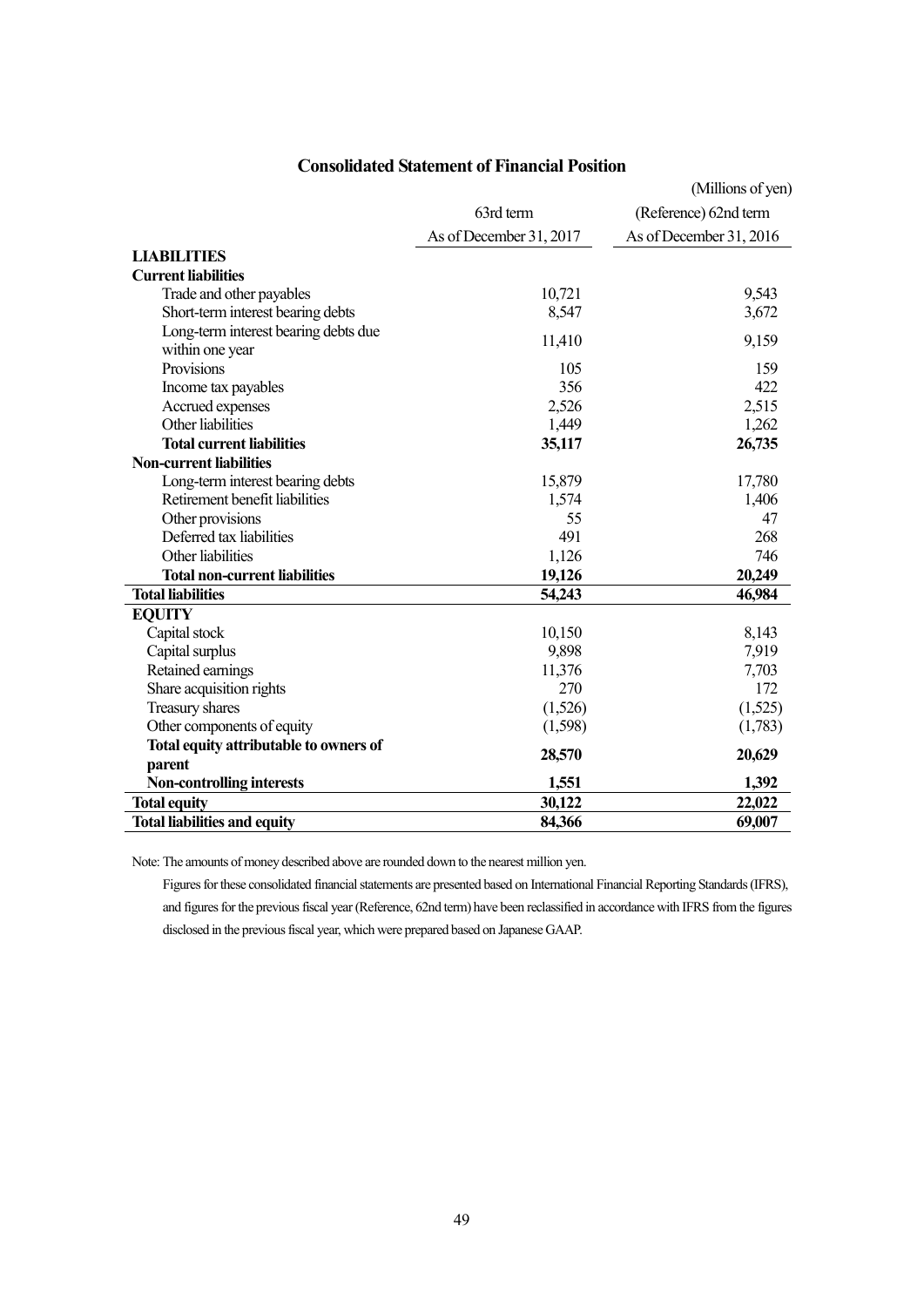## **Consolidated Statement of Profit or Loss**

|                                                 |                   | (Millions of yen)     |
|-------------------------------------------------|-------------------|-----------------------|
|                                                 | 63rd term         | (Reference) 62nd term |
|                                                 | Year ended        | Year ended            |
|                                                 | December 31, 2017 | December 31, 2016     |
| <b>Revenue</b>                                  | 90,153            | 81,052                |
| Cost of sales                                   | (75,019)          | (66, 191)             |
| <b>Gross profit</b>                             | 15,134            | 14,861                |
| Selling, general and administrative<br>expenses | (8, 837)          | (8,507)               |
| Other income                                    | 8                 | 45                    |
| Other expenses                                  | (87)              | (129)                 |
| <b>Operating profit</b>                         | 6,217             | 6,270                 |
| Finance income                                  | 116               | 16                    |
| Finance expenses                                | (636)             | (816)                 |
| Net profit before taxes                         | 5,697             | 5,469                 |
| Income taxes                                    | (1,069)           | (1,625)               |
| Net profits for the year                        | 4,628             | 3,844                 |
| <b>Attributable to:</b>                         |                   |                       |
| Owners of parent                                | 4,504             | 3,666                 |
| Non-controlling interests                       | 123               | 178                   |

Note: The amounts of money described above are rounded down to the nearest million yen.

Figures for these consolidated financial statements are presented based on International Financial Reporting Standards (IFRS), and figures for the previous fiscal year (Reference, 62nd term) have been reclassified in accordance with IFRS from the figures disclosed in the previous fiscal year, which were prepared based on Japanese GAAP.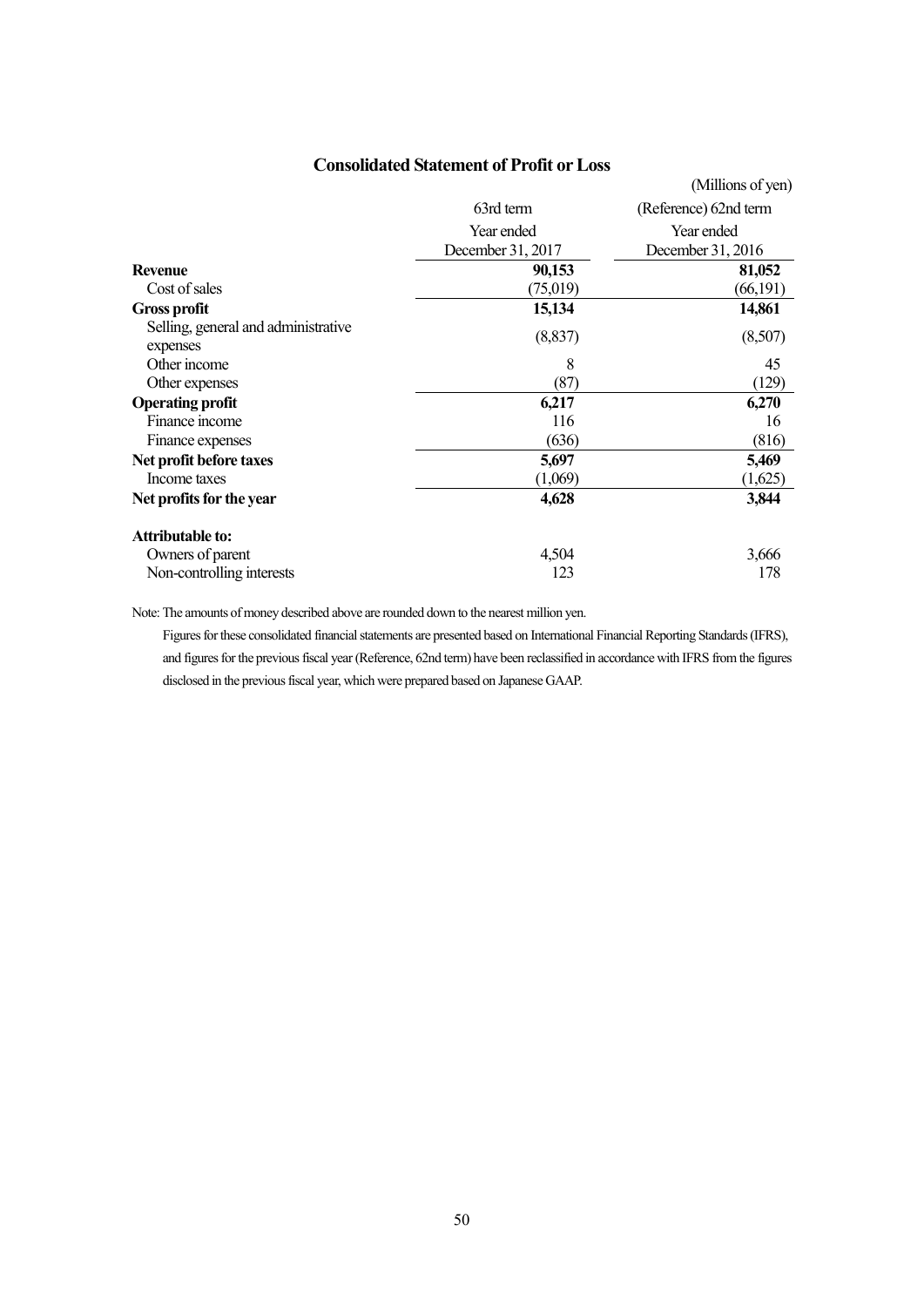## **Consolidated Statement of Change in Equity Year ended December 31, 2017**

(Millions of yen)

|                                                    |                          | Equity attributable to owners of parent |                      |                             |                 |  |  |  |
|----------------------------------------------------|--------------------------|-----------------------------------------|----------------------|-----------------------------|-----------------|--|--|--|
|                                                    | Capital stock            | Capital surplus                         | Retained<br>earnings | Share acquisition<br>rights | Treasury shares |  |  |  |
| Balance as of Jan. 1, 2017                         | 8,143                    | 7,919                                   | 7,703                | 172                         | (1,525)         |  |  |  |
| Net profits for the year                           |                          |                                         | 4,504                |                             |                 |  |  |  |
| Other comprehensive income                         |                          |                                         |                      |                             |                 |  |  |  |
| Total comprehensive income for the<br>year         | $\overline{\phantom{0}}$ |                                         | 4,504                |                             |                 |  |  |  |
| Purchase of shares of<br>consolidated subsidiaries |                          | (0)                                     |                      |                             |                 |  |  |  |
| Issuance of new shares                             | 2,006                    | 1,979                                   |                      |                             |                 |  |  |  |
| Dividends                                          |                          |                                         | (831)                |                             |                 |  |  |  |
| Acquisitions of treasury shares                    |                          |                                         |                      |                             | (1)             |  |  |  |
| Share-based payments                               |                          |                                         |                      | 98                          |                 |  |  |  |
| Total transactions with owners                     | 2,006                    | 1,979                                   | (831)                | 98                          | (1)             |  |  |  |
| Balance as of Dec. 31, 2017                        | 10,150                   | 9,898                                   | 11,376               | 270                         | (1,526)         |  |  |  |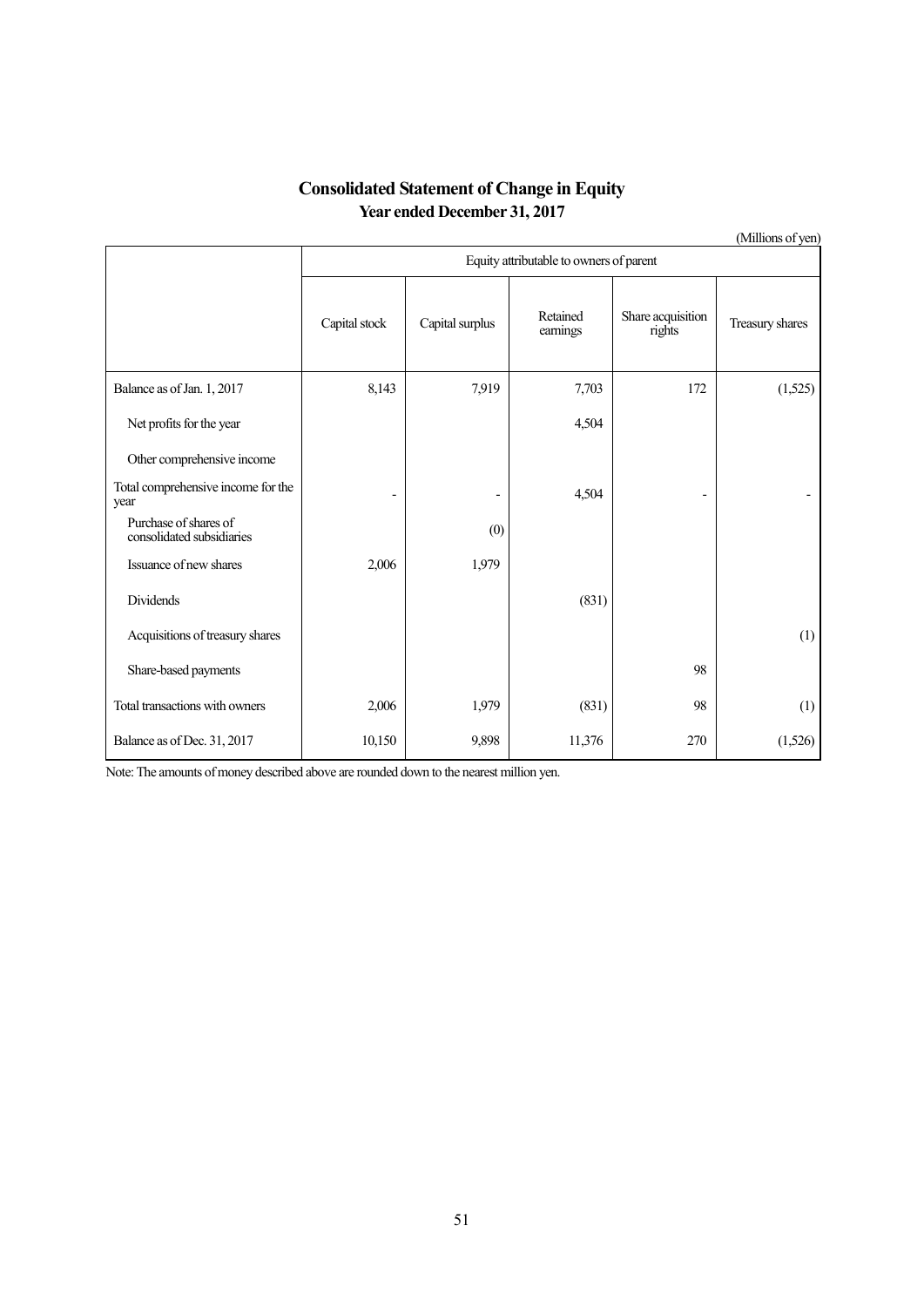|                                                          |                                               |                                                                          |                                         |                                                       |                                                                    |                                        |                                  | (Millions of yen) |
|----------------------------------------------------------|-----------------------------------------------|--------------------------------------------------------------------------|-----------------------------------------|-------------------------------------------------------|--------------------------------------------------------------------|----------------------------------------|----------------------------------|-------------------|
|                                                          |                                               |                                                                          | Equity attributable to owners of parent |                                                       |                                                                    |                                        |                                  |                   |
|                                                          | Accumulated<br>other comprehensive income     |                                                                          |                                         | Accumu-                                               | Total equity                                                       |                                        |                                  |                   |
|                                                          | Re-measurement of<br>defined benefit<br>plans | Gains or<br>losses on an<br>available-<br>for-sale<br>financial<br>asset | Cash flow<br>hedges                     | Translation<br>differences<br>of foreign<br>operation | lated<br>other<br>compre-<br>hensive<br>income/<br>$(\text{loss})$ | attributable to<br>owners of<br>parent | Non-<br>controlling<br>interests | Total<br>equity   |
| Balance as of Jan.<br>1,2017                             | (402)                                         | 19                                                                       | (1)                                     | (1,400)                                               | (1,783)                                                            | 20,629                                 | 1,392                            | 22,022            |
| Net profits for the<br>year                              |                                               |                                                                          |                                         |                                                       | $\overline{\phantom{a}}$                                           | 4,504                                  | 123                              | 4,628             |
| Other<br>comprehensive<br>income                         | (95)                                          | 44                                                                       | (19)                                    | 256                                                   | 185                                                                | 185                                    | 35                               | 220               |
| Total<br>comprehensive<br>income for the year            | (95)                                          | 44                                                                       | (19)                                    | 256                                                   | 185                                                                | 4,689                                  | 158                              | 4,848             |
| Purchase of<br>shares of<br>consolidated<br>subsidiaries |                                               |                                                                          |                                         |                                                       | $\overline{a}$                                                     | (0)                                    | (0)                              | (0)               |
| Issuance of new<br>shares                                |                                               |                                                                          |                                         |                                                       | $\overline{a}$                                                     | 3,985                                  |                                  | 3,985             |
| Dividends                                                |                                               |                                                                          |                                         |                                                       | $\overline{a}$                                                     | (831)                                  |                                  | (831)             |
| Acquisitions of<br>treasury shares                       |                                               |                                                                          |                                         |                                                       | $\overline{a}$                                                     | (1)                                    |                                  | (1)               |
| Share-based<br>payments                                  |                                               |                                                                          |                                         |                                                       | $\overline{a}$                                                     | 98                                     |                                  | 98                |
| <b>Total transactions</b><br>with owners                 |                                               |                                                                          | ٠                                       | ÷,                                                    | $\qquad \qquad \blacksquare$                                       | 3,251                                  | (0)                              | 3,251             |
| Balance as of Dec.<br>31, 2017                           | (497)                                         | 64                                                                       | (21)                                    | (1,143)                                               | (1,598)                                                            | 28,570                                 | 1,551                            | 30,122            |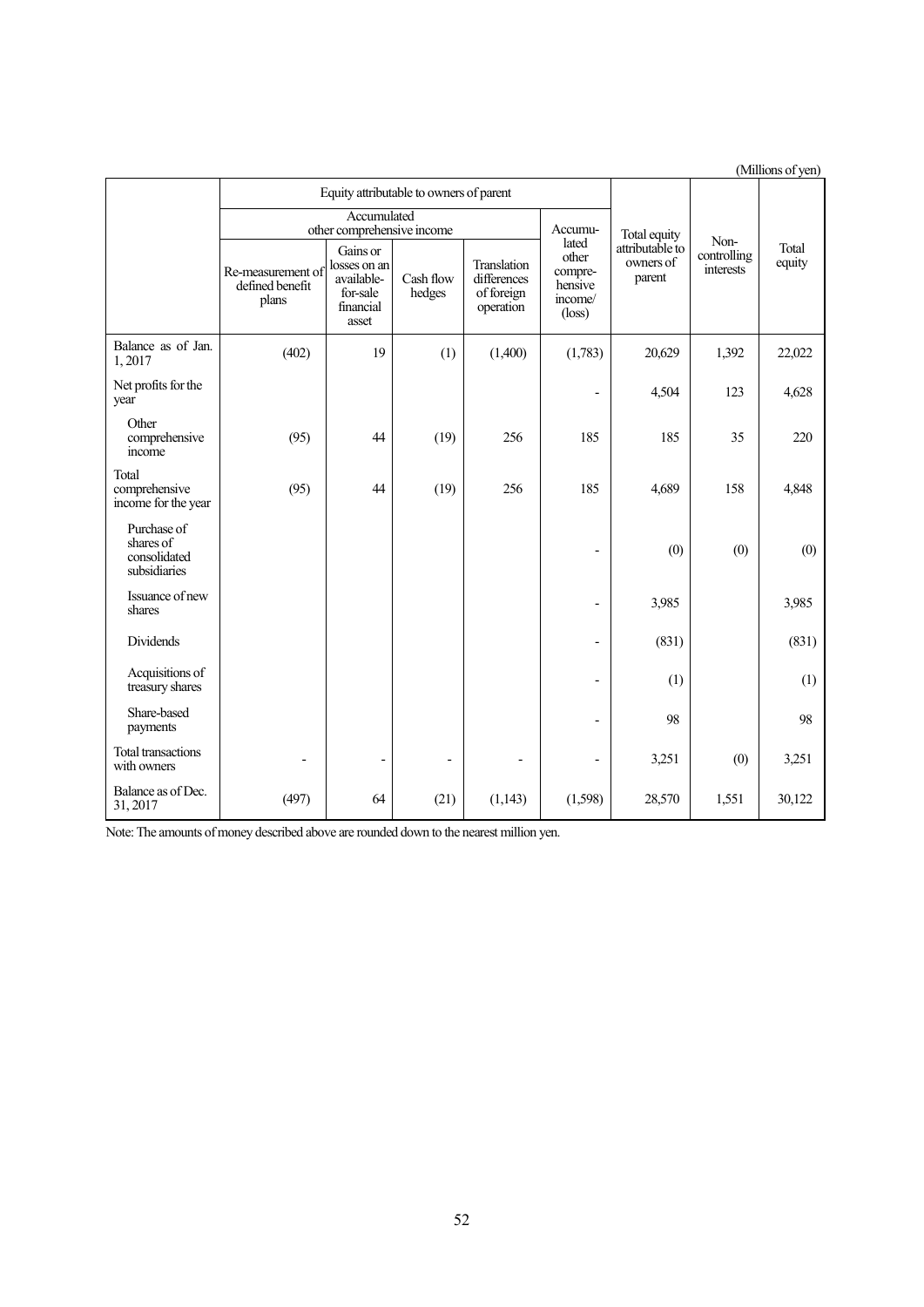## **Non-consolidated Balance Sheet**

|                                           |                         | (Millions of yen)       |
|-------------------------------------------|-------------------------|-------------------------|
|                                           | 63rd term               | (Reference) 62nd term   |
|                                           | As of December 31, 2017 | As of December 31, 2016 |
| <b>ASSETS</b>                             |                         |                         |
| <b>Current assets:</b>                    |                         |                         |
| Cash and deposits                         | 2,289                   | 199                     |
| Prepaid expenses                          | 92                      | 132                     |
| Deferred tax assets                       | 325                     | 153                     |
| Short-term loans receivable               | 4,836                   | 2,140                   |
| Income taxes receivable                   | 46                      | 70                      |
| Accounts receivable-other                 | 130                     | 231                     |
| Advances paid                             | 117                     | 272                     |
| Other                                     | 10                      | 8                       |
| <b>Total current assets</b>               | 7,849                   | 3,208                   |
| <b>Non-current assets:</b>                |                         |                         |
| <b>Property, plant and equipment</b>      |                         |                         |
| <b>Buildings</b>                          | 771                     | 747                     |
| <b>Structures</b>                         | 7                       | 8                       |
| Tools, furniture and fixtures             | 3                       | 4                       |
| Land                                      | 503                     | 503                     |
| Leased assets                             | 5                       | 11                      |
| Construction in progress                  | 24                      |                         |
| Total property, plant and equipment       | 1,315                   | 1,275                   |
| <b>Intangible assets:</b>                 |                         |                         |
| Telephone subscription right              | 3                       | 3                       |
| Software                                  | 54                      | 81                      |
| <b>Total intangible assets</b>            | 58                      | 84                      |
| <b>Investments and other assets:</b>      |                         |                         |
| Investment securities                     | 78                      | 67                      |
| Shares of subsidiaries and associates     | 22,492                  | 29,633                  |
| Long-term loans receivable                | 10,566                  | 9,000                   |
| Long-term prepaid expenses                | 111                     | 89                      |
| Insurance funds                           | 731                     | 713                     |
| Other                                     | 65                      | 64                      |
| Allowance for doubtful accounts           | (44)                    | (44)                    |
| <b>Total investments and other assets</b> | 34,000                  | 39,524                  |
| <b>Total non-current assets</b>           | 35,374                  | 40,885                  |
| <b>Deferred assets</b>                    |                         |                         |
| Bond issuance cost                        | 0                       | C                       |
| <b>Total deferred assets</b>              | $\bf{0}$                | 5                       |
| <b>Total assets</b>                       | 43,224                  | 44,100                  |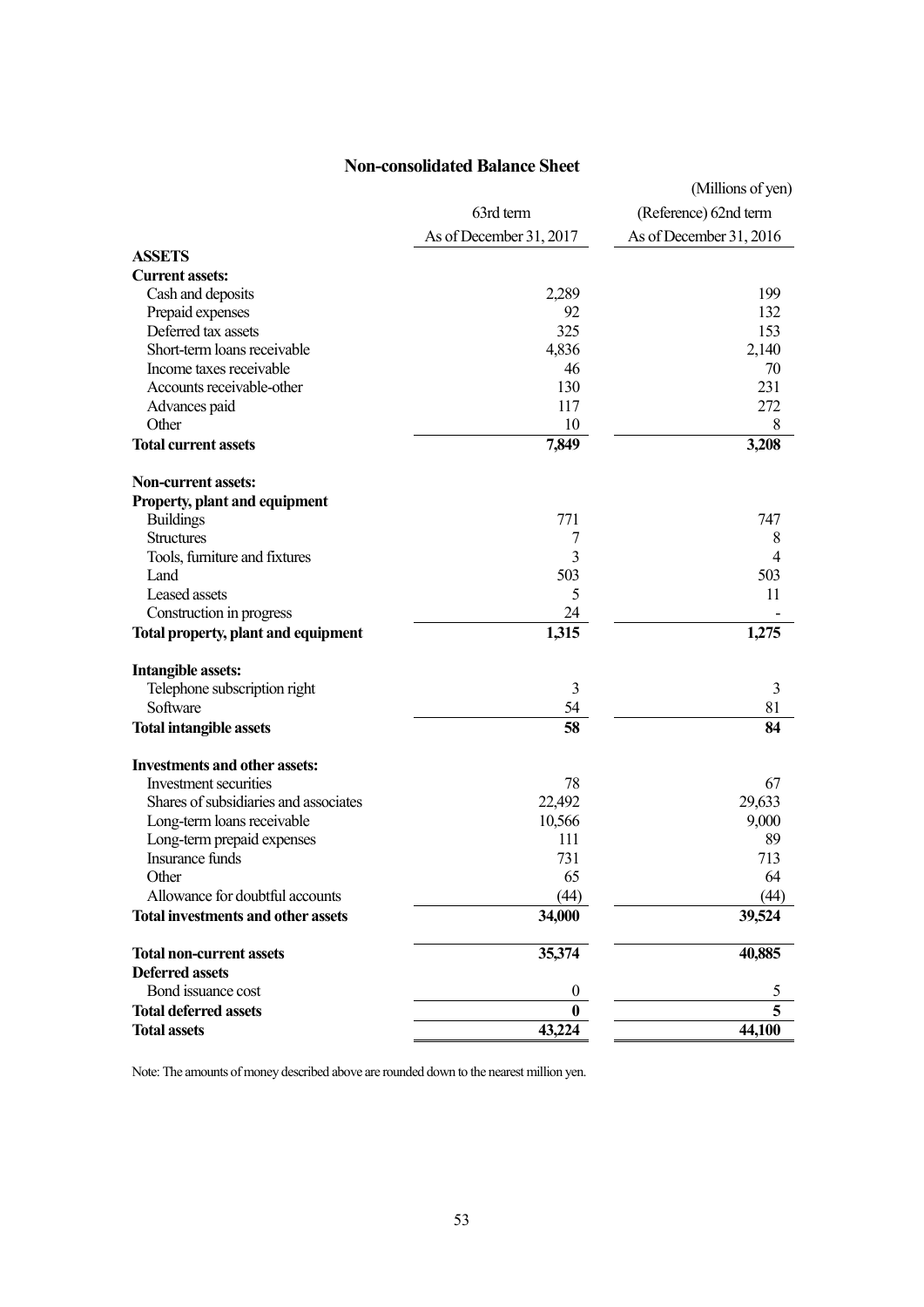## **Non-consolidated Balance Sheet**

|                                            |                         | (Millions of yen)       |
|--------------------------------------------|-------------------------|-------------------------|
|                                            | 63rd term               | (Reference) 62nd term   |
|                                            | As of December 31, 2017 | As of December 31, 2016 |
| <b>LIABILITIES</b>                         |                         |                         |
| <b>Current liabilities:</b>                |                         |                         |
| Short-term loans payable                   | 1,798                   | 2,330                   |
| Current portion of bonds                   | 60                      | 420                     |
| Current portion of long-term loans payable | 6,656                   | 5,249                   |
| Accounts payable-other                     | 55                      | 119                     |
| Accrued expenses                           | 34                      | 45                      |
| Deposits received                          | 342                     | 3,419                   |
| Other                                      | 5                       | 11                      |
| <b>Total current liabilities</b>           | 8,952                   | 11,595                  |
| <b>Non-current liabilities:</b>            |                         |                         |
| Bonds payable                              |                         | 60                      |
| Long-term loans payable                    | 9,427                   | 12,240                  |
| Deferred tax liabilities                   | 600                     | 336                     |
| Other                                      | 87                      | 31                      |
| <b>Total non-current liabilities</b>       | 10,115                  | 12,669                  |
| <b>Total liabilities</b>                   | 19,068                  | 24,265                  |
| <b>NET ASSETS</b>                          |                         |                         |
| Shareholders' equity:                      |                         |                         |
| Capital stock                              | 10,150                  | 8,143                   |
| Capital surplus                            | 9,963                   | 7,956                   |
| Legal capital surplus                      | 9,963                   | 7,956                   |
| Retained earnings                          | 5,218                   | 5,031                   |
| Legal retained earnings                    | 264                     | 264                     |
| Other retained earnings                    | 4,954                   | 4,767                   |
| Retained earnings brought forward          | 4,954                   | 4,767                   |
| Treasury shares                            | (1,526)                 | (1,525)                 |
| Total shareholders' equity                 | 23,805                  | 19,606                  |
| Valuation and translation adjustments      |                         |                         |
| Valuation difference on available-for-sale | 44                      | 37                      |
| securities                                 |                         |                         |
| Deferred gains or losses on hedges         | 34                      | 19                      |
| <b>Total valuation and translation</b>     | 78                      | 56                      |
| adjustments                                |                         |                         |
| <b>Stock acquisition rights</b>            | 270                     | 172                     |
| <b>Total net assets</b>                    | 24,155                  | 19,834                  |
| <b>Total liabilities and net assets</b>    | 43,224                  | 44,100                  |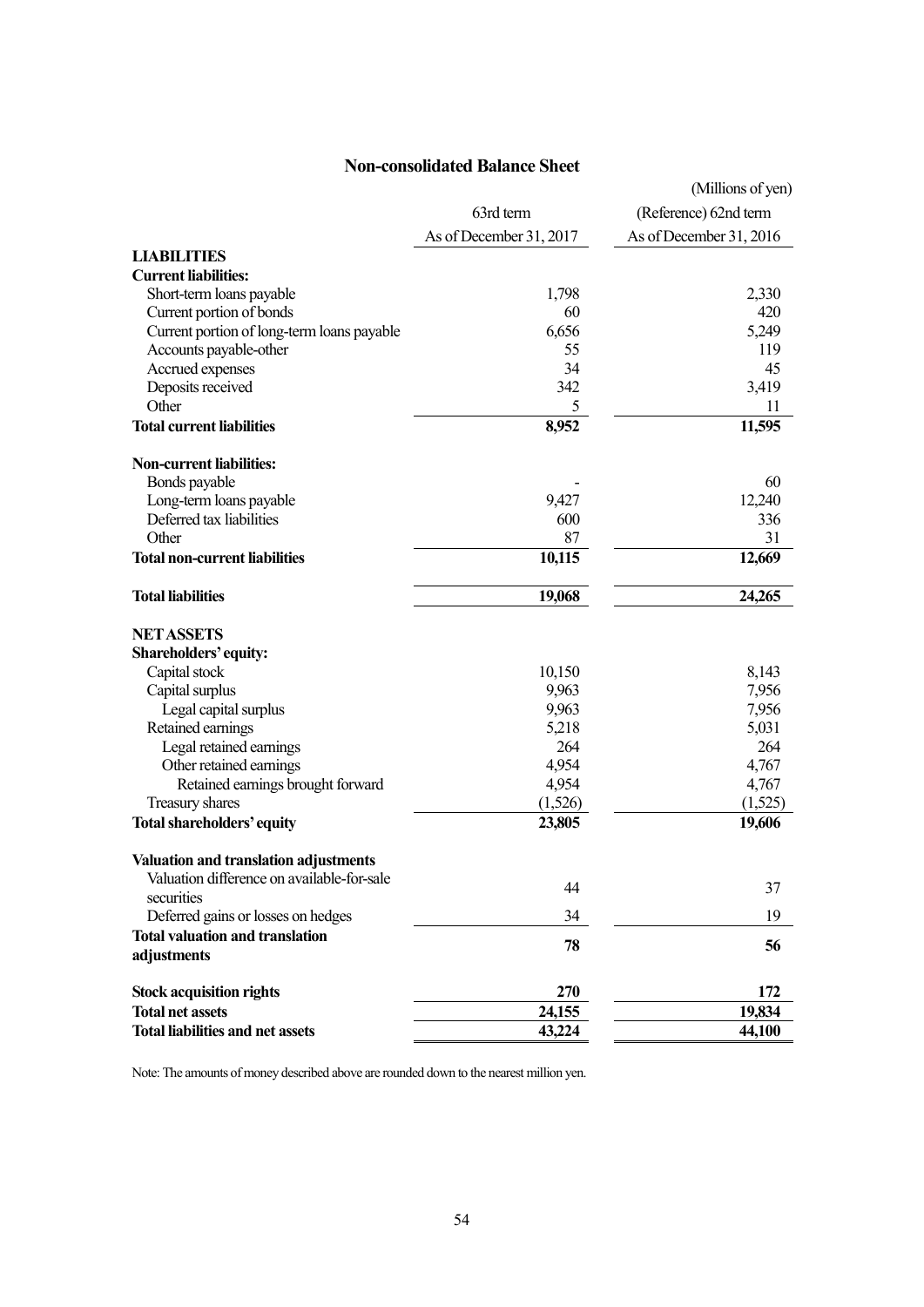## **Non-consolidated Statement of Income**

|                                                       |                                 | (Millions of yen)               |
|-------------------------------------------------------|---------------------------------|---------------------------------|
|                                                       | 63rd term                       | (Reference) 62nd term           |
|                                                       | Year ended<br>December 31, 2017 | Year ended<br>December 31, 2016 |
| <b>Operating revenue</b><br><b>Operating expenses</b> | 2,088<br>892                    | 1,524<br>838                    |
| <b>Operating profit</b>                               | 1,196                           | 686                             |
| Non-operating income:                                 |                                 |                                 |
| Interest income                                       | 218                             | 199                             |
| Other                                                 |                                 | $\mathfrak{Z}$                  |
|                                                       | 219                             | 202                             |
| Non-operating expenses:                               |                                 |                                 |
| Interest expenses                                     | 199                             | 210                             |
| Interest on bonds                                     | $\overline{2}$                  | 6                               |
| Amortization of bond issuance cost                    | $\frac{5}{3}$                   | 6                               |
| Foreign exchange losses                               |                                 | 3                               |
| Commission fee                                        | 73                              | 68                              |
| Other                                                 | 28                              | $\overline{2}$                  |
|                                                       | 312                             | 298                             |
| <b>Ordinary profit</b>                                | 1,103                           | 589                             |
| <b>Profit before income taxes</b>                     | 1,103                           | 589                             |
| Income taxes-current                                  | 2                               | (61)                            |
| Income taxes-deferred                                 | 81                              | (469)                           |
| <b>Profit</b>                                         | 1,018                           | 1,120                           |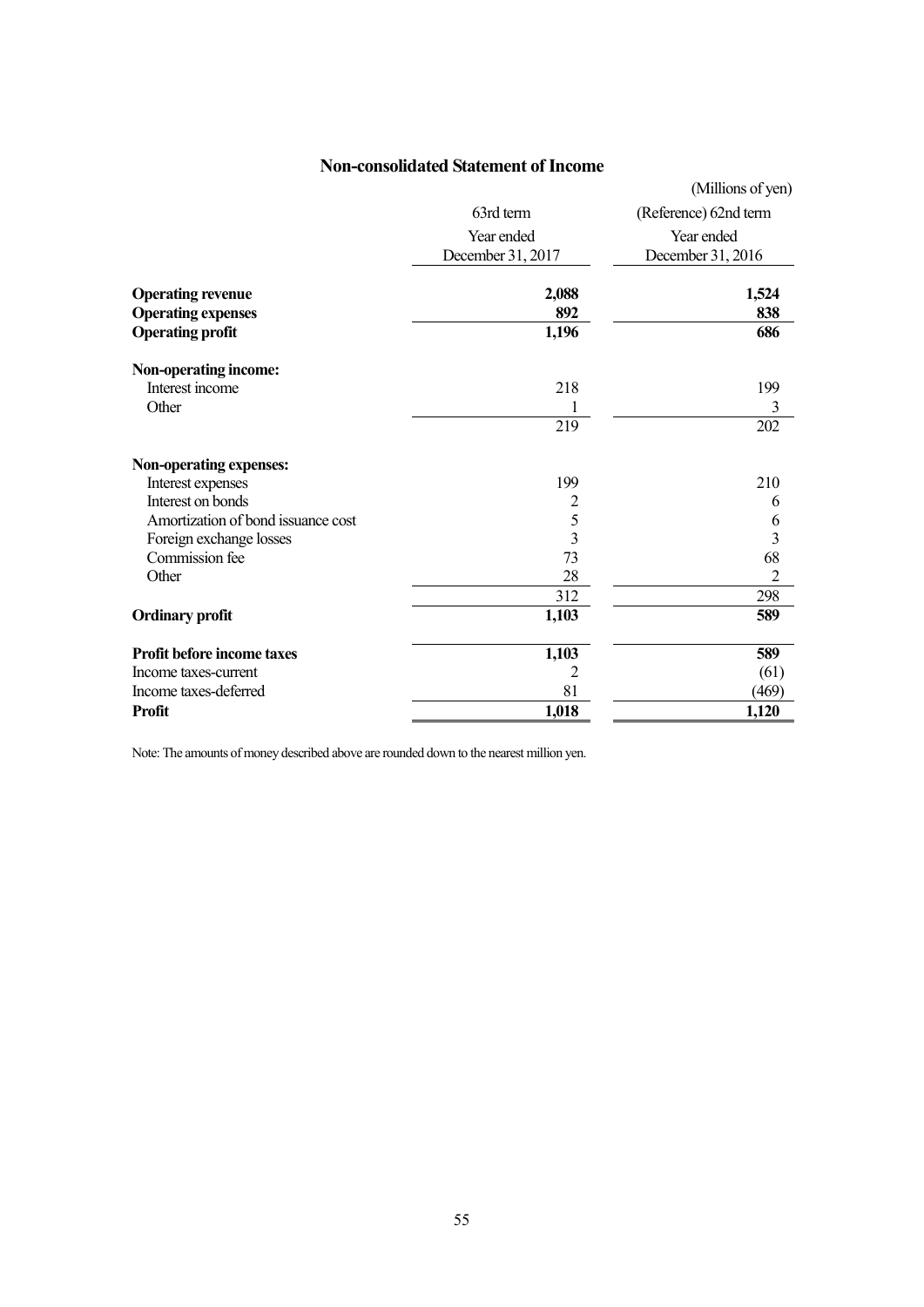|                                                                                              | Shareholders' equity |                                                            |                     |                                            |                               |                |          |                        |
|----------------------------------------------------------------------------------------------|----------------------|------------------------------------------------------------|---------------------|--------------------------------------------|-------------------------------|----------------|----------|------------------------|
|                                                                                              |                      | Capital surplus                                            |                     |                                            | Retained earnings             |                |          |                        |
|                                                                                              | Capital<br>stock     | Total<br>Legal<br>capital<br>capital<br>surplus<br>surplus |                     | Legal                                      | Other<br>retained<br>earnings | Total retained | Treasury | Total<br>shareholders' |
|                                                                                              |                      |                                                            | retained<br>eamings | Retained<br>earnings<br>brought<br>forward | earnings                      | shares         | equity   |                        |
| Balance as of Jan. 1, 2017                                                                   | 8,143                | 7.956                                                      | 7,956               | 264                                        | 4,767                         | 5,031          | (1,525)  | 19,606                 |
| Changes of items during<br>period                                                            |                      |                                                            |                     |                                            |                               |                |          |                        |
| Issuance of new shares                                                                       | 2,006                | 2,006                                                      | 2,006               |                                            |                               |                |          | 4,013                  |
| Dividends of surplus                                                                         |                      |                                                            |                     |                                            | (831)                         | (831)          |          | (831)                  |
| Profit                                                                                       |                      |                                                            |                     |                                            | 1,018                         | 1,018          |          | 1,018                  |
| Purchase of treasury<br>shares<br>Net changes of items<br>other than<br>shareholders' equity |                      |                                                            |                     |                                            |                               |                | (1)      | (1)                    |
| Total changes of items<br>during period                                                      | 2,006                | 2,006                                                      | 2,006               |                                            | 187                           | 187            | (1)      | 4,199                  |
| Balance as of Dec. 31,<br>2017                                                               | 10,150               | 9.963                                                      | 9,963               | 264                                        | 4,954                         | 5,218          | (1,526)  | 23,805                 |

## **Non-consolidated Statement of Changes in Shareholders' Equity Year ended December 31, 2017**

(Millions of yen)

|                                                            |                                                                 |                                          |                                                   |                                       | $\ldots$ $\ldots$ $\ldots$ |
|------------------------------------------------------------|-----------------------------------------------------------------|------------------------------------------|---------------------------------------------------|---------------------------------------|----------------------------|
|                                                            |                                                                 | Valuation and translation adjustments    |                                                   |                                       |                            |
|                                                            | Valuation<br>difference on<br>available-for-<br>sale securities | Deferred gains<br>or losses<br>on hedges | Total valuation<br>and translation<br>adjustments | <b>Stock</b><br>acquisition<br>rights | Total net<br>assets        |
| Balance as of Jan. 1, 2017                                 | 37                                                              | 19                                       | 56                                                | 172                                   | 19,834                     |
| Changes of items during<br>period                          |                                                                 |                                          |                                                   |                                       |                            |
| Issuance of new shares                                     |                                                                 |                                          |                                                   |                                       | 4,013                      |
| Dividends of surplus                                       |                                                                 |                                          |                                                   |                                       | (831)                      |
| Profit                                                     |                                                                 |                                          |                                                   |                                       | 1,018                      |
| Purchase of treasury<br>shares                             |                                                                 |                                          |                                                   |                                       | (1)                        |
| Net changes of items<br>other than<br>shareholders' equity | $\overline{7}$                                                  | 15                                       | 22                                                | 98                                    | 121                        |
| Total changes of items<br>during period                    | $\tau$                                                          | 15                                       | 22                                                | 98                                    | 4,320                      |
| Balance as of Dec. 31,<br>2017                             | 44                                                              | 34                                       | 78                                                | 270                                   | 24,155                     |

(Millions of yen)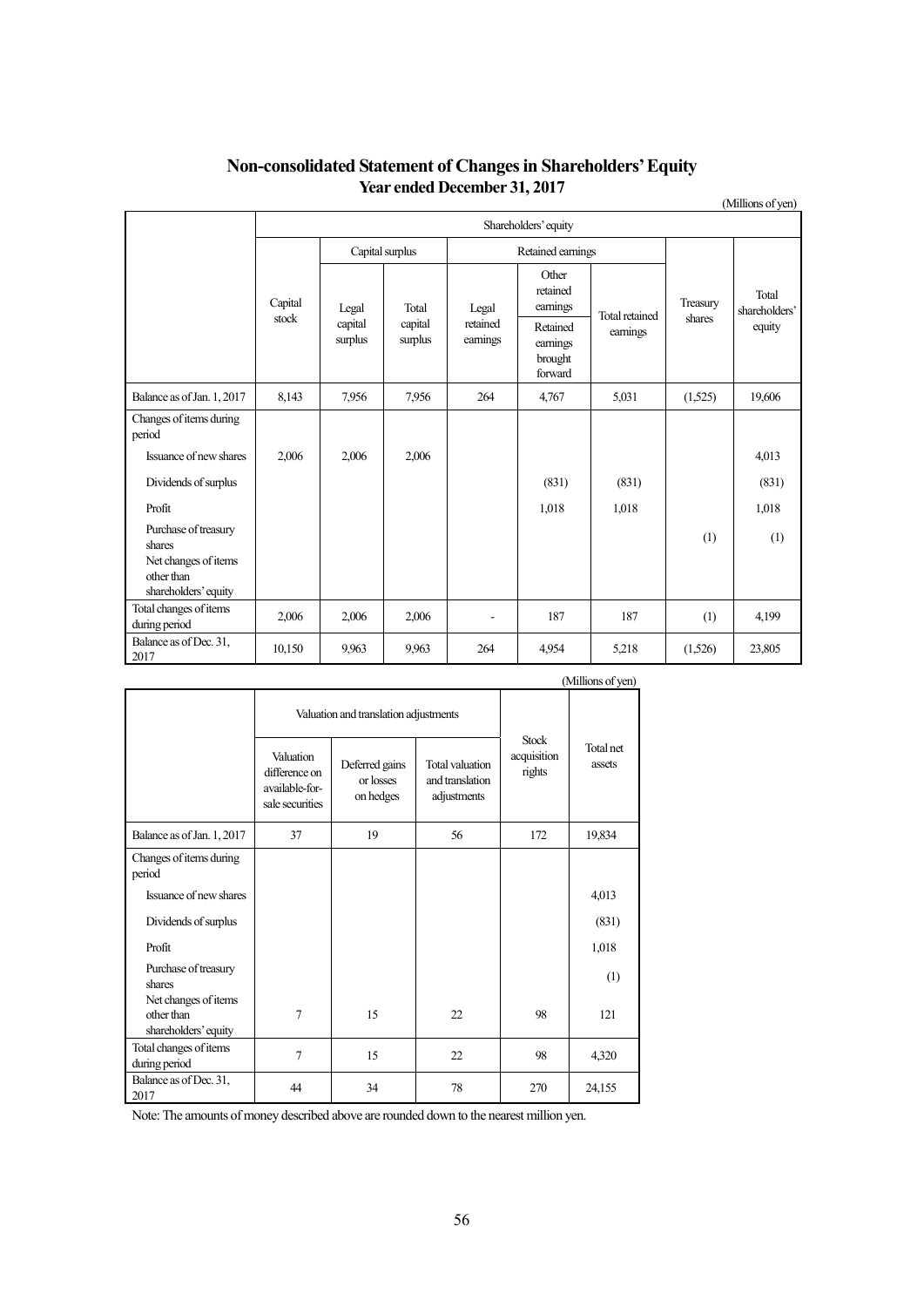#### **(Translation)**

#### **Audit Report**

The Audit Committee has audited the performance of duties by directors and executive officers for the 63rd term from January 1, 2017 to December 31, 2017. We report the methods and the results of the audit as follows.

#### **1. Methods used in audits and content of audits**

With respect to the resolutions of the Board of Directors regarding the organization of the system stipulated in Article 416, Paragraph 1, Item 1, (b) and (e) of the Companies Act and the status of the system based on said resolutions (internal control systems), the Audit Committee received reports from directors, executive officers, employees and others, requested explanations on those reports, when necessary, expressed an opinion concerning the establishment and operation of the system, and inspected in cooperation with the internal control division the process and content of the decision making at significant meetings, the content of the major authorization documents and other important documents related to business operations, the business performance of the executive officers, and the Company's operation and condition of property in accordance with the auditing policies established by the Audit Committee, the segregation of duties and others. With respect to subsidiaries, the Audit Committee took steps to facilitate communication with the directors and others of subsidiaries and, when necessary, received reports from subsidiaries on the status of their businesses.

In addition, the Audit Committee also monitored and verified whether the independent auditor was maintaining its independence and was carrying out its audits in an appropriate manner. The Audit Committee received reports from the independent auditor on the execution of its duties and, when necessary, requested explanations regarding those reports. The Audit Committee also received notification from the independent auditor that it implemented the "system for ensuring the proper execution of its duties" (as enumerated in items of Article 131 of the Corporate Accounting Rules) in compliance with the "Quality Control Standards Relating to Auditing" (adopted by the Business Accounting Deliberation Council on October 28, 2005). When necessary, the Audit Committee requested explanations on the notification.

Based on the foregoing methods, the Audit Committee also examined the Business Report, the Consolidated Financial Statements (Consolidated Statement of Financial Position prepared with some disclosure items required under IFRS omitted pursuant to the provisions of the latter part of Article 120, Paragraph 1 of the Corporate Accounting Rules, Consolidated Statement of Profit or Loss, Consolidated Statement of Changes in Equity, and notes to Consolidated Financial Statements), and the Non-consolidated Financial Statements (Non-consolidated Balance Sheet, Non-consolidated Statement of Income, Non-consolidated Statement of Changes in Shareholders' Equity, and notes to Non-consolidated Financial Statements) and supporting schedules related to the fiscal year.